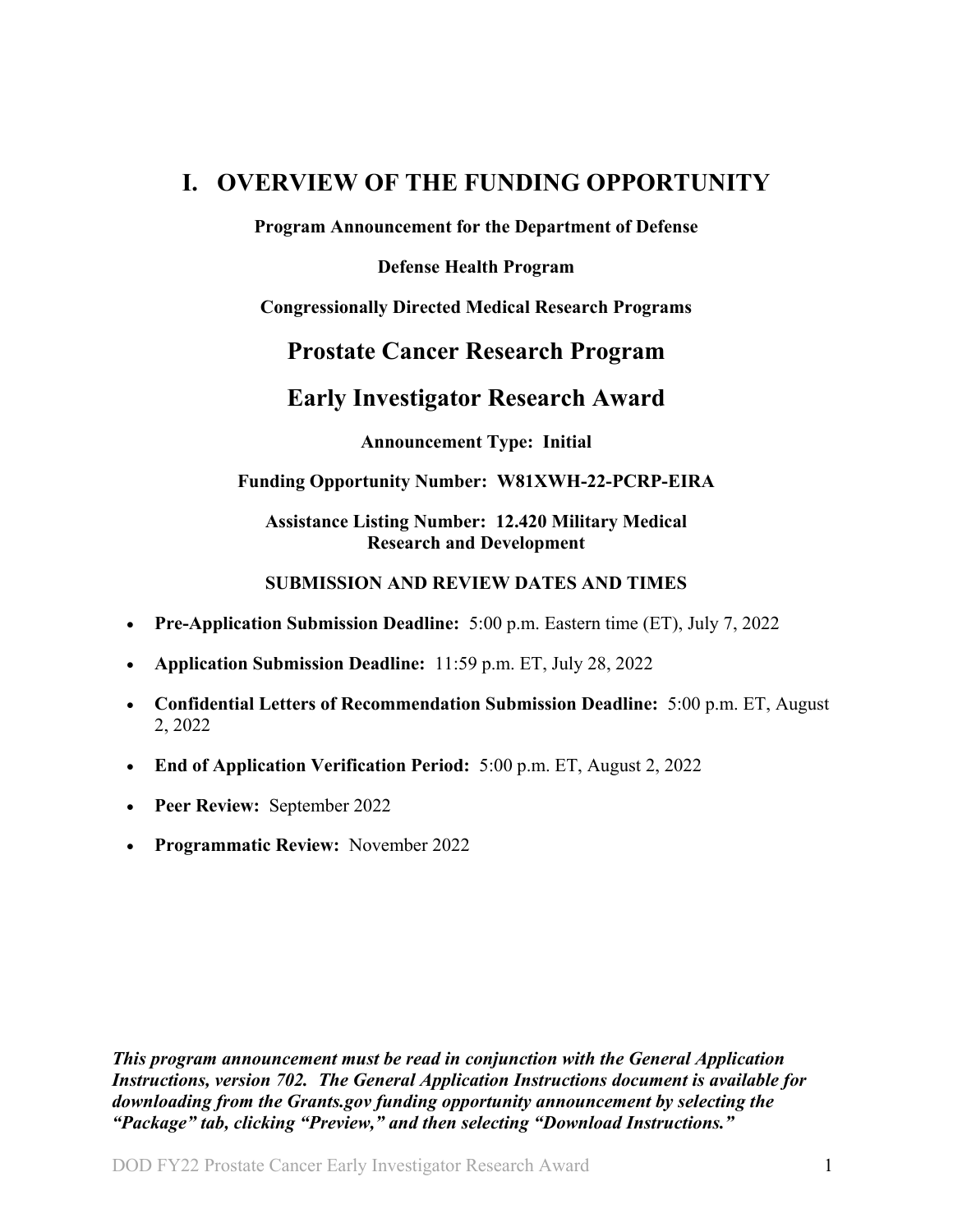## **TABLE OF CONTENTS**

| I. |                                                                                  |  |
|----|----------------------------------------------------------------------------------|--|
| П. | <b>DETAILED INFORMATION ABOUT THE FUNDING OPPORTUNITY  3</b>                     |  |
|    |                                                                                  |  |
|    |                                                                                  |  |
|    |                                                                                  |  |
|    |                                                                                  |  |
|    |                                                                                  |  |
|    |                                                                                  |  |
|    |                                                                                  |  |
|    |                                                                                  |  |
|    |                                                                                  |  |
|    |                                                                                  |  |
|    | II.D.3. Unique Entity Identifier (UEI) and System for Award Management (SAM)  25 |  |
|    |                                                                                  |  |
|    |                                                                                  |  |
|    |                                                                                  |  |
|    |                                                                                  |  |
|    |                                                                                  |  |
|    |                                                                                  |  |
|    |                                                                                  |  |
|    |                                                                                  |  |
|    |                                                                                  |  |
|    |                                                                                  |  |
|    |                                                                                  |  |
|    |                                                                                  |  |
|    |                                                                                  |  |
|    |                                                                                  |  |
|    |                                                                                  |  |
|    |                                                                                  |  |
|    | II.H.1. Program Announcement and General Application Instructions Versions 34    |  |
|    |                                                                                  |  |
|    |                                                                                  |  |
|    |                                                                                  |  |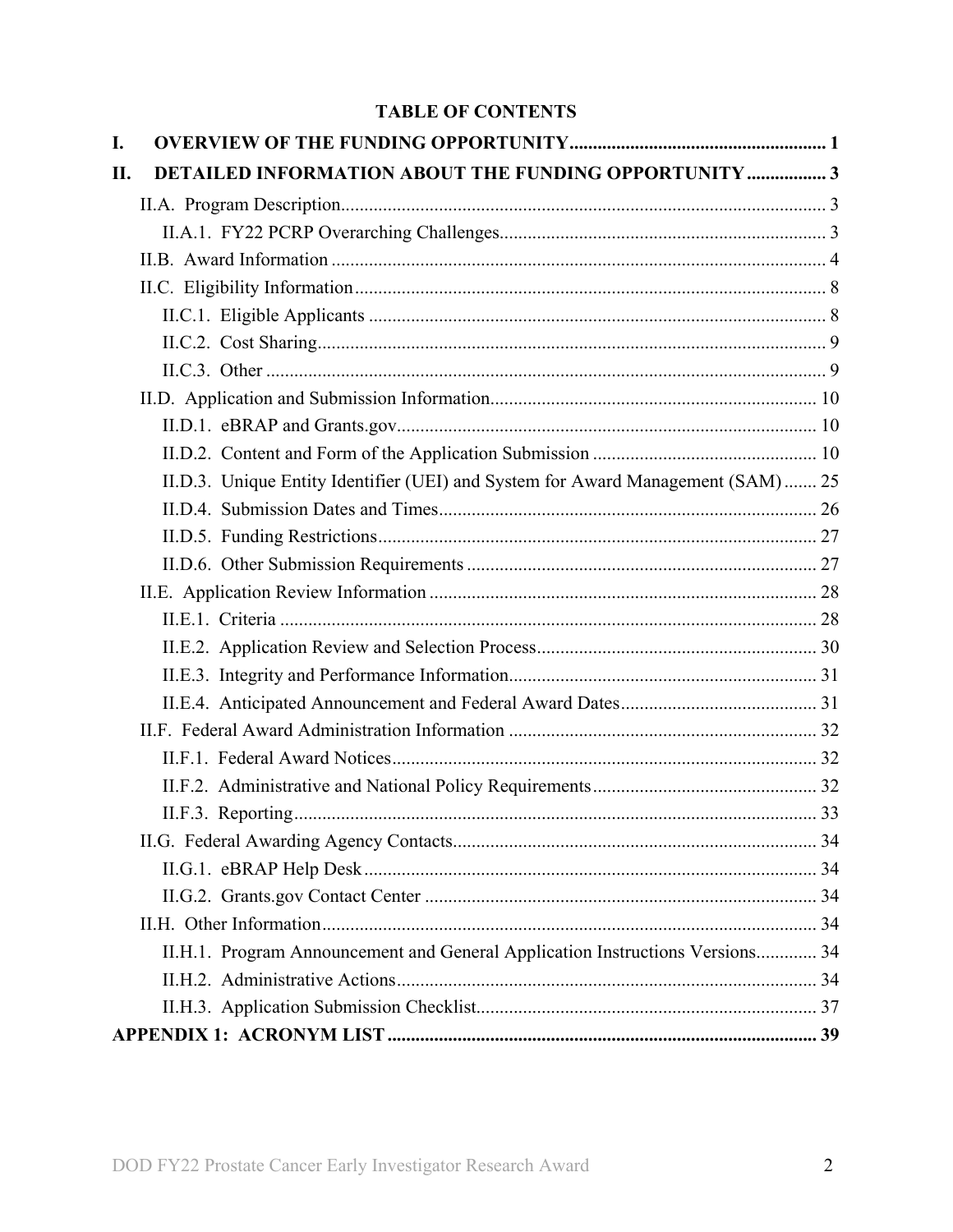# <span id="page-2-0"></span>**II. DETAILED INFORMATION ABOUT THE FUNDING OPPORTUNITY**

## <span id="page-2-1"></span>**II.A. Program Description**

Applications to the Fiscal Year 2022 (FY22) Prostate Cancer Research Program (PCRP) are being solicited by the U.S. Army Medical Research Acquisition Activity (USAMRAA) using delegated authority provided by United States Code, Title 10, Section 2358 (10 USC 2358). The execution management agent for this program announcement is the Congressionally Directed Medical Research Programs (CDMRP) at the U.S. Army Medical Research and Development Command (USAMRDC). The PCRP was initiated in 1997 to promote innovative research focused on eradicating prostate cancer. Appropriations for the PCRP from FY97 through FY21 totaled \$2.04 billion. The FY22 appropriation is \$110 million (M).

The PCRP seeks to promote highly innovative, groundbreaking research; high-impact research with near-term clinical relevance; the next generation of prostate cancer investigators through mentored research; and resources that will facilitate translational research.

## <span id="page-2-2"></span>**II.A.1. FY22 PCRP Overarching Challenges**

The Mission of the FY22 PCRP is to fund research that will lead to the elimination of death from prostate cancer and enhance the well-being of Service Members, Veterans, and all the men and their families who are experiencing the impact of the disease. Within this context, the PCRP is interested in supporting research that addresses specific gaps in prostate cancer research and clinical care; therefore, applications are *required to address one or more* of the following FY22 PCRP Overarching Challenges:

• **Improve quality of life to enhance outcomes and overall health and wellness for those impacted by prostate cancer**

Applications should aim to understand the impact of prostate cancer on quality of life for the cancer survivor, their family, caregivers, and their community with the goal of improving and enhancing quality of life and overall health and wellness. Studies should consider both shortand long-term quality of life outcomes. Areas of particular interest include:

- o The mental and emotional health of patients and their families/caregivers
- o Impact of quality of life considerations on decision-making after diagnosis and/or treatment
- o Identification of vulnerable groups of men and their families at great risk of quality of life detriments
- o Translation of factors or interventions that improve quality of life outcomes and overall health and wellness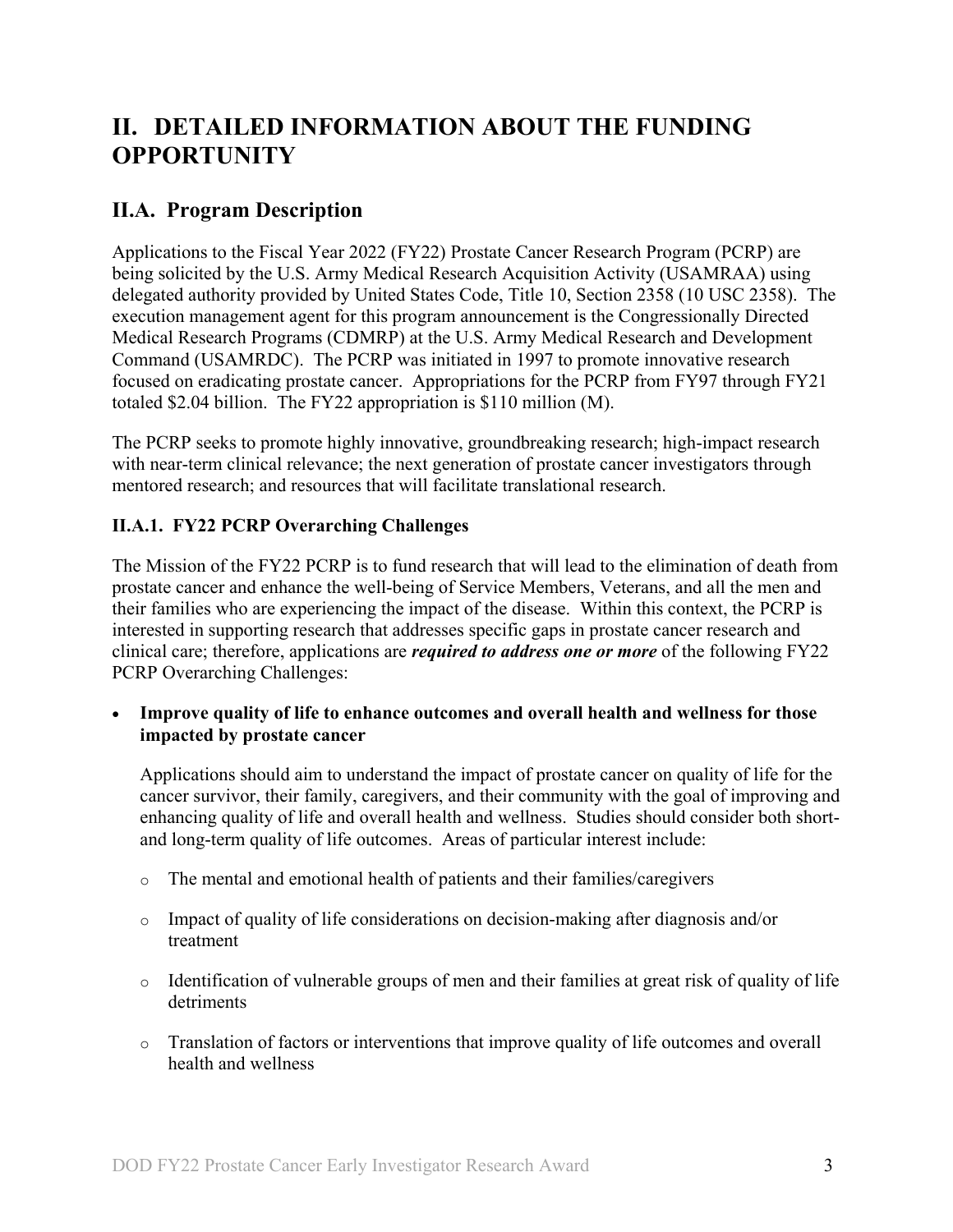#### • **Develop treatments that improve outcomes for men with lethal prostate cancer**

Applications must be directly related to prostate cancer with a high risk of death, including high-risk, very high-risk, and metastatic prostate cancer. Applications should not focus on active surveillance, low-risk and intermediate-risk prostate cancer and/or biochemical recurrence. Refer to the National Comprehensive Cancer Network guidelines for risk assessment definitions [\(https://www.nccn.org/patients/guidelines/content/PDF/prostate](https://www.nccn.org/patients/guidelines/content/PDF/prostate-advanced-patient.pdf)[advanced-patient.pdf\)](https://www.nccn.org/patients/guidelines/content/PDF/prostate-advanced-patient.pdf).

#### • **Advance health equity and reduce disparities in prostate cancer**

Applications must be directly relevant to the better understanding and/or reduction of inequities and disparities that impact a person, their family, or their caregiver's ability to prevent, detect, manage, and survive prostate cancer.

Inequities may arise from socioeconomic status, race or ethnicity, geography, environment, lifestyle, sexual and/or gender identification, access to care (in rural or urban settings), or other factors.

Health inequities may include physical, mental, or emotional health differences, as well as social and financial differences experienced primarily in high-risk or underserved prostate cancer patients.

High-risk populations include, but are not limited to, people of African descent (including Caribbean), genetically predisposed populations, Service Members, and Veterans.

Underserved populations include, but are not limited to, men with limited access to clinical care and resources (in rural or urban settings), and sexual and/or gender minorities.

#### • **Define the biology of prostate cancer progression to lethal prostate cancer to reduce death**

Applications must be directly related to high-risk, very high-risk, and metastatic prostate cancer. Refer to the National Comprehensive Cancer Network guidelines for risk assessment definitions [\(https://www.nccn.org/patients/guidelines/content/PDF/prostate-advanced](https://www.nccn.org/patients/guidelines/content/PDF/prostate-advanced-patient.pdf)[patient.pdf\)](https://www.nccn.org/patients/guidelines/content/PDF/prostate-advanced-patient.pdf).

## <span id="page-3-0"></span>**II.B. Award Information**

The FY22 PCRP Early Investigator Research Award supports prostate cancer-focused research opportunities for individuals in the early stages of their careers under the guidance of one or more designated mentors. This opportunity allows early-career investigators to develop a research project, investigate a problem or question in prostate cancer research, and further their intellectual development as prostate cancer researchers of the future. *All application components for the FY22 PCRP Early Investigator Research Award are to be written by the Principal Investigator (PI), with appropriate direction from the mentor(s).*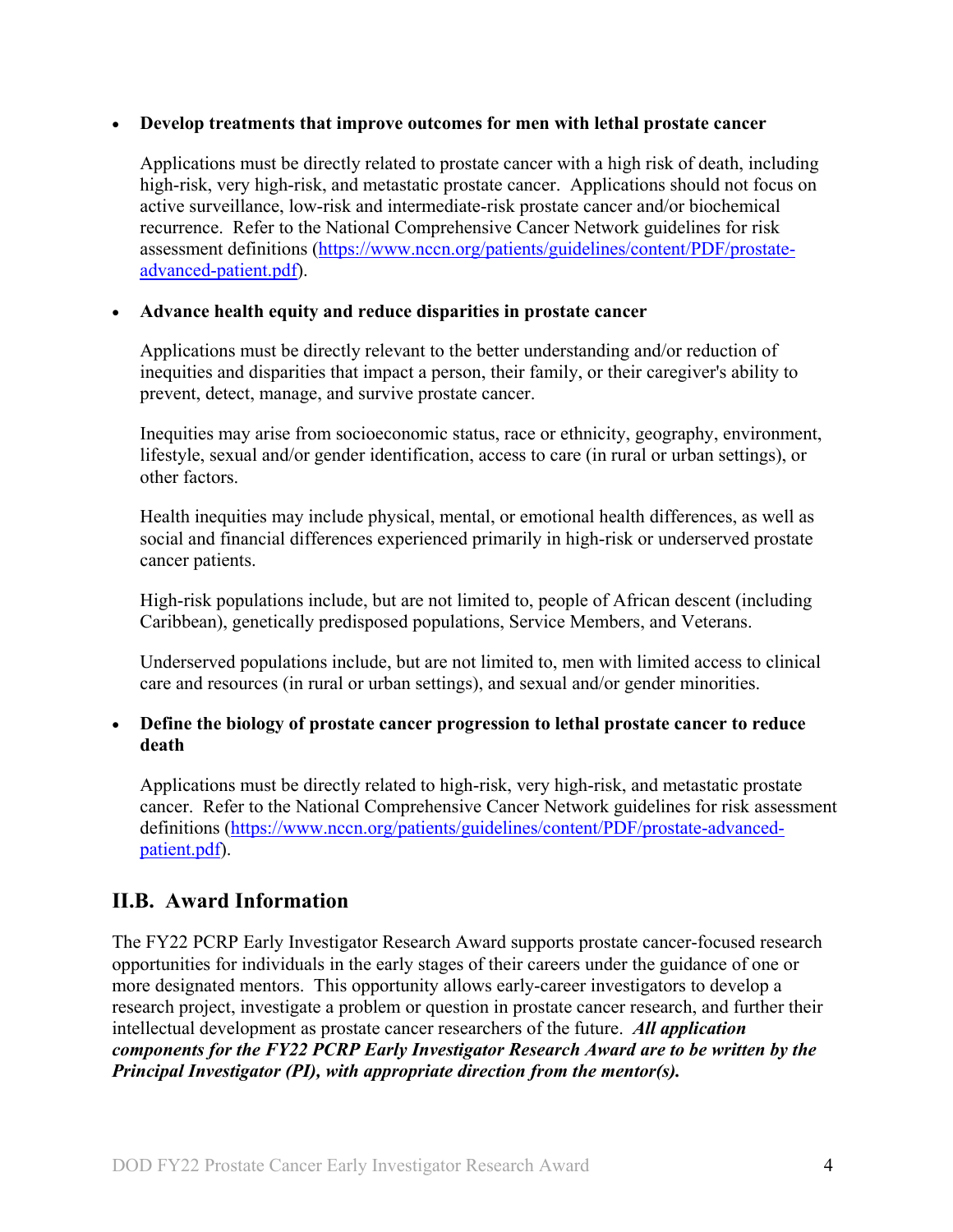#### **Key elements of this award mechanism are as follows:**

- **Principal Investigator:** The postdoctoral investigator is considered the PI of the application and must exhibit strong potential for and commitment to pursuing a career as an investigator at the forefront of prostate cancer research; however, the PI is not required to have previous prostate cancer research experience. The PI must have 3 years or less of postdoctoral research experience (excluding clinical residency or clinical fellowship training) as of March 31, 2023. *The PCRP strongly encourages applications from PIs who demonstrate a commitment to pursuing a career focused in prostate cancer health disparity research.*
- **Mentor(s):** Applications must include at least one mentor appropriate to the proposed research project who has experience in prostate cancer research and mentoring as demonstrated by a record of active funding, recent publications, and successful mentorship. The primary mentor can be a junior faculty member, in which case the PI is encouraged to include a secondary mentor with a more robust track record in prostate cancer research and mentorship. Applications that focus on prostate cancer health disparity should include at least one mentor with experience in prostate cancer health disparity research. The selected mentor(s) should also demonstrate a clear commitment to the development of the PI toward independence as a prostate cancer researcher.
- **Research Approach:** Proposed research ideas are *required* to address one or more of the [FY22 PCRP Overarching Challenges.](#page-2-2) *Projects that specifically address the FY22 PCRP Overarching Challenge to advance health equity and reduce disparities in prostate cancer are strongly encouraged.* The scientific rationale and experimental methodology should demonstrate in-depth analysis of the research problem presented. The feasibility of the research design and methods should be well defined, and a clear plan should be articulated as to how the proposed goals of the project can be achieved. Inclusion of preliminary data relevant to prostate cancer and the proposed project is encouraged but not required. Any preliminary data provided should be from the PI, mentor(s), or member(s) of the collaborating team. Additionally, required resources should be identified and supported through documentation. *Research involving human subjects and human anatomical substances is permitted; however, clinical trials are not allowed under this funding opportunity.*
- **Researcher Development Plan:** The PI must outline an individualized, prostate cancerfocused researcher development plan, which should include a clearly articulated strategy for acquiring the necessary skills, competence, and expertise that will enable the PI to successfully complete the proposed research project and foster the PI's development as an independent prostate cancer researcher. An environment appropriate to the proposed mentoring and research project must be clearly described, although any deficiencies of resources and/or mentorship at the PI's institution can be mitigated through collaboration(s) with other institutions. If the PI will be utilizing resources at another institution to successfully complete the proposed project, then the PI is strongly encouraged to designate a co-mentor at the collaborating institution.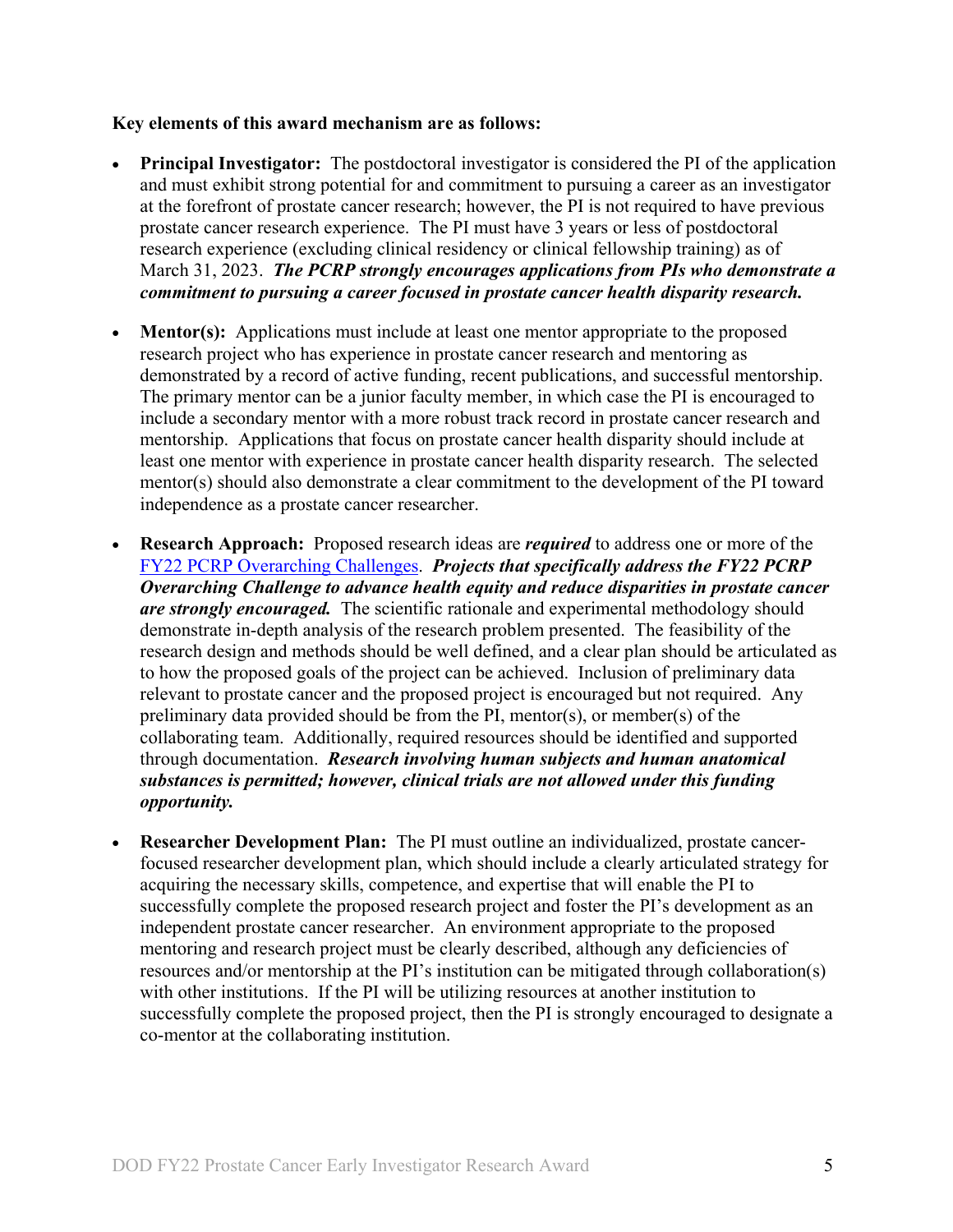Investigators are strongly encouraged to incorporate the following components into their study design, where appropriate, in order to maximize the potential impact of the proposed research project: authentication of proposed cell lines; statistical rigor of preclinical animal experiments; and incorporation of experiments to assess clinical relevance and translatability of findings. Studies utilizing data derived from large patient studies that include long-term health records, biospecimen repositories, and pre-existing research and apply state-of-the-art genomic and/or proteomic analysis, bioinformatics, and/or mathematical models to such data are also encouraged. Investigators are highly encouraged to provide a letter of support indicating access to and the availability of any resources required to support the study.

The types of awards made under the program announcement will be assistance agreements. An assistance agreement is appropriate when the federal government transfers a "thing of value" to a "state, local government," or "other recipient" to carry out a public purpose of support or stimulation authorized by a law of the United States instead of acquiring property or service for the direct benefit and use of the U.S. government. An assistance agreement can take the form of a grant or cooperative agreement. The level of involvement on the part of the Department of Defense (DOD) during project performance is the key factor in determining whether to award a grant or cooperative agreement. If "no substantial involvement" on the part of the funding agency is anticipated, a grant award will be made (31 USC 6304). Conversely, if substantial involvement on the part of the funding agency is anticipated, a cooperative agreement will be made (31 USC 6305), and the award will identify the specific substantial involvement. Substantial involvement may include, but is not limited to, collaboration, participation, or intervention in the research to be performed under the award. The award type, along with the start date, will be determined during the negotiation process.

A congressionally mandated Metastatic Cancer Task Force was formed with the purpose of identifying ways to help accelerate clinical and translational research aimed at extending the lives of advanced state and recurrent patients. As a member of the Metastatic Cancer Task Force, the CDMRP encourages applicants to review the recommendations [\(https://health.mil/Reference-Center/Congressional-Testimonies/2018/05/03/Metastatic-Cancer-](https://health.mil/Reference-Center/Congressional-Testimonies/2018/05/03/Metastatic-Cancer-Research)[Research\)](https://health.mil/Reference-Center/Congressional-Testimonies/2018/05/03/Metastatic-Cancer-Research) and submit research ideas to address these recommendations provided they are within the limitations of this funding opportunity and fit within the FY22 PCRP priorities.

*The proposed research must be relevant to active-duty Service Members, Veterans, military beneficiaries, and/or the American public.* Collaborations between researchers at military or Veteran institutions and non-military institutions are strongly encouraged. These relationships can leverage knowledge, infrastructure, and access to unique clinical populations that the partners bring to the research effort, ultimately advancing cancer research that is of significance to the Warfighter, military families, and the American public.

The anticipated direct costs budgeted for the entire period of performance for an FY22 PCRP Early Investigator Research Award will not exceed **\$300,000**. Refer to Section [II.D.5, Funding](#page-26-0)  [Restrictions,](#page-26-0) for detailed funding information.

Awards will be made no later than September 30, 2023. For additional information, refer to [Section II.F.1, Federal Award Notices.](#page-31-1)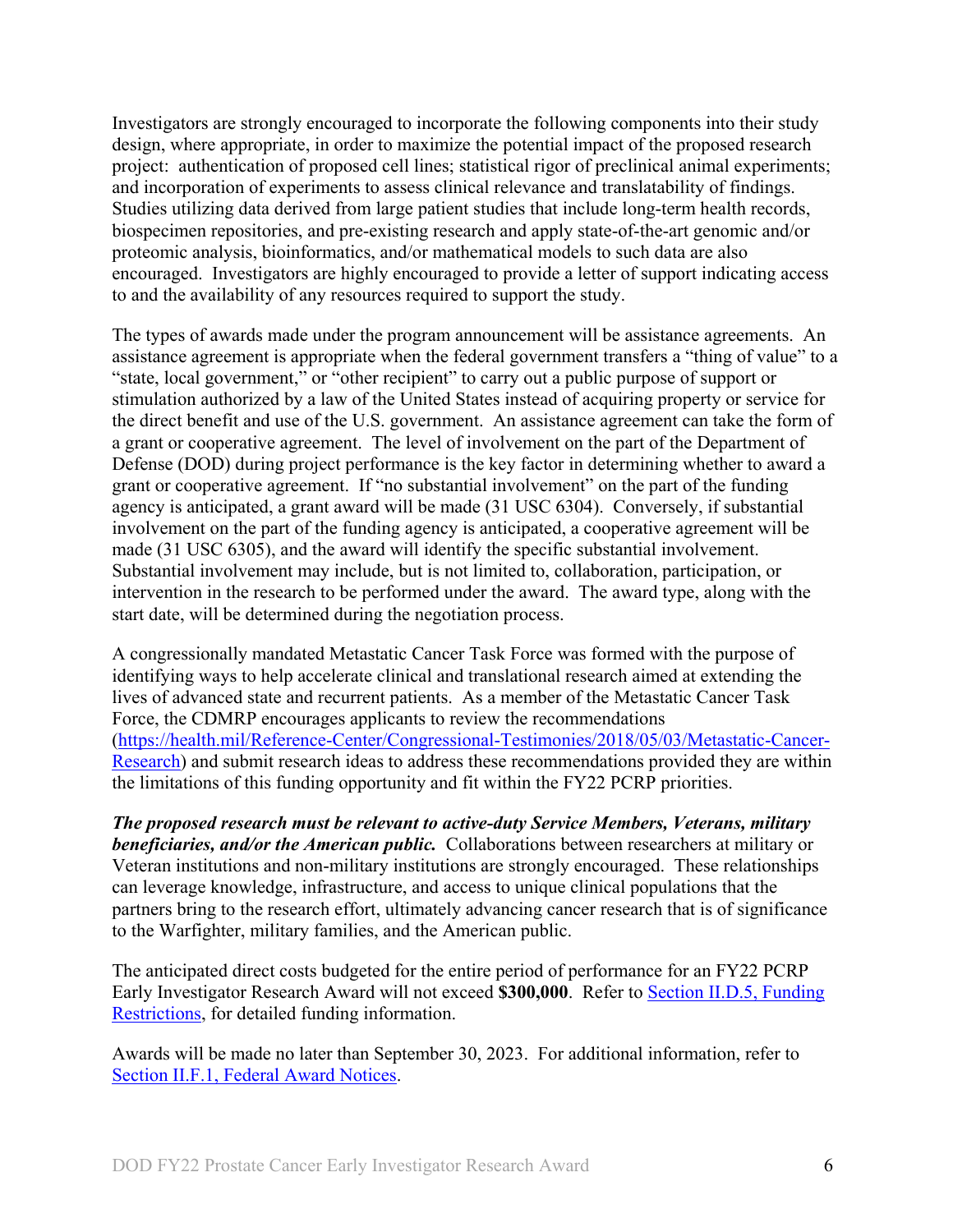*The CDMRP expects to allot approximately \$10.08M to fund approximately 21 FY22 PCRP Early Investigator Research Award applications. Funding of applications received is contingent upon the availability of federal funds for this program as well as the number of applications received, the quality and merit of the applications as evaluated by scientific and programmatic review, and the requirements of the government. Funds to be obligated on any award resulting from this funding opportunity will be available for use for a limited time period based on the fiscal year of the funds. It is anticipated that awards made from this FY22 funding opportunity will be funded with FY22 funds, which will expire for use on September 30, 2028.*

#### **Research Involving Human Anatomical Substances, Human Subjects, or Human**

**Cadavers:** All DOD-funded research involving new and ongoing research with human anatomical substances, human subjects, or human cadavers must be reviewed and approved by the USAMRDC Office of Research Protections (ORP), Human Research Protection Office (HRPO), prior to research implementation. This administrative review requirement is in addition to the local Institutional Review Board (IRB) or Ethics Committee (EC) review. Local IRB/EC approval at the time of submission is *not* required. Allow up to 3 months to complete the HRPO regulatory review and approval process following submission of *all required and complete* documents to the HRPO. Refer to the General Application Instructions, Appendix 1, and the HRPO Resources and Overview document available on the electronic Biomedical Research Application Portal (eBRAP) "Funding Opportunities & Forms" web page [\(https://ebrap.org/eBRAP/public/Program.htm\)](https://ebrap.org/eBRAP/public/Program.htm) for additional information.

If the proposed research involves more than one institution, a written plan for single IRB review arrangements must be provided at the time of application submission or award negotiation. The lead institution responsible for developing the master protocol and master consent form should be identified and should be the single point of contact for regulatory submissions and requirements.

*Clinical research is defined* as: (1) Patient-oriented research. Research conducted with human subjects (or on material of human origin such as tissues, specimens, and cognitive phenomena) for which an investigator (or colleague) directly interacts with human subjects. Excluded from this definition are in vitro studies that utilize human tissues that cannot be linked to a living individual. Patient-oriented research includes: (a) mechanisms of human disease, (b) therapeutic interventions, (c) clinical trials, and (d) development of new technologies. (2) Epidemiologic and behavioral studies. (3) Outcomes research and health services research. *Note:* Studies that meet the requirements for IRB Exemption 4 are not considered CDMRP-defined clinical research. IRB Exemption 4 refers to research involving the collection or study of existing deidentified specimens or data, if these sources are publicly available.

*Clinical trials are not allowed:* A clinical trial is defined as a research study in which one or more human subjects are prospectively assigned to one or more interventions (which may include a placebo or another control) to evaluate the effects of the interventions on biomedical or behavioral health-related outcomes.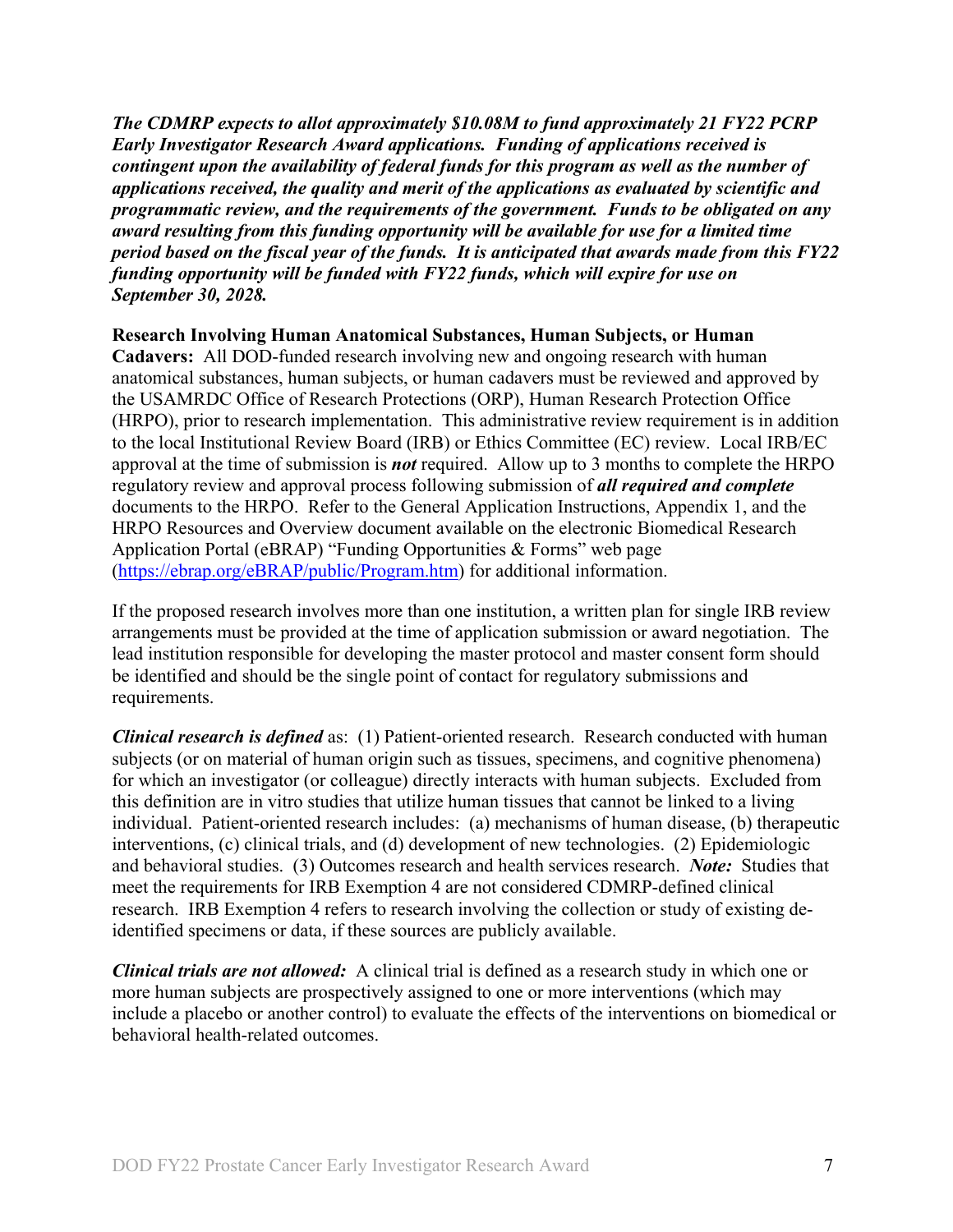**Use of DOD or Department of Veterans Affairs (VA) Resources:** If the proposed research involves access to active-duty military patient populations and/or DOD or VA resources or databases, the application must describe the access at the time of submission and include a plan for maintaining access as needed throughout the proposed research. Refer to Section II.D.2.b.ii, [Full Application Submission Components,](#page-14-0) for detailed information. Refer to the General Application Instructions, Appendix 1, for additional information.

**Research Involving Animals:** All research funded by the FY22 PCRP Early Investigator Research Award involving new and ongoing research with animals must be reviewed and approved by the USAMRDC ORP Animal Care and Use Review Office (ACURO), in addition to the local Institutional Animal Care and Use Committee (IACUC) of record. IACUC approval at the time of submission is *not* required. *Allow at least 3 to 4 months for ACURO regulatory review and approval processes for animal studies.* Refer to the General Application Instructions, Appendix 1, for additional information.

All projects should adhere to a core set of standards for rigorous study design and reporting to maximize the reproducibility and translational potential of preclinical research. The standards are described in Landis SC, et al., 2012, A call for transparent reporting to optimize the predictive value of preclinical research, *Nature*, 490:187-191 [\(www.nature.com/nature/journal/](http://www.nature.com/nature/journal/v490/n7419/full/nature11556.html) [v490/n7419/full/nature11556.html\)](http://www.nature.com/nature/journal/v490/n7419/full/nature11556.html). While these standards are written for preclinical studies, the basic principles of randomization, blinding, sample-size estimation, and data handling derive from well-established best practices in clinical studies. Applicants should consult the ARRIVE 2.0 (Animal Research: Reporting *In Vivo* Experiments) guidelines to ensure relevant aspects of rigorous animal research are adequately planned for and, ultimately, reported. The ARRIVE 2.0 guidelines can be found at [https://arriveguidelines.org/arrive-guidelines.](https://arriveguidelines.org/arrive-guidelines)

## <span id="page-7-0"></span>**II.C. Eligibility Information**

## <span id="page-7-1"></span>**II.C.1. Eligible Applicants**

#### **II.C.1.a. Organization: All organizations, including foreign organizations, foreign public entities, and international organizations, are eligible to apply.**

**Government Agencies Within the United States:** Local, state, and federal government agencies are eligible to the extent that applications do not overlap with their fully funded internal programs. Such agencies are required to explain how their applications do not overlap with their internal programs.

As applications for this program announcement may be submitted by extramural and intramural organizations, these terms are defined below.

**Extramural Organization:** An eligible non-DOD organization. Examples of extramural organizations include academic institutions, biotechnology companies, foundations, federal government organizations other than the DOD, and research institutes.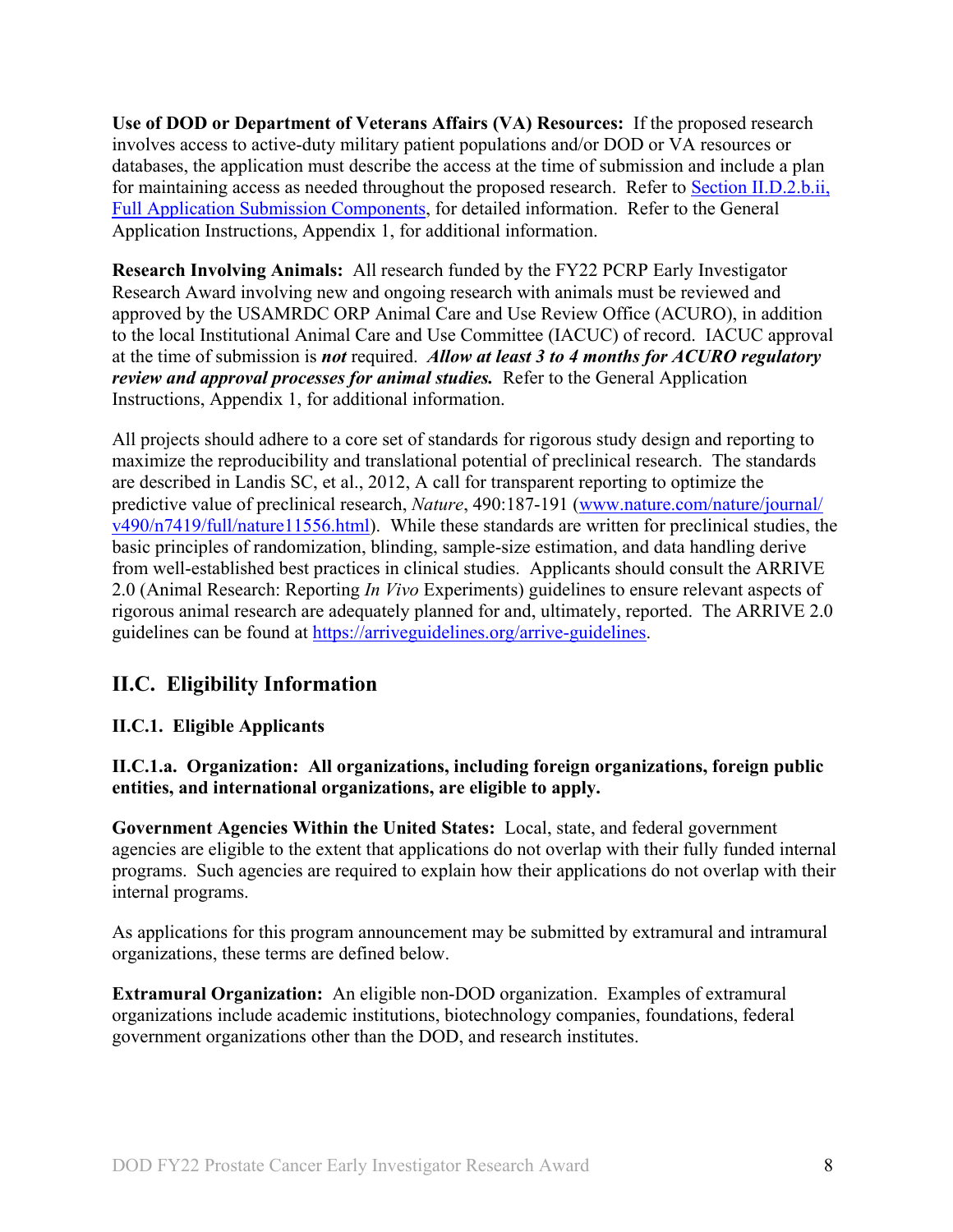**Intramural DOD Organization:** A DOD laboratory, DOD military treatment facility, and/or DOD activity embedded within a civilian medical center. *Intramural Submission:* **An**  *application submitted by a DOD organization for an intramural investigator working within a DOD laboratory or military treatment facility or in a DOD activity embedded within a civilian medical center.*

#### **The USAMRAA makes awards to eligible organizations, not to individuals.**

### **II.C.1.b. Principal Investigator**

By March 31, 2023, the postdoctoral PI must:

- Possess a doctoral degree (including but not limited to Ph.D., M.D., O.T.D., D.S.W., Sc.D., or equivalent) and
- Have 3 years or less of postdoctoral research experience (excluding clinical residency or clinical fellowship training).

Only postdoctoral fellows are eligible for this award. Faculty members and all other nonpostdoctoral positions are not eligible to apply.

Each investigator may be named on only one FY22 Early Investigator Research Award application as a PI.

An eligible PI, regardless of ethnicity, nationality, or citizenship status, must be employed by, or affiliated with, an eligible organization.

The CDMRP strongly encourages all PIs to participate in a digital identifier initiative through Open Researcher and Contributor ID, Inc. (ORCID). Registration for a unique ORCID identifier can be done online at [https://orcid.org/.](https://orcid.org/)

#### <span id="page-8-0"></span>**II.C.2. Cost Sharing**

Cost sharing/matching is not an eligibility requirement.

#### <span id="page-8-1"></span>**II.C.3. Other**

Organizations must be able to access **.gov** and **.mil** websites in order to fulfill the financial and technical deliverable requirements of the award and submit invoices for payment.

For general information on required qualifications for award recipients, refer to the General Application Instructions, Appendix 3.

Refer to [Section II.H.2, Administrative Actions,](#page-33-5) for a list of administrative actions that may be taken if a pre-application or application does not meet the administrative, eligibility, or ethical requirements defined in this program announcement.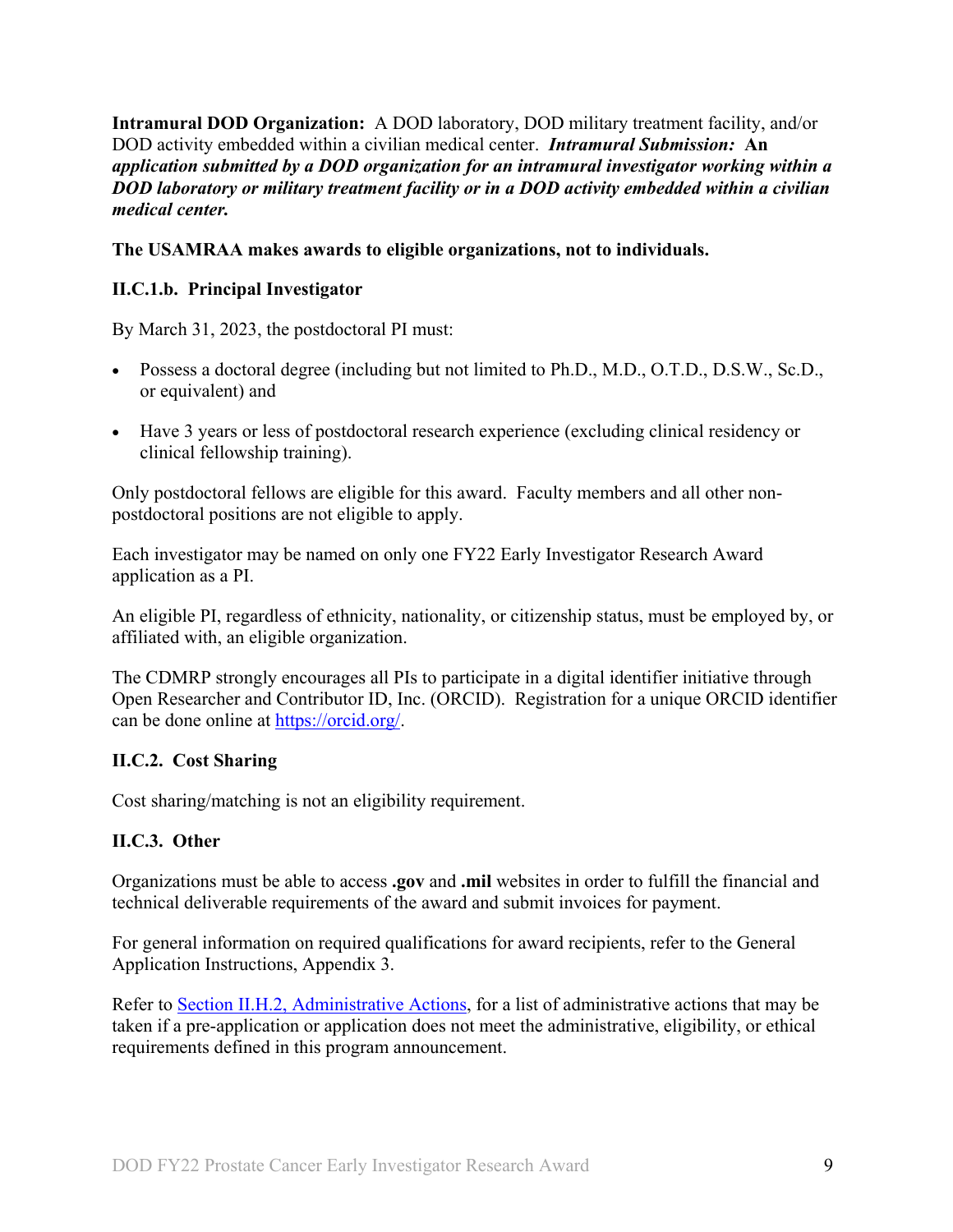## <span id="page-9-0"></span>**II.D. Application and Submission Information**

*Submission of applications that are essentially identical or propose essentially the same research project to different funding opportunities within the same program and fiscal year is prohibited and will result in administrative withdrawal of the duplicative application(s).*

### <span id="page-9-1"></span>**II.D.1. eBRAP and Grants.gov**

**eBRAP** [\(https://ebrap.org\)](https://ebrap.org/) is a secure web-based system that allows PIs to submit their preapplications, view and verify extramural full applications submitted to Grants.gov [\(https://grants.gov\)](https://grants.gov/), receive communications from the CDMRP, and submit documentation during award negotiations and throughout the period of performance. eBRAP also allows intramural organizations to submit full applications following pre-application submission.

Grants.gov is a federal system required to be utilized by agencies to receive and process extramural grant applications. Full applications may only be submitted to Grants.gov after submission of a pre-application through eBRAP.

Contact information for the eBRAP Help Desk and the Grants.gov Contact Center can be found in [Section II.G, Federal Awarding Agency Contacts.](#page-33-0)

#### *Extramural Submission:*

- **Pre-application content and forms must be accessed and submitted at eBRAP.org.**
- **Full application packages must be accessed and submitted at Grants.gov.**

## *Intramural DOD Submission:*

- **Pre-application content and forms must be accessed and submitted at eBRAP.org.**
- **Full application packages must be accessed and submitted at eBRAP.org.**

*Note: Applications from an intramural DOD organization or from an extramural federal government organization may be submitted to Grants.gov through a research foundation.*

#### <span id="page-9-2"></span>**II.D.2. Content and Form of the Application Submission**

Submission is a two-step process requiring both *pre-application* (eBRAP.org) and *full application* (eBRAP.org or Grants.gov) as indicated below. The submission process should be started early to avoid missing deadlines. There are no grace periods. Full application submission guidelines differ for extramural (Grants.gov) and intramural (eBRAP.org) organizations (refer to [Table 1, Full Application Guidelines\)](#page-12-0).

*The application title, eBRAP log number, and all information for the PI, Business Official, performing organization, and contracting organization must be consistent throughout the entire pre-application and full application submission process.* Inconsistencies may delay application processing and limit or negate the ability to view, modify, and verify the application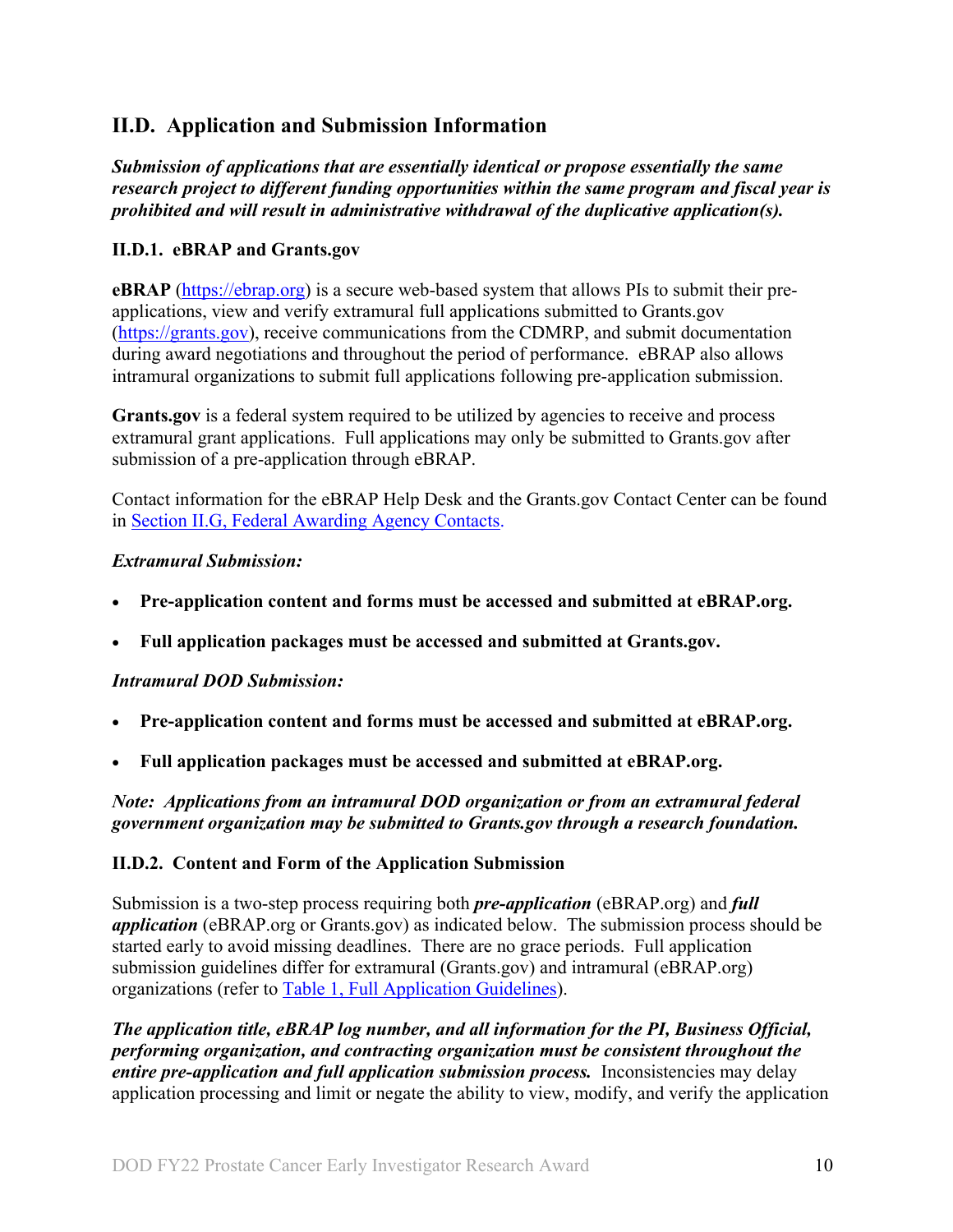in eBRAP. If any changes need to be made, the applicant should contact the eBRAP Help Desk at [help@eBRAP.org](mailto:help@eBRAP.org) or 301-682-5507 prior to the application submission deadline.

#### **II.D.2.a. Step 1: Pre-Application Submission Content**

*During the pre-application process, eBRAP assigns each submission a unique log number. This unique eBRAP log number is required during the full application submission process***.**

To begin the pre-application process, first select whether the submitting organization is extramural or intramural, then confirm your selection or cancel. **Incorrect selection of extramural or intramural submission type will delay processing.**

If an error has been made in the selection of extramural versus intramural and the pre-application submission deadline has passed, the PI or Business Official must contact the eBRAP Help Desk at [help@eBRAP.org](mailto:help@eBRAP.org) or 301-682-5507 to request a change in designation.

All pre-application components must be submitted by the PI through eBRAP [\(https://eBRAP.org/\)](https://ebrap.org/).

The applicant organization and associated PI and mentor(s) identified in the pre-application should be the same as those intended for the subsequent application submission. If any changes are necessary after submission of the pre-application, the applicant must contact the eBRAP Help Desk at [help@eBRAP.org](mailto:help@eBRAP.org) or 301-682-5507.

PIs with an ORCID identifier should enter that information in the appropriate field in the "My Profile" tab in the "Account Information" section of eBRAP.

The pre-application consists of the following components, which are organized in eBRAP by separate tabs (refer to the General Application Instructions, Section II.B, for additional information on pre-application submission):

#### • **Tab 1 – Application Information**

Submission of application information includes assignment of primary and secondary research classification codes, which may be found at [https://ebrap.org/eBRAP/](https://ebrap.org/eBRAP/public/Program.htm) [public/Program.htm.](https://ebrap.org/eBRAP/public/Program.htm) Applicants are strongly encouraged to review and confirm the codes prior to making their selection.

#### • **Tab 2 – Application Contacts**

Enter contact information for the PI. Enter the organization's Business Official responsible for sponsored program administration (the "person to be contacted on matters involving this application" in Block 5 of the Grants.gov SF424 Research & Related Form). The Business Official must be either selected from the eBRAP list or invited in order for the preapplication to be submitted.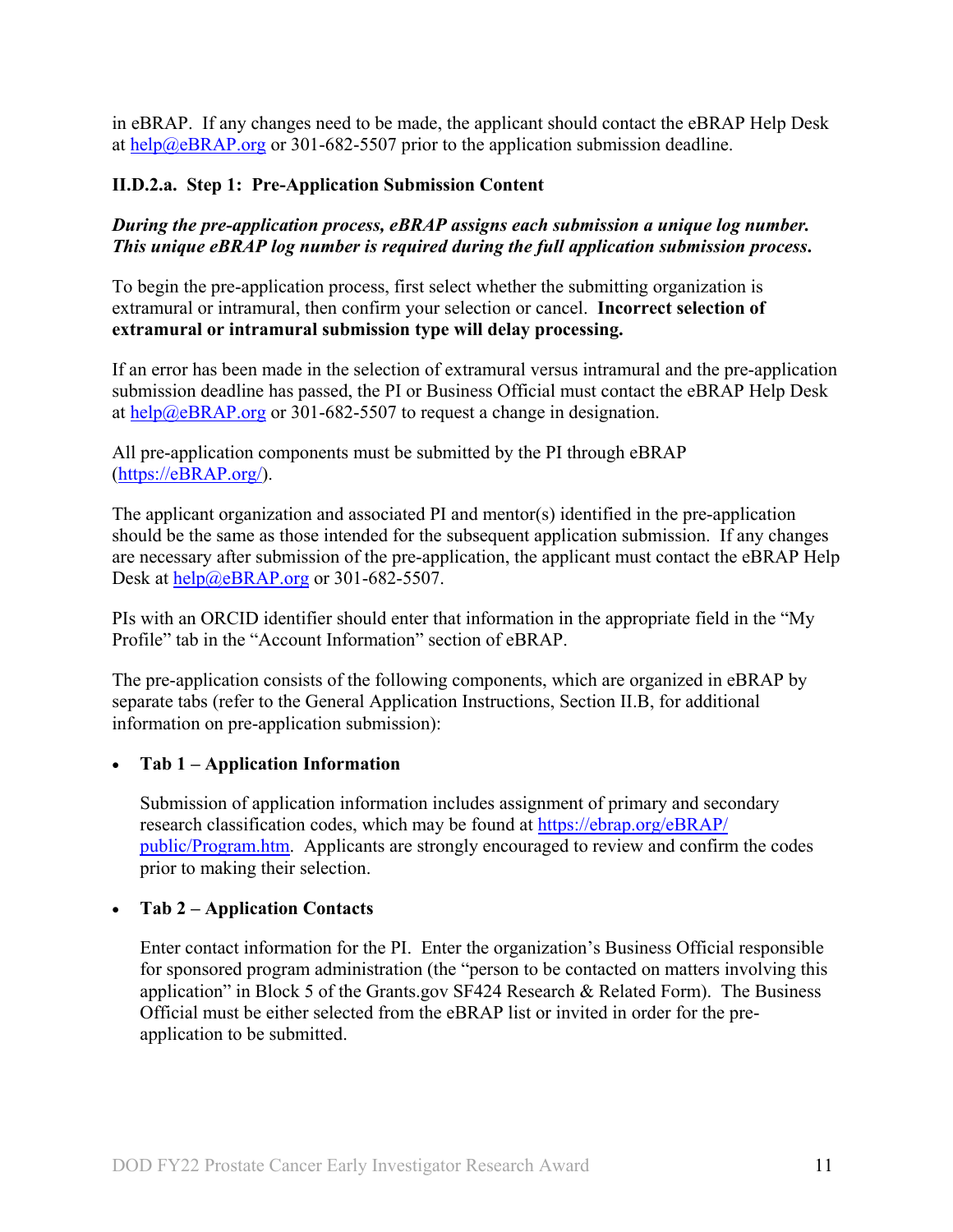Select the performing organization (site at which the PI will perform the proposed work) and the contracting organization (organization submitting on behalf of the PI, which corresponds to Block 5 on the Grants.gov SF424 Research & Related Form), and click on "Add Organizations to this Pre-application." The organization(s) must be either selected from the eBRAP drop-down list or invited in order for the pre-application to be submitted.

It is recommended that applicants identify an Alternate Submitter in the event that assistance with pre-application submission is needed.

### • **Tab 3 – Collaborators and Key Personnel**

Enter the name, organization, and role of all collaborators and key personnel associated with the application.

[FY22 PCRP Programmatic Panel members](https://cdmrp.army.mil/pcrp/panels/panel22) should not be involved in any pre-application or application. For questions related to panel members and pre-applications or applications, refer to [Section II.H.2.c, Withdrawal,](#page-34-0) or contact the eBRAP Help Desk at [help@eBRAP.org](mailto:help@eBRAP.org) or 301-682-5507.

#### • **Tab 4 – Conflicts of Interest**

List all individuals other than collaborators and key personnel who may have a conflict of interest in the review of the application (including those with whom the PI has a personal or professional relationship).

• **Tab 5 – Pre-Application Files**

- **○ Letter of Intent (LOI) (one-page limit):** Provide a brief description of the research to be conducted. LOIs are used for program planning purposes only (e.g., reviewer recruitment) and will not be reviewed during either the peer or programmatic review sessions. An invitation to submit is *not* required.
- **○ List of Individuals Providing Confidential Letters of Recommendation:** Enter contact information for three individuals who will provide letters of recommendation. Each individual will receive an email generated from eBRAP containing specific instructions on how to upload their letter. The three letters of recommendation must include one from the mentor and two from the co-mentor(s) (if applicable) or other independent researchers who have had scientific knowledge and interaction with the PI.

• **Tab 6 – Submit Pre-Application**

This tab must be completed for the pre-application to be accepted and processed.

## **II.D.2.b. Step 2: Full Application Submission Content**

*The CDMRP cannot make allowances/exceptions to its policies for submission problems encountered by the applicant organization using system-to-system interfaces with Grants.gov.*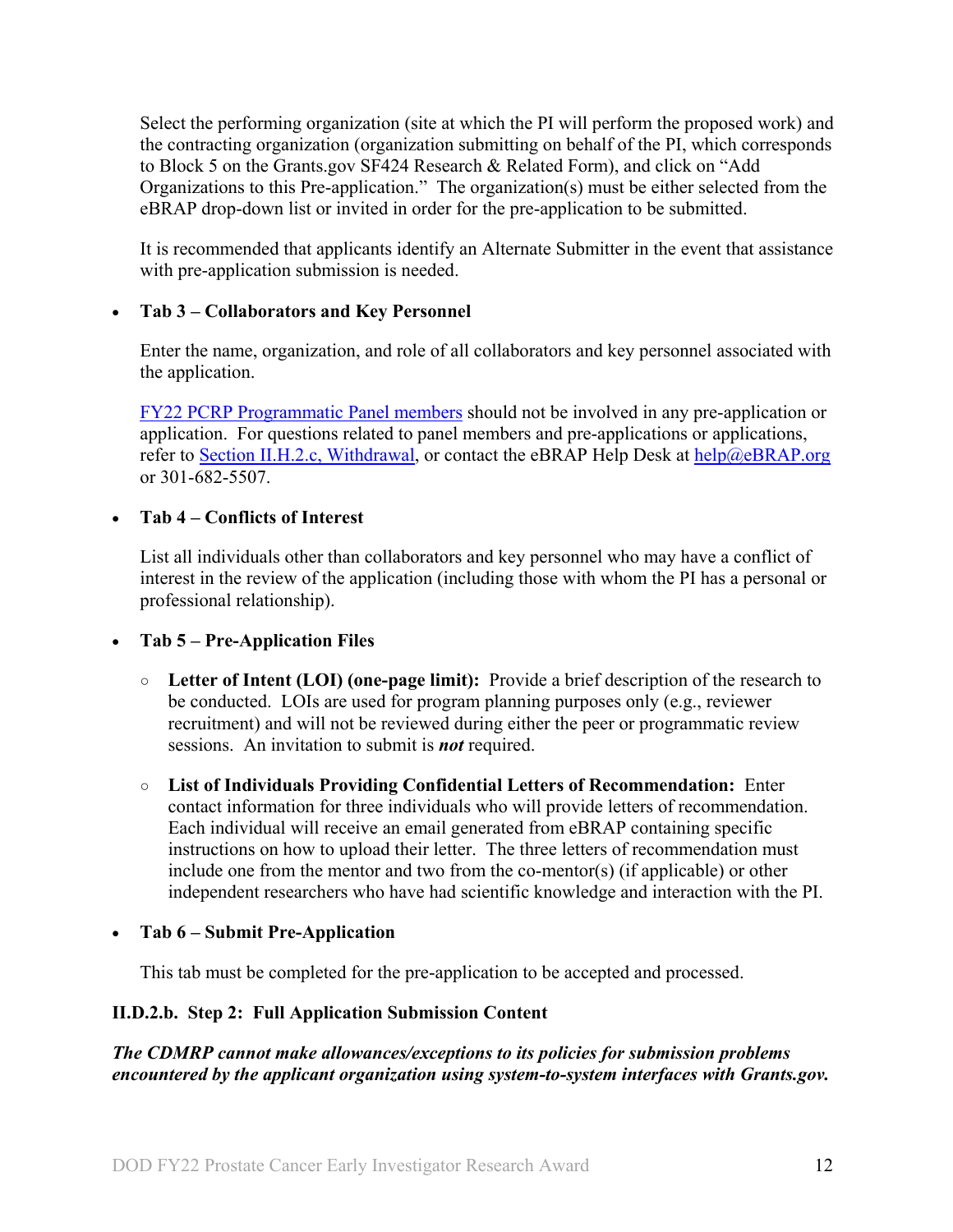Each application submission must include the completed full application package for this program announcement. The full application package is submitted by the Authorized Organizational Representative through Grants.gov [\(https://grants.gov/\)](https://www.grants.gov/) for extramural organizations or through eBRAP [\(https://ebrap.org/\)](https://ebrap.org/) for intramural organizations. See Table 1 below for more specific guidelines.

## **II.D.2.b.i. Full Application Guidelines**

Extramural organizations must submit full applications through Grants.gov. Applicants must create a Grants.gov Workspace for submission, which allows the application components to be completed online and routed through the applicant organization for review prior to submission. Applicants may choose to download and save individual PDF forms rather than filling out webforms in Workspace. A compatible version of Adobe Reader **must** be used to view, complete, and submit an application package consisting of PDF forms. If more than one person is entering text into an application package, the *same version* of Adobe Reader software should be used by each person. Check the version number of the Adobe software on each user's computer to make sure the versions match. Using different versions of Adobe Reader may cause submission and/or save errors – even if each version is individually compatible with Grants.gov. Refer to the General Application Instructions, Section III, and the "Apply For Grants" page of Grants.gov [\(https://www.grants.gov/web/grants/applicants/apply-for-grants.html\)](https://www.grants.gov/web/grants/applicants/apply-for-grants.html) for further information about the Grants.gov Workspace submission process. Submissions of extramural applications through eBRAP may be withdrawn.

### *Do not password protect any files of the application package, including the Project Narrative.*

<span id="page-12-0"></span>

| <b>Extramural Submissions</b>                                                                                                                                                                                                                                                                                                           | <b>Intramural DOD Submissions</b>                                                                                          |  |
|-----------------------------------------------------------------------------------------------------------------------------------------------------------------------------------------------------------------------------------------------------------------------------------------------------------------------------------------|----------------------------------------------------------------------------------------------------------------------------|--|
| <b>Application Package Location</b>                                                                                                                                                                                                                                                                                                     |                                                                                                                            |  |
| Download application package components for<br>W81XWH-22-PCRP-EIRA from Grants.gov<br>(https://grants.gov) and create a Grants.gov<br>Workspace. Workspace allows online<br>completion of the application components and<br>routing of the application package through the<br>applicant organization for review prior to<br>submission. | Download application package components<br>for W81XWH-22-PCRP-EIRA from eBRAP<br>(https://ebrap.org).                      |  |
| <b>Full Application Package Components</b>                                                                                                                                                                                                                                                                                              |                                                                                                                            |  |
| <b>SF424 Research &amp; Related Application for</b><br><b>Federal Assistance Form: Refer to the</b>                                                                                                                                                                                                                                     | Tab 1 – Summary: Provide a summary of<br>the application information.                                                      |  |
| General Application Instructions, Section<br>III.A.1, for detailed information.                                                                                                                                                                                                                                                         | Tab 2 – Application Contacts: This tab will<br>be pre-populated by eBRAP; add Authorized<br>Organizational Representative. |  |

## **Table 1. Full Application Submission Guidelines**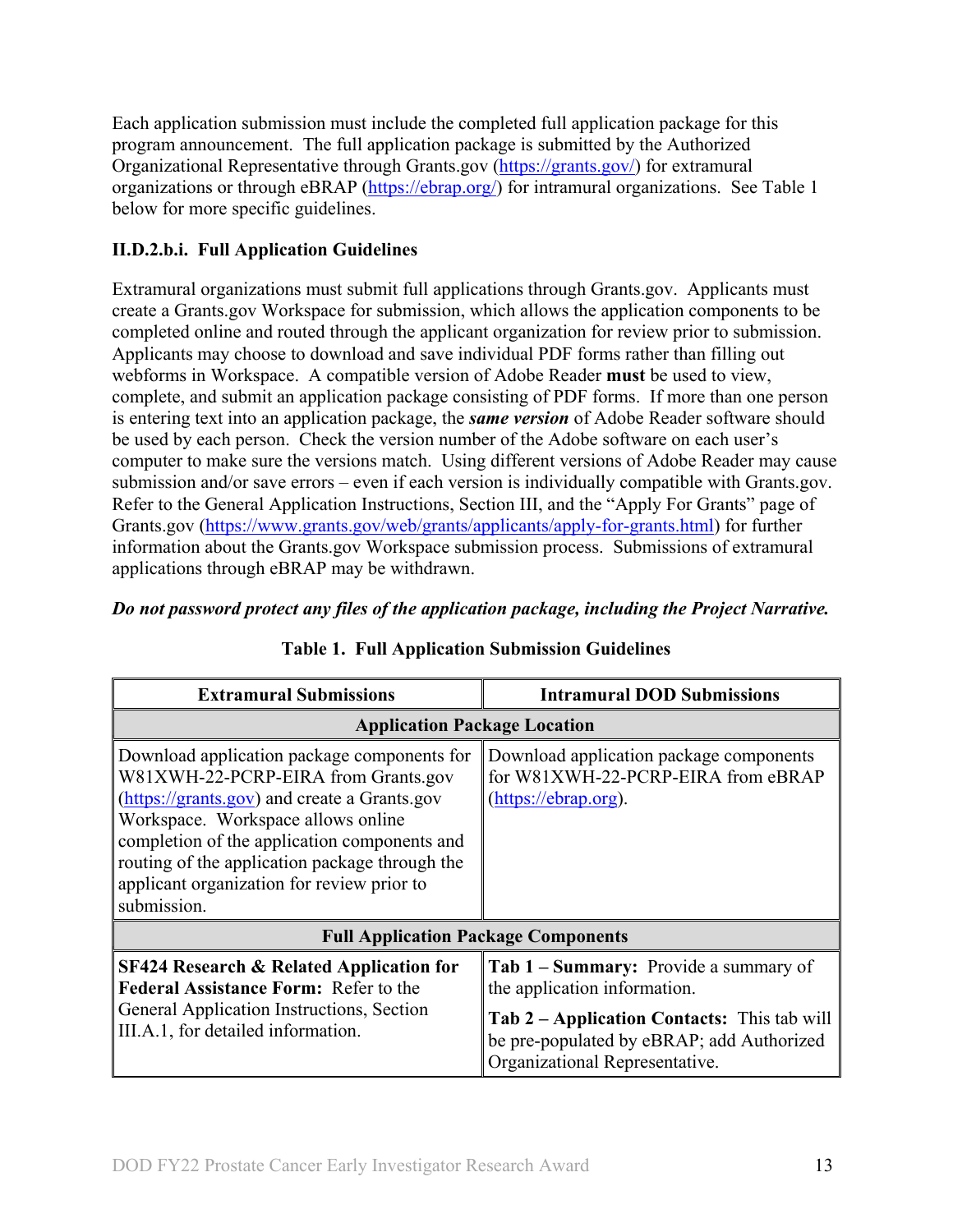| <b>Extramural Submissions</b>                                                                                                                                                                                                                                                                                                                                                                                                                                                                                                                                                                                                                                                                                                                                                                                                                                                                                                                                                                                                               | <b>Intramural DOD Submissions</b>                                                                                                                                                                                                                                                                                                                                                                                                                                                                                                                                                                   |  |
|---------------------------------------------------------------------------------------------------------------------------------------------------------------------------------------------------------------------------------------------------------------------------------------------------------------------------------------------------------------------------------------------------------------------------------------------------------------------------------------------------------------------------------------------------------------------------------------------------------------------------------------------------------------------------------------------------------------------------------------------------------------------------------------------------------------------------------------------------------------------------------------------------------------------------------------------------------------------------------------------------------------------------------------------|-----------------------------------------------------------------------------------------------------------------------------------------------------------------------------------------------------------------------------------------------------------------------------------------------------------------------------------------------------------------------------------------------------------------------------------------------------------------------------------------------------------------------------------------------------------------------------------------------------|--|
| Descriptions of each required file can be found<br>under Full Application Submission<br>Components:<br><b>Attachments</b><br>Research & Related Personal Data<br>Research & Related Senior/Key Person<br>Profile (Expanded)<br><b>Research &amp; Related Budget</b><br><b>Project/Performance Site Location(s)</b><br>Form<br><b>Research &amp; Related Subaward Budget</b><br><b>Attachment(s)</b> Form<br><b>Additional Application Components</b>                                                                                                                                                                                                                                                                                                                                                                                                                                                                                                                                                                                        | Tab 3 - Full Application Files: Upload<br>files under each Application Component in<br>eBRAP. Descriptions of each required file<br>can be found under Full Application<br><b>Submission Components:</b><br><b>Attachments</b><br><b>Key Personnel</b><br><b>Budget</b><br><b>Performance Sites</b><br>Other<br>Tab 4 – Application and Budget Data:<br>Review and edit proposed project start date,<br>proposed end date, and budget data pre-<br>populated from the Budget Form.                                                                                                                  |  |
| <b>Application Package Submission</b>                                                                                                                                                                                                                                                                                                                                                                                                                                                                                                                                                                                                                                                                                                                                                                                                                                                                                                                                                                                                       |                                                                                                                                                                                                                                                                                                                                                                                                                                                                                                                                                                                                     |  |
| <b>Create a Grants.gov Workspace.</b><br>Add participants (investigators and Business<br>Officials) to Workspace, complete all required<br>forms, and check for errors before submission.<br><b>Submit a Grants.gov Workspace Package.</b><br>An application may be submitted through<br>Workspace by clicking the "Sign and Submit"<br>button on the "Manage Workspace" page,<br>under the "Forms" tab. Grants.gov<br>recommends submission of the application<br>package at least 24-48 hours prior to the<br>close date to allow time to correct any<br>potential technical issues that may disrupt the<br>application submission.<br><b>Note:</b> If either the Project Narrative or the<br>budget fails eBRAP validation or needs to be<br>modified, an updated Grants.gov application<br>package must be submitted via Grants.gov as a<br>"Changed/Corrected Application" with the<br>previous Grants.gov Tracking ID <i>prior to</i> the<br>application submission deadline. Do not<br>password protect any files of the application | <b>Submit package components to eBRAP</b><br>(https://ebrap.org).<br>Tab 5 – Submit/Request Approval Full<br>Application: After all components are<br>uploaded and prior to the full application<br>submission deadline, enter your password in<br>the space provided next to "Enter Your<br>Password Here" and press the "Submit Full<br>Application" button. eBRAP will notify your<br>Resource Manager/Comptroller/Task Area<br>Manager or equivalent Business Official by<br>email. Do not password protect any files of<br>the application package, including the<br><b>Project Narrative.</b> |  |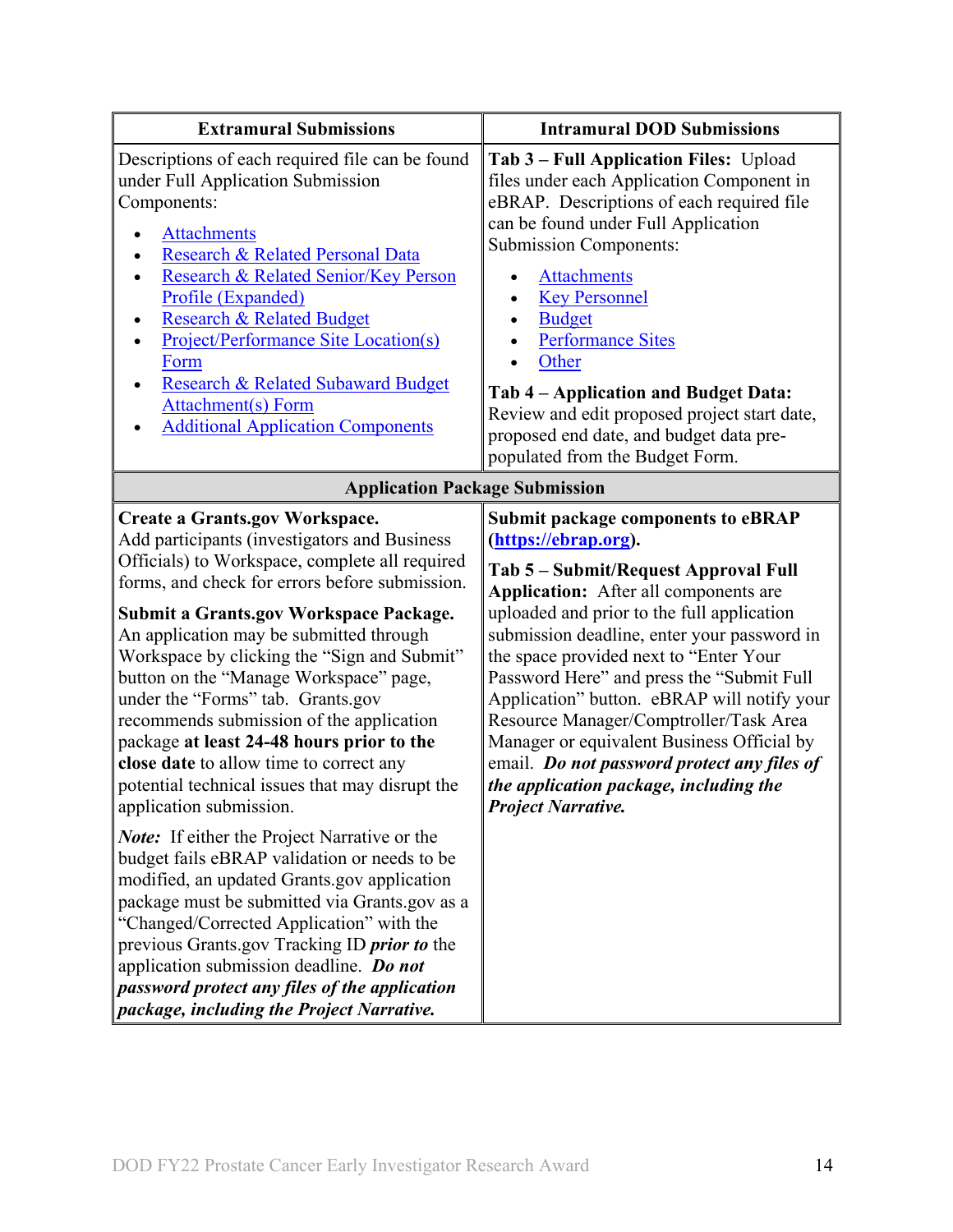| <b>Extramural Submissions</b>                                                                                                                                                                                                                                                                                                                                  | <b>Intramural DOD Submissions</b>                                                                                                                                                                                                                                                                                                                                                                                                                                                                                                                                                                                                                                                                |
|----------------------------------------------------------------------------------------------------------------------------------------------------------------------------------------------------------------------------------------------------------------------------------------------------------------------------------------------------------------|--------------------------------------------------------------------------------------------------------------------------------------------------------------------------------------------------------------------------------------------------------------------------------------------------------------------------------------------------------------------------------------------------------------------------------------------------------------------------------------------------------------------------------------------------------------------------------------------------------------------------------------------------------------------------------------------------|
| <b>Application Verification Period</b>                                                                                                                                                                                                                                                                                                                         |                                                                                                                                                                                                                                                                                                                                                                                                                                                                                                                                                                                                                                                                                                  |
| The full application package submitted to<br>Grants.gov may be viewed and modified in<br>eBRAP until the end of the application<br>verification period. During the application<br>verification period, the full application package<br>may be modified with the exception of the<br><b>Project Narrative and Research &amp; Related</b><br><b>Budget Form.</b> | After eBRAP has processed the full<br>application, the organizational Resource<br>Manager/Comptroller/Task Area Manager or<br>equivalent Business Official and PI will<br>receive email notification of this status and<br>will be able to view and modify application<br>components in eBRAP. During the<br>application verification period, the full<br>application package may be modified with<br>the exception of the Project Narrative and<br><b>Research &amp; Related Budget Form.</b> Your<br>Resource Manager/Comptroller/Task Area<br>Manager or equivalent Business Official<br>should log into eBRAP to review and to<br>approve prior to the application verification<br>deadline. |
| <b>Further Information</b>                                                                                                                                                                                                                                                                                                                                     |                                                                                                                                                                                                                                                                                                                                                                                                                                                                                                                                                                                                                                                                                                  |
| <b>Tracking a Grants.gov Workspace Package.</b><br>After successfully submitting a Workspace<br>package, a Grants.gov Tracking Number is<br>automatically assigned to the package. The<br>number will be listed on the "Confirmation"<br>page that is generated after submission.                                                                              | Refer to the General Application Instructions,<br>Section IV, for further information regarding<br>eBRAP requirements.                                                                                                                                                                                                                                                                                                                                                                                                                                                                                                                                                                           |
| Refer to the General Application Instructions,<br>Section III, for further information regarding<br>Grants.gov requirements.                                                                                                                                                                                                                                   |                                                                                                                                                                                                                                                                                                                                                                                                                                                                                                                                                                                                                                                                                                  |

The full application package must be submitted using the unique eBRAP log number to avoid delays in application processing.

## <span id="page-14-0"></span>**II.D.2.b.ii. Full Application Submission Components**

### • **Extramural Applications Only**

**SF424 Research & Related Application for Federal Assistance Form:** Refer to the General Application Instructions, Section III.A.1, for detailed information.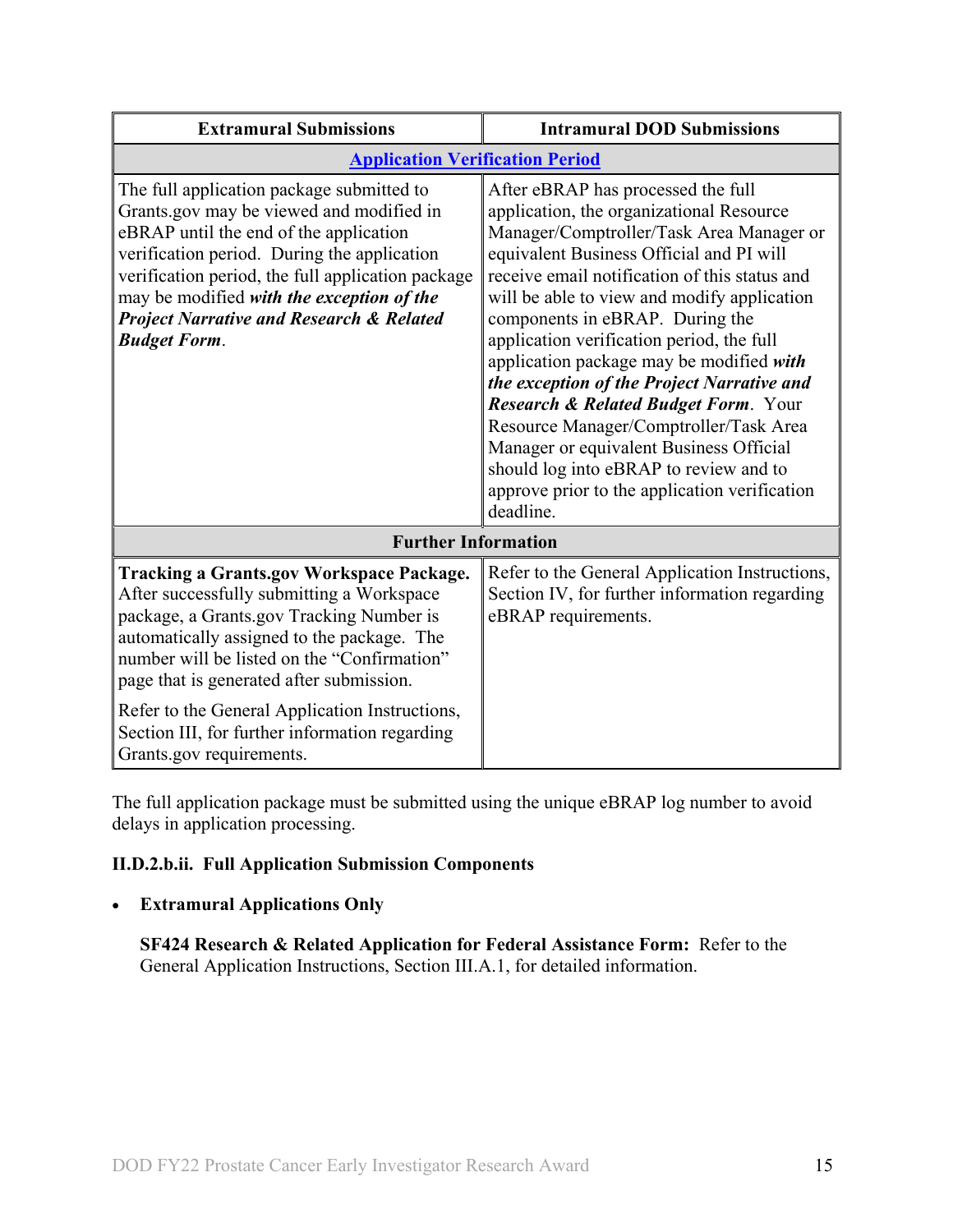#### • **Extramural and Intramural Applications**

#### <span id="page-15-0"></span>**Attachments:**

*Each attachment to the full application components must be uploaded as an individual file in the format specified and in accordance with the formatting guidelines listed in the General Application Instructions, Appendix 4.* 

For all attachments, ensure that the file names are consistent with the guidance. Attachments will be rejected if the file names are longer than 50 characters or have incorrect file names that contain characters other than the following: A-Z, a-z, 0-9, underscore, hyphen, space, and period. In addition, there are file size limits that may apply in some circumstances. Individual attachments may not exceed 20 megabytes (MB), and the file size for the entire full application package may not exceed 200 MB.

#### ○ **Attachment 1: Project Narrative (six-page limit): Upload as**

**"ProjectNarrative.pdf".** The page limit of the Project Narrative applies to text and nontext elements (e.g., figures, tables, graphs, photographs, diagrams, chemical structures, drawings) used to describe the project. Inclusion of URLs (uniform resource locators) that provide additional information to expand the Project Narrative and could confer an unfair competitive advantage is prohibited and may result in administrative withdrawal of the application.

Describe the proposed project in detail using the outline below. *The Project Narrative must be written by the PI while also showing evidence of appropriate direction from the mentor(s).*

- **Principal Investigator:** The application should describe the PI's career goals, demonstrating a strong personal commitment to pursuing an independent career as a leader at the forefront of prostate cancer research. Describe how the proposed research project and mentoring experience will promote the PI's development toward becoming an independent prostate cancer researcher. The application should discuss the PI's research plans and career plans after the completion of this award.
- **Mentor(s):** Describe each mentor or co-mentor's background and experience in prostate cancer research. Explain how the mentor(s) will assist the PI throughout the period of performance in developing toward independence in prostate cancer research. Provide details on the amount and types of interactions between the mentor(s) and the PI. Describe the track record of each mentor for mentoring earlycareer investigators in prostate cancer research. If the primary mentor is a junior faculty member, describe if a second mentor with a more robust track record in prostate cancer research and mentorship will provide additional support for the PI and the proposed research project. For applications focusing on prostate cancer health disparity, describe how at least one mentor with experience in prostate cancer health disparity research will be included.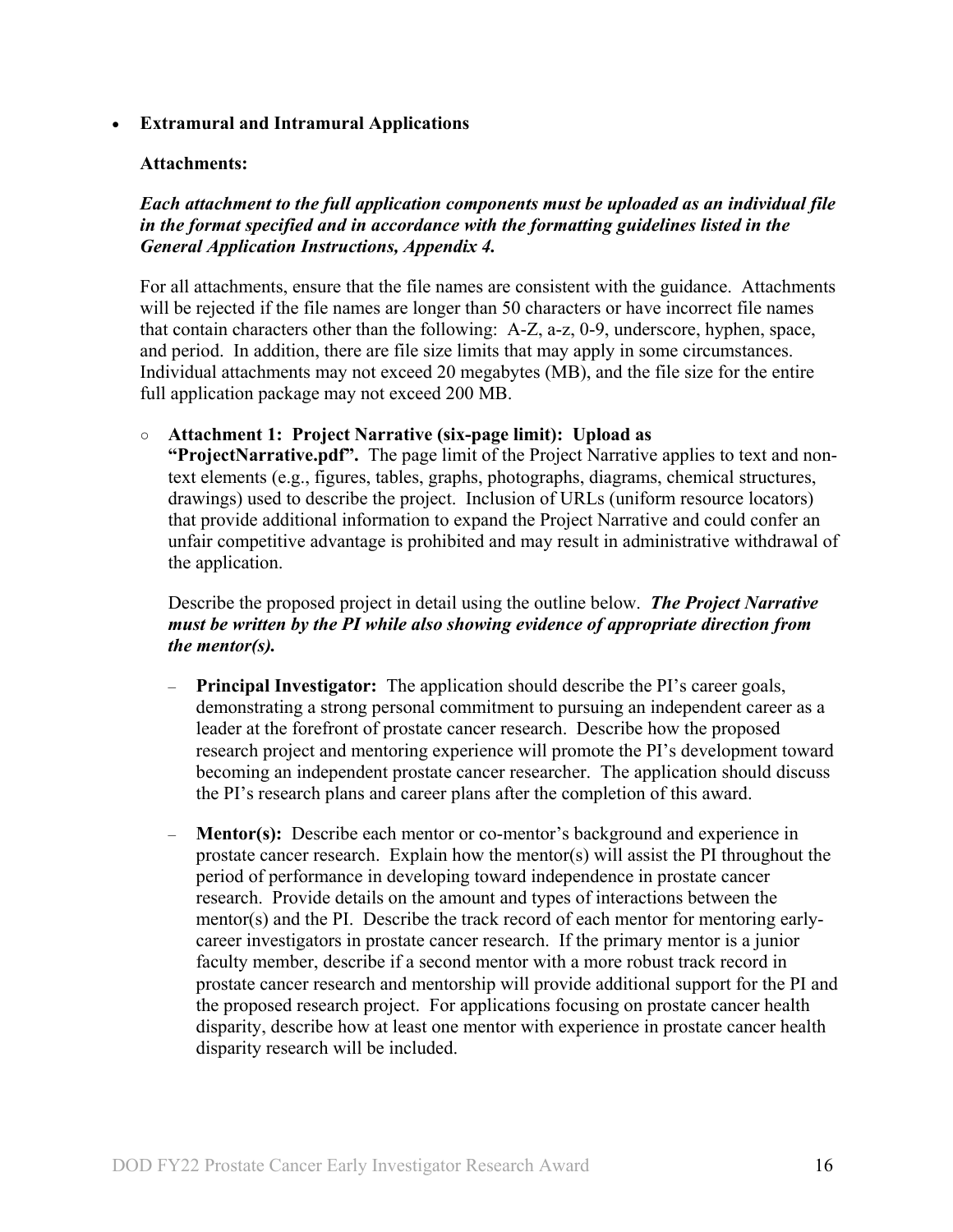- **Research Project:** Describe the proposed research project, including the background, hypothesis/objective, specific aims, experimental design, methods, and analyses. The application must provide a sound scientific rationale for the proposed project and its feasibility as established through a critical review and analysis of published literature and/or logical reasoning. Preliminary data are not required, but may be included to support the scientific rationale and feasibility of the research approaches. Address potential problem areas and present alternative methods and approaches. Include a statistical analysis plan for the proposed research, if applicable. Explain how cell line authentication and/or statistical rigor of preclinical experiments have been incorporated into the study design, if applicable. For clinical research, describe the strategy for the inclusion of women and minorities appropriate to the objectives of the study, including a description of the composition of the proposed study population in terms of sex/gender, racial, and ethnic group and an accompanying rationale for the selection of subjects, if applicable.
- **Overarching Challenges:** Briefly describe how the proposed research will help address and provide a solution to one or more of the FY22 PCRP Overarching [Challenges.](#page-2-2)
- **Attachment 2: Supporting Documentation: Combine and upload as a single file named "Support.pdf".** Start each document on a new page. If documents are scanned to PDF, the lowest resolution (100 to 150 dpi) should be used. The Supporting Documentation attachment should not include additional information such as figures, tables, graphs, photographs, diagrams, chemical structures, or drawings. These items should be included in the Project Narrative.

*There are no page limits for any of these components unless otherwise noted. Include only those components described below; inclusion of items not requested or viewed as an extension of the Project Narrative will result in the removal of those items or may result in administrative withdrawal of the application.*

- **References Cited:** List the references cited (including URLs, if available) in the Project Narrative using a standard reference format that includes the full citation (i.e., author[s], year published, title of reference, source of reference, volume, chapter, page numbers, and publisher, as appropriate).
- **List of Abbreviations, Acronyms, and Symbols:** Provide a list of abbreviations, acronyms, and symbols.
- **Facilities, Existing Equipment, and Other Resources:** Describe the facilities and equipment available for performance of the proposed project and any additional facilities or equipment proposed for acquisition at no cost to the award. Indicate whether or not government-furnished facilities or equipment are proposed for use. If so, reference should be made to the original or present government award under which the facilities or equipment items are now accountable. There is no form for this information.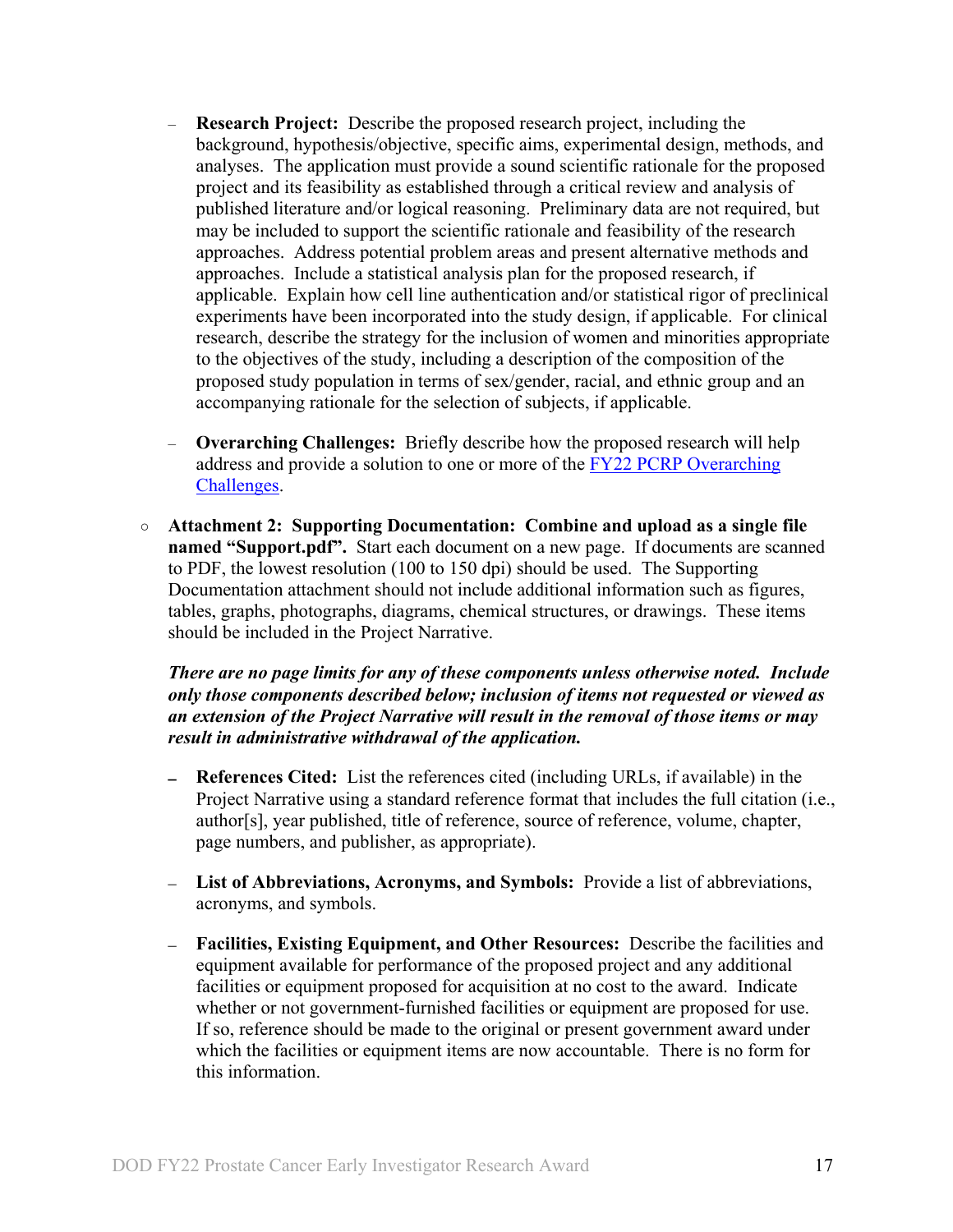- **Publications and/or Patents:** Include a list of relevant publication URLs and/or patent abstracts. If articles are not publicly available, then copies of up to five published manuscripts may be included in Attachment 2. Extra items will not be reviewed.
- **Letters of Organizational Support:** Provide a letter (or letters, if applicable) signed by the Department Chair or appropriate organization official, confirming the laboratory space, equipment, and other resources available for the project. Letters of support not requested in the program announcement, such as those from members of Congress, do not impact application review or funding decisions.
- **Letters of Collaboration (if applicable):** Provide a signed letter from each collaborating individual or organization that demonstrates that the PI has the support or resources necessary for the proposed work. If an investigator at an intramural organization is named as a collaborator on an application submitted through an extramural organization, the application must include a letter from the collaborator's Commander or Commanding Officer at the intramural organization that authorizes the collaborator's involvement.
- **Letters of Support (if applicable):** Provide a signed letter from any organizations providing resources or biospecimens for the proposed study that will demonstrate that the PI has the support and access to resources necessary for the proposed work.
- **Transcripts:** Include a copy of the PI's transcripts from all graduate institutions attended. All foreign-language transcripts must be accompanied by a certified English translation. The government reserves the right to request official transcripts during award negotiations. Diplomas are not acceptable in lieu of academic transcripts. If an institution does not provide academic transcripts (i.e., a record of courses completed, grades and credit hours earned, and indication of completion of degree), provide an academic statement signed by an appropriate organizational official that includes the following information about the PI's academic performance: organization name (medical or graduate); degree earned; date (month/year) the PI completed requirements for degree; the PI's overall grade point average or academic ranking; and any other information that attests to the PI's academic performance (e.g., courses completed; grades/scores/honors earned by the PI).
- **Intellectual Property:** Information can be found in the Code of Federal Regulations, Title 2, Part 200.315 (2 CFR 200.315), "Intangible Property."
	- **Intellectual and Material Property Plan (if applicable):** Provide a plan for resolving intellectual and material property issues among participating organizations.
	- **Commercialization Strategy (if applicable):** Describe the commercialization plan. The plan should include intellectual property, market size, financial analysis, strengths and weaknesses, barriers to the market, competitors, and management team. Discuss the significance of this development effort, when it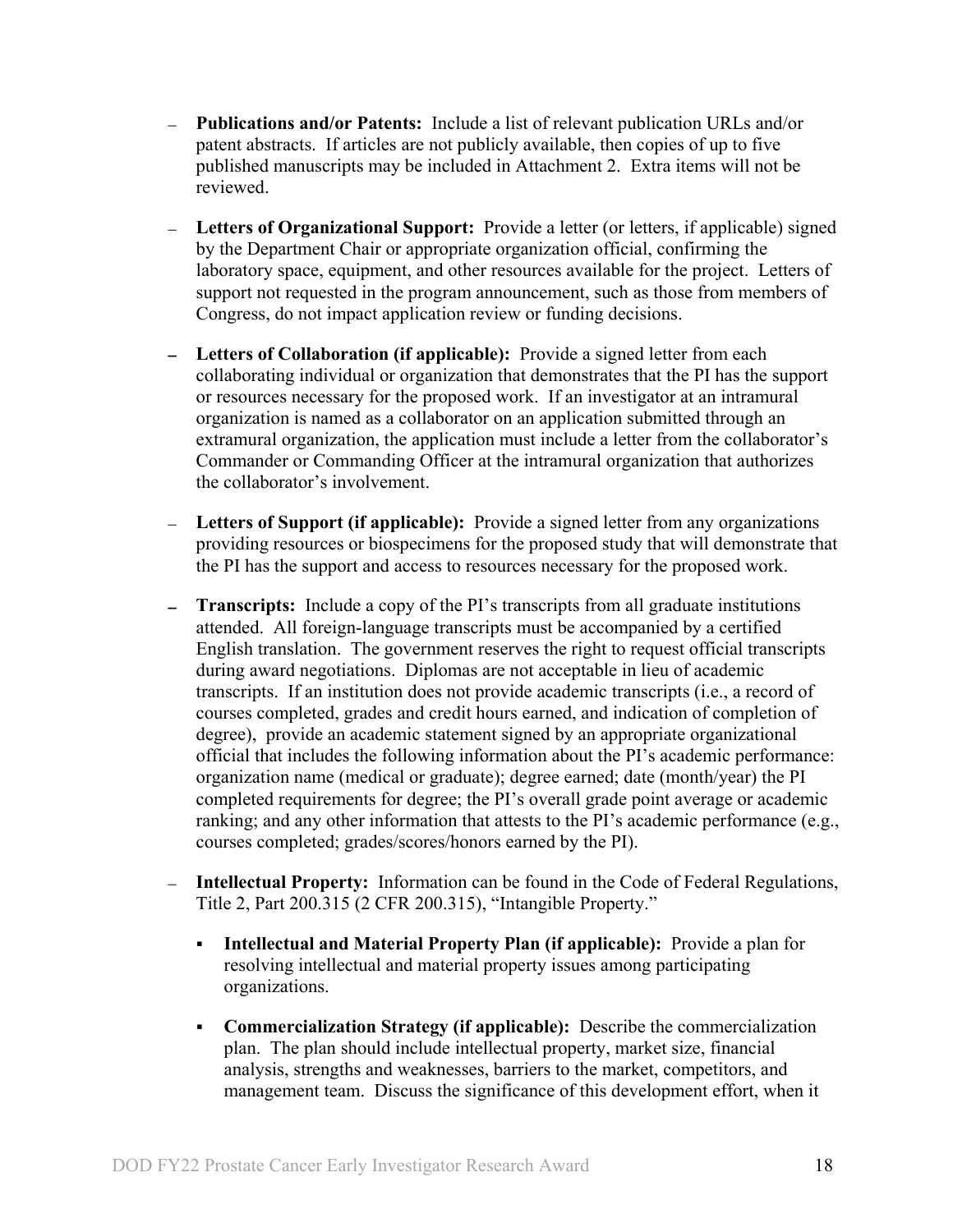can be anticipated, and the potential commercial use for the technology being developed.

- **Data and Research Resources Sharing Plan:** Describe how data and resources generated during the performance of the project will be shared with the research community. Refer to the General Application Instructions, Appendix 2, Section K, for more information about the CDMRP expectations for making data and research resources publicly available.
- **Use of DOD Resources (if applicable):** Provide a letter of support signed by the  $\equiv$ lowest-ranking person with approval authority confirming access to active-duty military populations and/or DOD resources or databases.
- **Use of VA Resources (if applicable):** Provide a letter of support from the VA Facility Director(s) or individual designated by the VA Facility Director(s), such as the Associate Chief of Staff for Research and Development (ACOS/R&D) or Clinical Service Chief, confirming access to VA patients, resources, and/or VA research space. For VA PIs, if the VA non-profit corporation is not identified as the applicant institution for administering the funds, include a letter from the VA ACOS/R&D confirming this arrangement and identifying the institution that will administer the funds associated with the proposed research.
- **Inclusion of Women and Minorities (if applicable):** Provide an anticipated enrollment table(s) for the inclusion of women and minorities appropriate to the objectives of the study with the proposed enrollment distributed on the basis of sex/gender, race, and ethnicity. The Public Health Service (PHS) Inclusion Enrollment Report format is a three-page fillable PDF form, which can be downloaded from eBRAP at [https://ebrap.org/eBRAP/public/Program.htm.](https://ebrap.org/eBRAP/public/Program.htm)
- **Attachment 3: Technical Abstract (one-page limit): Upload as "TechAbs.pdf".** The technical abstract is used by all reviewers. Abstracts of all funded research projects will be posted publicly. *Do not include proprietary or confidential information.* Use only characters available on a standard QWERTY keyboard. Spell out all Greek letters, other non-English letters, and symbols. Graphics are not allowed.

Programmatic reviewers typically do not have access to the full application and therefore rely on the technical abstract for appropriate description of the project's key aspects. Therefore, clarity and completeness within the space limits of the technical abstract are highly important.

Describe the proposed research project including the following elements:

- **Research Plan**
	- Background: Present the ideas and reasoning behind the proposed work.
	- Objective/Hypothesis: State the hypothesis to be tested or the objective to be reached. Provide evidence or rationale that supports the objective/hypothesis.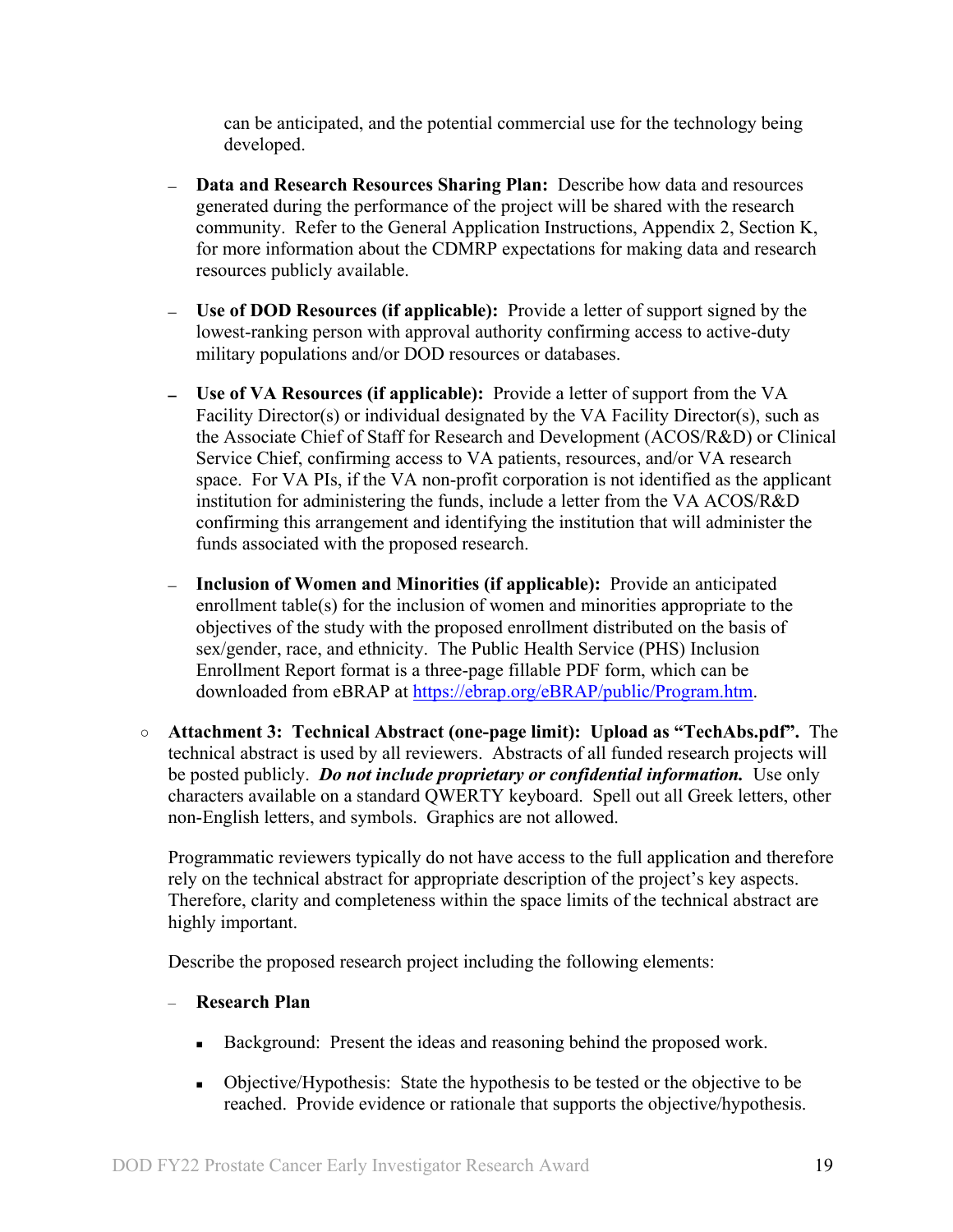- Specific Aims: State the specific aims of the study.
- Study Design: Briefly describe the study design including appropriate controls.

### – **Personnel**

- The PI's career goals and potential for a career at the forefront of prostate cancer research.
- The strategy for acquiring necessary skills, competence, and expertise to successfully complete the proposed research project.
- The mentor's (and co-mentor's, if applicable) background and experience in prostate cancer research and proposed contribution to the career development of the PI.
- How the proposed research project will prepare the PI for a career at the forefront of prostate cancer research.
- **Impact:** Summarize how the proposed research will address and provide a solution to one or more of the [FY22 PCRP Overarching Challenges](#page-2-2) and ultimately provide progress toward eliminating death from prostate cancer and enhancing the well-being of Service Members, Veterans, and all the men and their families who are experiencing the impact of the disease.
- **Attachment 4: Lay Abstract (one-page limit): Upload as "LayAbs.pdf".** The lay abstract is used by all reviewers. Abstracts of all funded research projects will be posted publicly. *Do not include proprietary or confidential information*. *Do not duplicate the technical abstract.* Use only characters available on a standard QWERTY keyboard. Spell out all Greek letters, other non-English letters, and symbols. Graphics are not allowed.

The lay abstract should be written using the outline below. *Do not duplicate the technical abstract*. Minimize use of acronyms and abbreviations, where appropriate. The lay abstract is an important component of the application review process because it addresses issues of particular interest to the consumer advocate community.

- Describe the scientific objective and rationale for the proposed project in a manner that will be *readily understood by readers without a background in science or medicine*.
- Describe the ultimate applicability of the research.
	- What are the likely contributions of this study to the  $FY22$  PCRP Overarching [Challenges?](#page-2-2)
	- What types of patients will it help and how will it help them?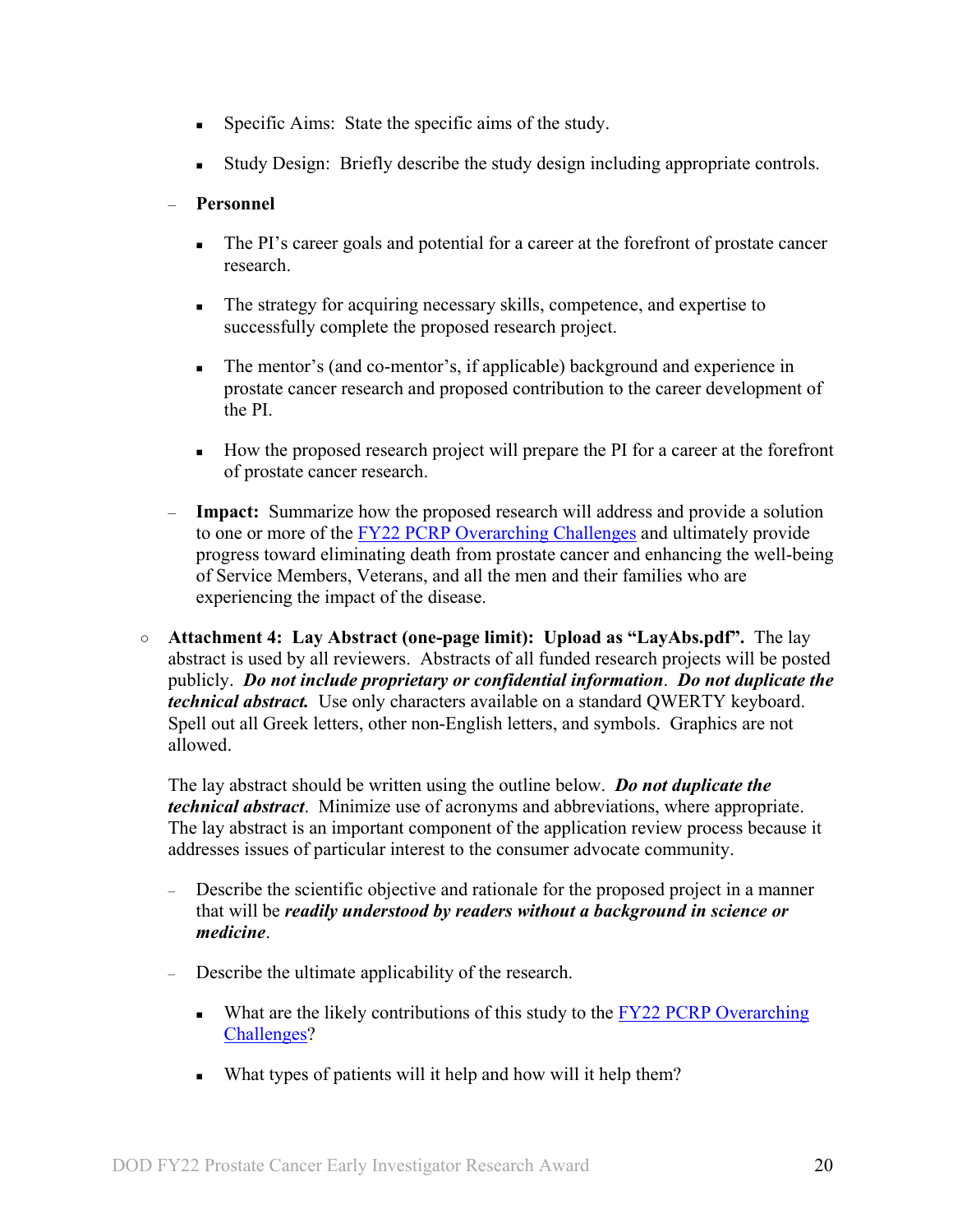- What are the potential clinical applications, benefits, and risks?
- What is the projected time it may take to achieve a patient-related outcome?
- If the research is too basic for near-term clinical applicability, describe the interim outcomes.
- Describe the PI's career goals in prostate cancer research.
	- How does the research plan support the PI in achieving these goals?
	- How does the mentorship and researcher development plan support the PI in achieving these goals?
- **Attachment 5: Statement of Work (three-page limit): Upload as "SOW.pdf".** The suggested Statement of Work (SOW) format and examples specific to different types of research projects are available on the eBRAP "Funding Opportunities & Forms" web page [\(https://ebrap.org/eBRAP/public/Program.htm\)](https://ebrap.org/eBRAP/public/Program.htm). Recommended strategies for assembling the SOW can be found at [https://ebrap.org/eBRAP/public/Program.htm.](https://ebrap.org/eBRAP/public/Program.htm)

For the Early Investigator Research Award mechanism, refer to the "*Suggested SOW Strategy Generic Research*" document for guidance on preparing the SOW and use the blank SOW format titled "Suggested SOW Format". The SOW must be in PDF format prior to attaching.

#### ○ **Attachment 6: Researcher Development Plan (one-page limit): Upload as "ResearchDev.pdf".**

- Clearly articulate an *individualized* strategy that will enable the PI to acquire the necessary skills, competence, and expertise to successfully complete the proposed research project.
- Indicate how the individualized researcher development plan will provide the PI with an opportunity to develop a research project, investigate a problem or question in the field of prostate cancer, and effectively prepare the PI for a career as an independent prostate cancer researcher.
- Describe how the researcher development plan is supported by the environment and mentorship, including a description of ongoing prostate cancer research at the institution. Include a description of the environment of any collaborating institutions that will augment the lack of specific resources at the PI's primary institution (if applicable). If the PI will be utilizing resources at another institution to successfully complete the proposed project, then the PI is strongly encouraged to designate a comentor at the collaborating institution. Include information on collaborations with other investigators, seminars, workshops, and other opportunities for professional interaction with leaders in the prostate cancer field. *Members of the [FY22 PCRP](https://cdmrp.army.mil/pcrp/panels/panel22)  [Programmatic Panel](https://cdmrp.army.mil/pcrp/panels/panel22) must not be involved.*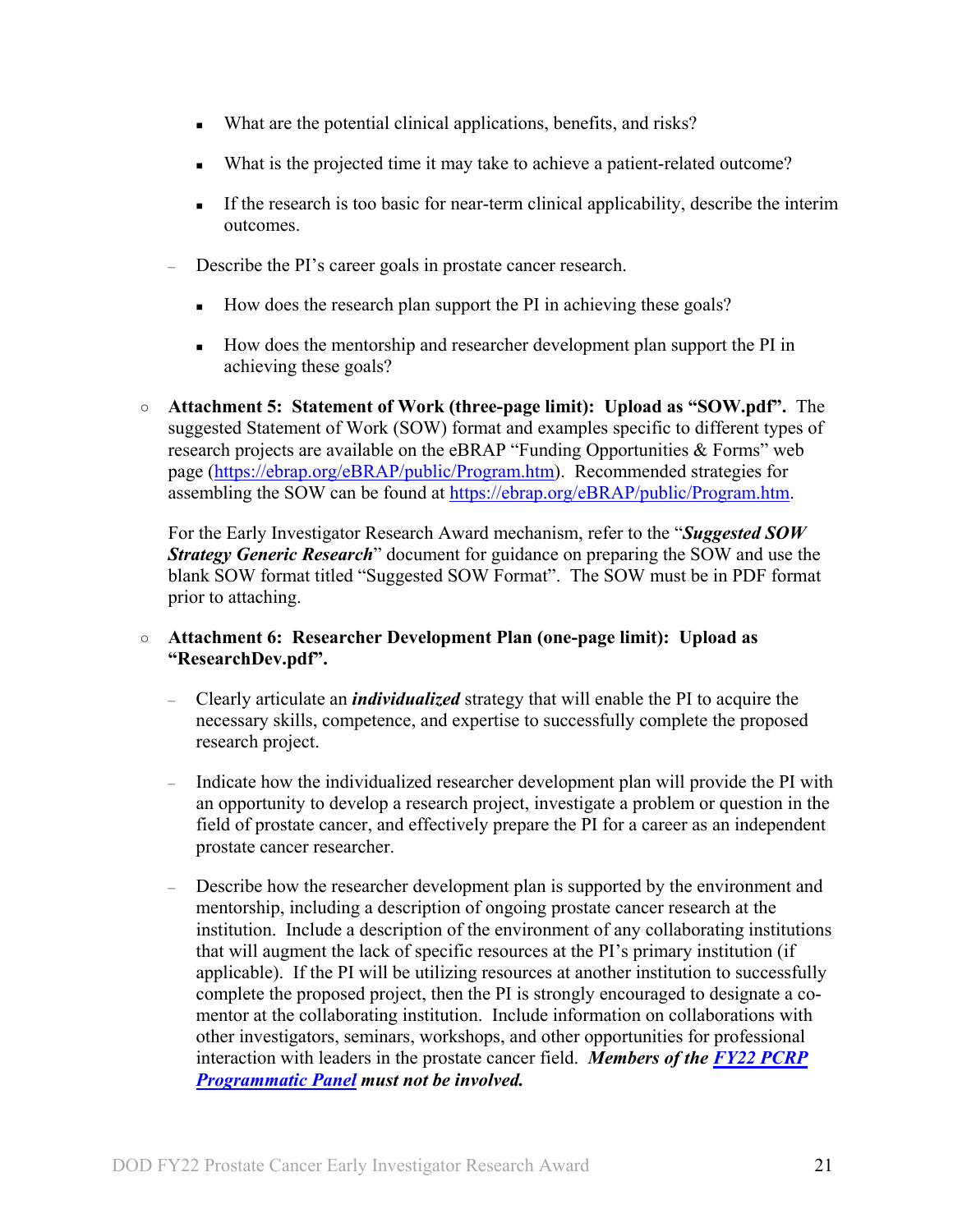- **Attachment 7: Impact Statement (one-page limit): Upload as "Impact.pdf".** Explain in detail why the proposed research project is important, as follows:
	- *Describe the short-term impact:* Detail the anticipated outcome(s)/product(s) that will be directly attributed to the results of the proposed research, including any clinically relevant results. Summarize how the anticipated outcome(s)/product(s) address(es) and will help provide a solution to one or more of the [FY22 PCRP](#page-2-2)  [Overarching Challenges.](#page-2-2)
	- *Describe the long-term impact:* Explain the anticipated long-term gains from the proposed research, including the anticipated advantages that the new understanding may contribute to the goal of eliminating death from prostate cancer and enhancing the well-being of Service Members, Veterans, and all the men and their families who are experiencing the impact of the disease.
- **Attachment 8: Eligibility Statement (one-page limit): Upload as "Eligibility.pdf".** Provide a letter, signed by the PI and the Department Chair, Dean, or equivalent official, to verify that the eligibility requirements have been met by the application submission deadline. The letter should provide the date (month/year) the PI completed/will complete requirements for their doctoral degree, and the date (month/year) the PI began/will begin postdoctoral research in the proposed setting.
- **Attachment 9: Representations, if applicable (extramural submissions only): Upload as "RequiredReps.pdf".** All extramural applicants must complete and submit the Required Representations template available on eBRAP [\(https://ebrap.org/eBRAP/](https://ebrap.org/eBRAP/public/Program.htm) [public/Program.htm\)](https://ebrap.org/eBRAP/public/Program.htm). For more information, see the General Application Instructions, Appendix 5, Section B, Representations.
- <span id="page-21-0"></span>○ **Attachment 10: Suggested Collaborating DOD Military Facility Budget Format, if applicable: Upload as "MFBudget.pdf".** If a military facility (Military Health System facility, research laboratory, medical treatment facility, dental treatment facility, or a DOD activity embedded with a civilian medical center) will be a collaborator in performance of the project, complete a separate budget, using "Suggested Collaborating DOD Military Facility Budget Format", available for download on the eBRAP "Funding Opportunities & Forms" web page [https://ebrap.org/eBRAP/public/Program.htm,](https://ebrap.org/eBRAP/public/Program.htm) including a budget justification, for each military facility as instructed. The costs per year should be included on the Grants.gov Research & Related Budget Form under subaward costs. Refer to the General Application Instructions, Section III.A.8, for detailed information.

#### • **Extramural and Intramural Applications**

To evaluate compliance with Title IX of the Education Amendments of 1972 (20 USC 1681[a] et seq.), the DOD is collecting certain demographic and career information to be able to assess the success rates of women who are proposed for key roles in applications in science, technology, engineering, and/or mathematics (STEM) disciplines. To enable this assessment, each application must include the following forms completed as indicated.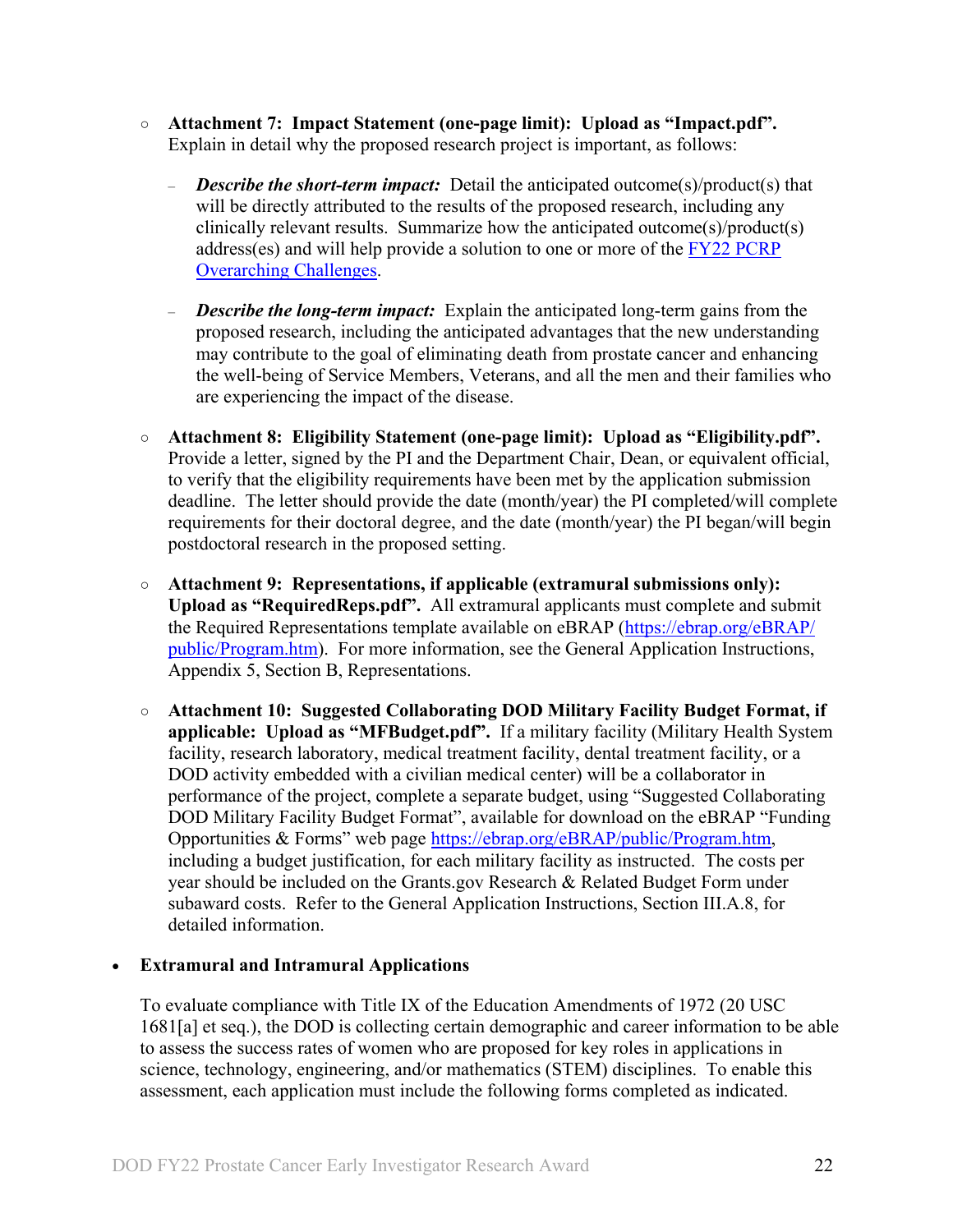<span id="page-22-0"></span>**Research & Related Personal Data:** For extramural submissions (via Grants.gov), refer to the General Application Instructions, Section III.A.3, and for intramural submissions (via eBRAP), refer to the General Application Instructions, Section IV.A.2, for detailed information.

<span id="page-22-1"></span>**Research & Related Senior/Key Person Profile (Expanded):** For extramural submissions (via Grants.gov), refer to the General Application Instructions, Section III.A.4, and for intramural submissions (via eBRAP), refer to the General Application Instructions, Section IV.A.3, for detailed information.

- PI Biographical Sketch (five-page limit): Upload as "Biosketch\_LastName.pdf". The suggested biographical sketch format is available on the "Funding Opportunities  $\&$ Forms" web page [\(https://ebrap.org/eBRAP/public/Program.htm\)](https://ebrap.org/eBRAP/public/Program.htm) in eBRAP. The National Institutes of Health Biographical Sketch may also be used. All biographical sketches should be submitted in uneditable PDF format.
- PI Previous/Current/Pending Support (no page limit): Upload as "Support\_LastName.pdf".
	- For extramural submissions, refer to the General Application Instructions, Section III.A.4, for detailed information.
	- For intramural submissions, refer to the General Application Instructions, Section IV.A.3, for detailed information.
- Key Personnel Biographical Sketches (five-page limit each): Upload as "Biosketch\_LastName.pdf".
	- Include mentor's (and co-mentor's, if applicable) biographical sketch.
- Key Personnel Previous/Current/Pending Support (no page limit): Upload as "Support\_LastName.pdf".
	- For extramural submissions, refer to the General Application Instructions, Section III.A.4, for detailed information.
	- For intramural submissions, refer to the General Application Instructions, Section IV.A.3, for detailed information.
	- Include mentor's (and co-mentor's, if applicable) previous/current/pending support.

<span id="page-22-2"></span>**Research & Related Budget:** For extramural submissions (via Grants.gov), refer to the General Application Instructions, Section III.A.5, and for intramural submissions (via eBRAP), refer to the General Application Instructions, Section IV.A.4, for detailed information.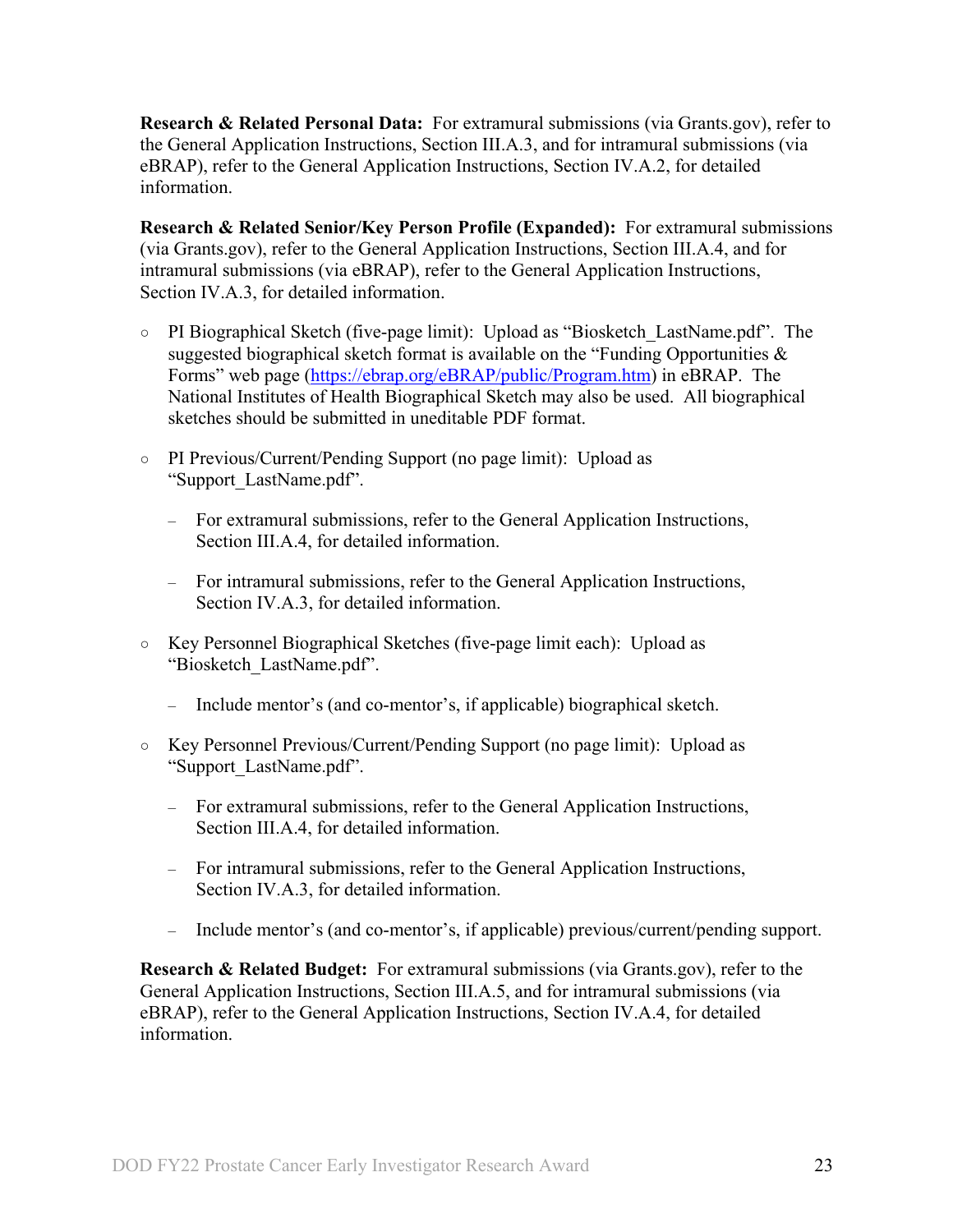**Budget Justification (no page limit): Upload as "BudgetJustification.pdf".** The budget justification for the entire period of performance must be uploaded to the Research & Related Budget after completion of the budget for Period 1.

<span id="page-23-0"></span>**Project/Performance Site Location(s) Form:** For extramural submissions (via Grants.gov), refer to the General Application Instructions, Section III.A.6, and for intramural submissions (via eBRAP), refer to the General Application Instructions, Section IV.A.5, for detailed information.

#### • **Extramural Applications Only**

<span id="page-23-1"></span>**Research & Related Subaward Budget Attachment(s) Form (if applicable):** Refer to the General Application Instructions, Section III.A.7, for detailed information.

- **Extramural Subaward:** Complete the Research & Related Subaward Budget Form through Grants.gov. (Refer to the General Application Instructions, Section III.A.7, for detailed information.) Verify subaward budget(s) and budget justification forms are present in eBRAP during the application verification period. If these components are missing, upload them to eBRAP before the end of the application verification period.
- **Intramural DOD Collaborator(s):** Complete the "Suggested Collaborating DOD Military Facility Budget Format" and upload to Grants.gov attachment form as [Attachment 10.](#page-21-0) (Refer to the General Application Instructions, Section IV.A.4, for detailed information.) Each Intramural DOD Collaborator should include costs per year on the Grants.gov Research & Related Budget Form under subaward costs.

#### <span id="page-23-2"></span>**Additional Application Components**

In addition to the complete application package, FY22 PCRP Early Investigator Research Award applications also require the following components:

• **Confidential Letters of Recommendations**

The letters of recommendation should be provided on letterhead, signed, and uploaded as PDF files to eBRAP by 5:00 p.m. ET on the [last day of the verification period.](#page-0-1) The PI should monitor whether the letters have been received in eBRAP by viewing the status in the "Pre-Application Files" tab of the pre-application. The PI will not be able to view the letters.

- *The confidential letter of recommendation from each mentor* should include a description of the mentor's commitment to the PI's career development, mentorship in prostate cancer research, and ability to supervise the PI's research project. Mentor letters should also address the following (two pages per letter recommended):
	- The PI's potential for a highly productive career as an independent prostate cancer researcher
	- Details of the proposed interactions of the mentor with the PI during the PI's research project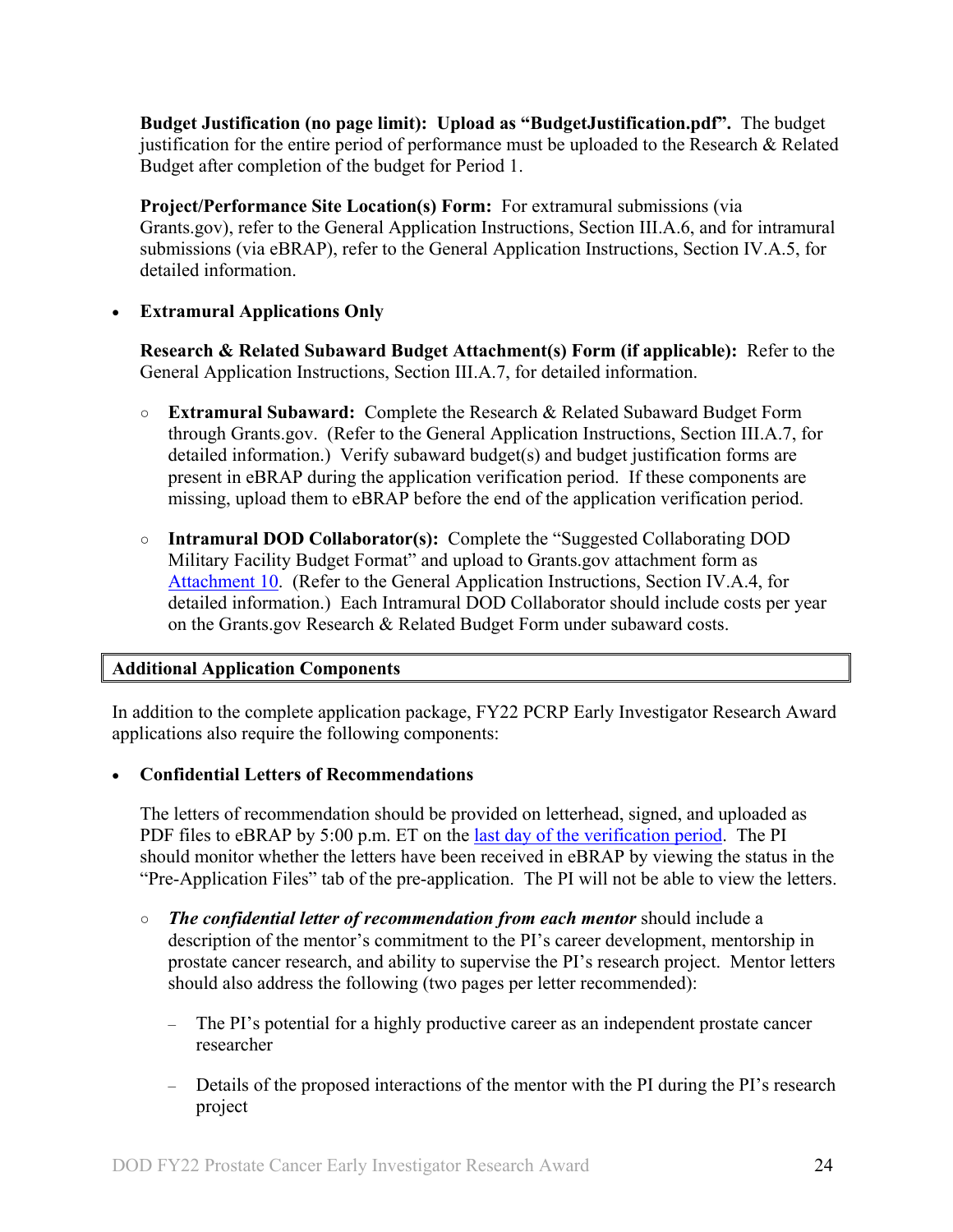- The mentoring environment, including ongoing prostate cancer research in the mentor's laboratory and in the organization as a whole, resources available, and how this environment will promote the development of the PI as a prostate cancer researcher
- The degree to which the PI participated in the project development and application preparation and the degree to which the PI will participate in the execution of the application, if funded
- *Additional confidential letter(s) of recommendation:*The remaining letter(s) should describe the PI's unique qualifications and accomplishments that highlight their potential for success in pursuing a career in prostate cancer research. Specifically, each letter should offer the writer's perspective on:
	- The PI's qualifications, characteristics, and achievements
	- The PI's potential for productivity and desire for establishing a successful and independent career in prostate cancer research
	- The relevance of the proposed research project to developing the PI's career in prostate cancer research
	- The suitability of the mentor(s) and the research environment for providing the PI with a solid foundation to support an independent career in prostate cancer research

#### <span id="page-24-0"></span>**II.D.3. Unique Entity Identifier (UEI) and System for Award Management (SAM)**

The applicant organization must be registered as an entity in SAM [\(https://www.sam.gov/SAM/\)](https://www.sam.gov/SAM/) and receive confirmation of an "Active" status before submitting an application through Grants.gov. As published in the Federal Register, July 10, 2019, [\(https://www.federalregister.gov/documents/2019/07/10/2019-14665/unique-entity-id-standard](https://www.federalregister.gov/documents/2019/07/10/2019-14665/unique-entity-id-standard-for-awards-management)[for-awards-management\)](https://www.federalregister.gov/documents/2019/07/10/2019-14665/unique-entity-id-standard-for-awards-management), the UEI for awards management generated through SAM will be used instead of the Data Universal Numbering System (DUNS) number as of April 2022. *All federal awards including, but not limited to, contracts, grants, and cooperative agreements will use the UEI.* USAMRDC will transition to use of the UEI beginning with FY22 announcements and utilize the latest SF424, which includes the UEI. The DUNS will no longer be accepted. Applicant organizations will not go to a third-party website to obtain an identifier. During the transition, your SAM registration will automatically be assigned a new UEI displayed in SAM. (For more information, visit the General Services Administration: [https://www.gsa.gov/about](https://www.gsa.gov/about-us/organization/federal-acquisition-service/office-of-systems-management/integrated-award-environment-iae/iae-information-kit/unique-entity-identifier-update)[us/organization/federal-acquisition-service/office-of-systems-management/integrated-award](https://www.gsa.gov/about-us/organization/federal-acquisition-service/office-of-systems-management/integrated-award-environment-iae/iae-information-kit/unique-entity-identifier-update)[environment-iae/iae-information-kit/unique-entity-identifier-update\)](https://www.gsa.gov/about-us/organization/federal-acquisition-service/office-of-systems-management/integrated-award-environment-iae/iae-information-kit/unique-entity-identifier-update). Current SAM.gov registrants are assigned their UEI and can view it within SAM.gov. *Authorized Organizational Representatives with existing eBRAP accounts should update their organizational profile to include the UEI prior to submission of the full application to Grant.gov (see Section II.D.4, Submission Dates and Times below).* Refer to the General Application Instructions, Section III, for further information regarding Grants.gov requirements.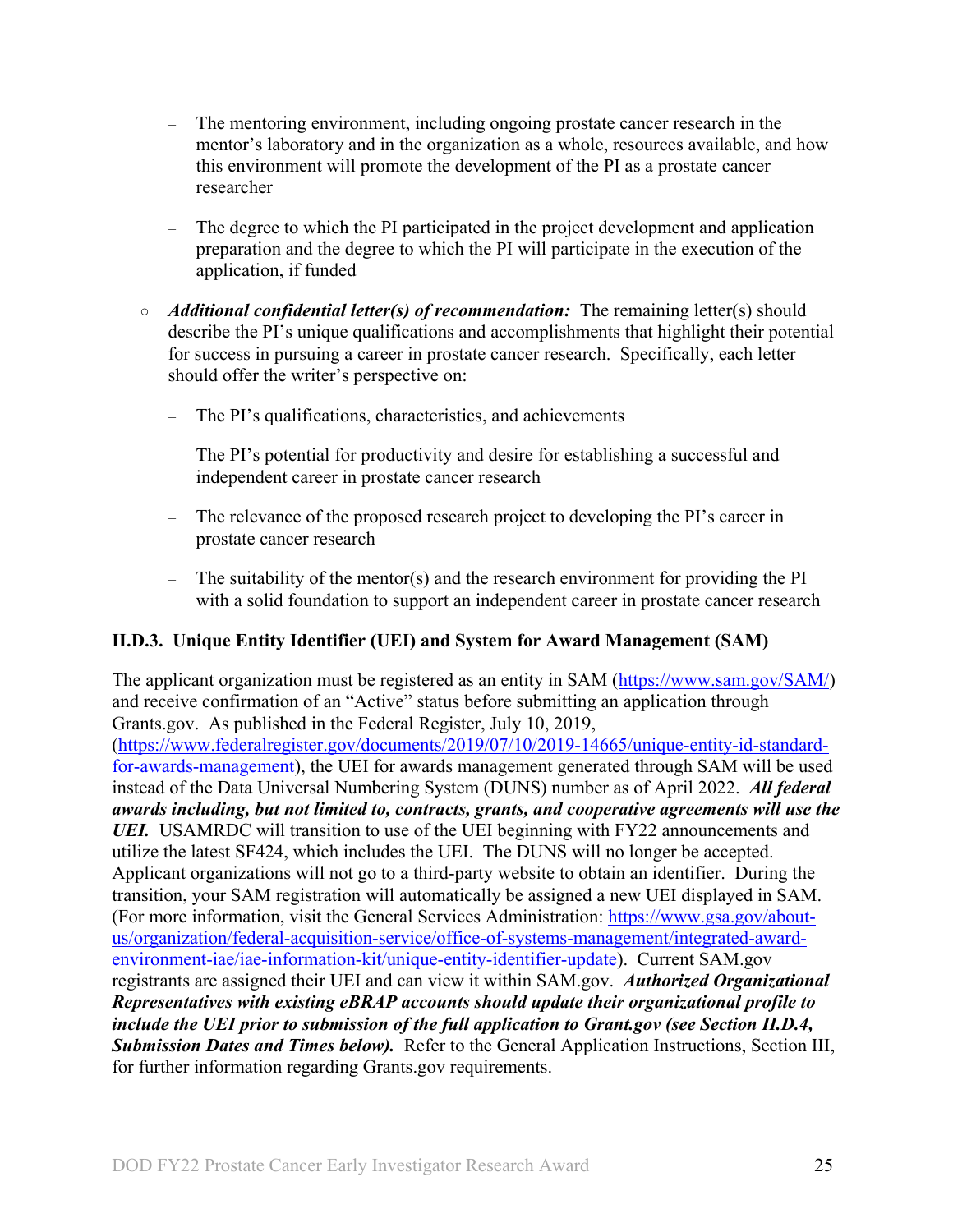#### <span id="page-25-0"></span>**II.D.4. Submission Dates and Times**

All submission dates and times are indicated in [Section I, Overview of the Funding Opportunity.](#page-0-2) Pre-application and application submissions are required. The pre-application and application submission process should be started early to avoid missing deadlines. There are no grace periods. Failure to meet either of these deadlines will result in submission rejection.

#### **Applicant Verification of Full Application Submission in eBRAP**

*For Both Extramural and Intramural Applicants:* eBRAP allows an organization's representatives and PIs to view and modify the full application submissions associated with them. Following retrieval and processing of the full application, eBRAP will notify the organizational representatives and PI by email to log into eBRAP to review, modify, and verify the full application submission. eBRAP will validate full application files against the specific program announcement requirements, and discrepancies will be noted in an email to the PI and in the "Full Application Files" tab in eBRAP. eBRAP does not confirm the accuracy of file content. Application viewing, modification, and verification in eBRAP are strongly recommended, but not required. It is the applicant's responsibility to review all application components and ensure proper ordering as specified in the program announcement. *If either the Project Narrative or the budget fails eBRAP validation or needs to be modified, an updated full application package must be submitted prior to the application submission deadline. The Project Narrative and Research & Related Budget Form cannot be changed after the application submission deadline.* Other application components may be changed until the end of the [application verification period.](#page-0-0) Verify that subaward budget(s) and budget justification forms are present in eBRAP during the application verification period. If these components are missing, upload them to eBRAP before the end of the application verification period. After the end of the application verification period, the full application cannot be modified.

*Extramural Submission:* The full application package submitted to Grants.gov may be viewed and modified in eBRAP until the end of the application verification period. During the application verification period, the full application package, *with the exception of the Project Narrative and Budget Form,* may be modified.

*Intramural DOD Submission:* After eBRAP has processed the full application, the organizational Resource Manager/Comptroller/Task Area Manager or equivalent Business Official and PI will receive email notification of the status and will be able to view and modify application components in eBRAP. During the application verification period, the full application package, *with the exception of the Project Narrative and Budget Form*, may be modified. The Resource Manager/Comptroller/Task Area Manager or equivalent Business Official should log into eBRAP to review and to approve the application package prior to the application verification deadline.

*For All Submissions:* Verify that subaward budget(s) with budget justification are present in eBRAP during the application verification period. If these components are missing, upload them to eBRAP before the end of the application verification period.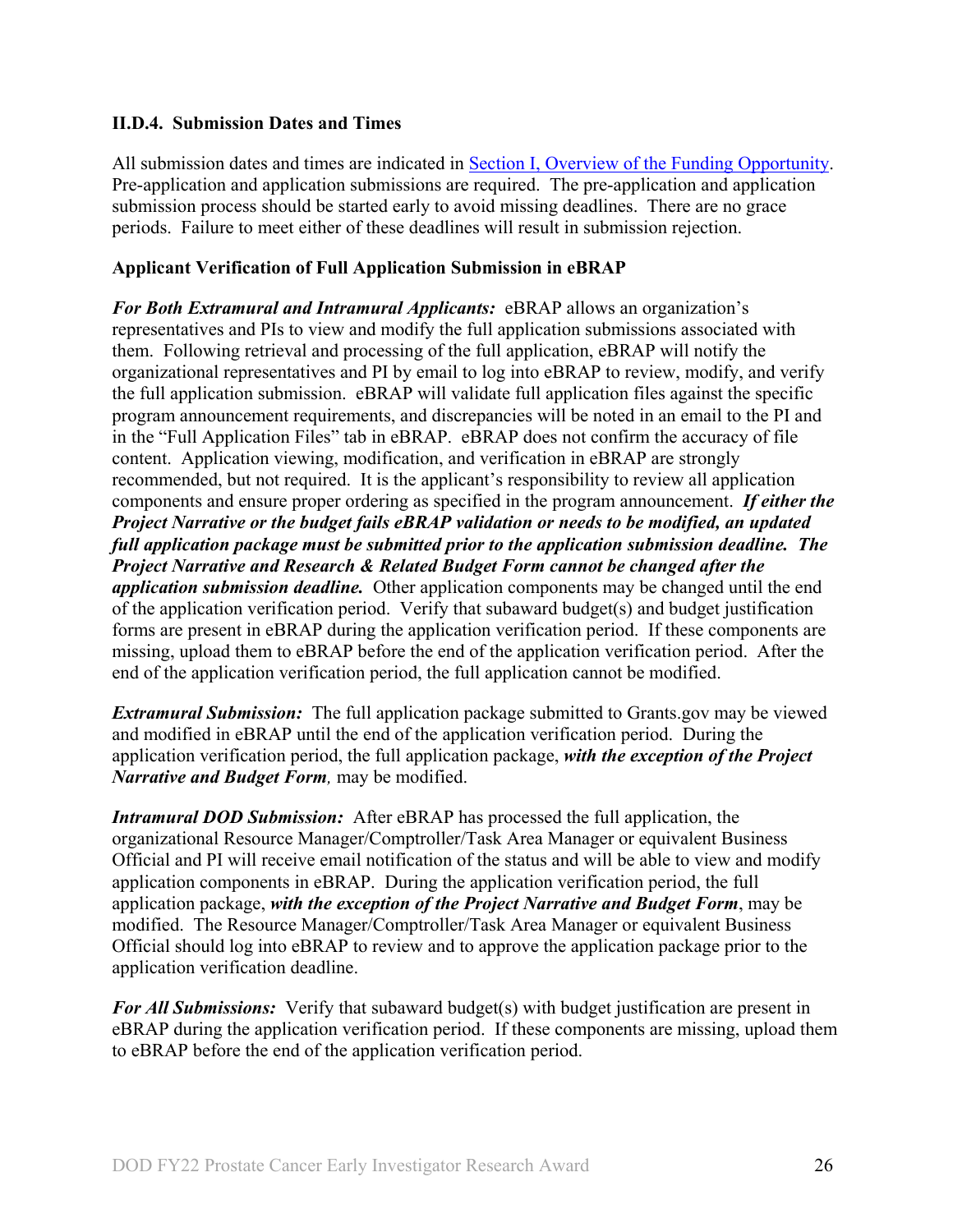### <span id="page-26-0"></span>**II.D.5. Funding Restrictions**

The maximum period of performance is **2** years.

The anticipated direct costs budgeted for the entire period of performance will not exceed **\$300,000**. If indirect cost rates have been negotiated, indirect costs are to be budgeted in accordance with the organization's negotiated rate. No budget will be approved by the government exceeding **\$300,000** direct costs or using an indirect cost rate exceeding the organization's negotiated rate.

All direct and indirect costs of any subaward or contract must be included in the total direct costs of the primary award.

For this award mechanism, direct costs may be requested for (not all-inclusive):

- Workshop costs
- Travel in support of multidisciplinary collaborations
- Costs for one investigator to travel to one scientific/technical meeting per year. The intent of travel costs to scientific/technical meeting(s) is to present project information or disseminate project results from the FY22 PCRP Early Investigator Research Award

#### *Must not be requested for:*

- Clinical trial costs
- **Equipment**
- Mentor salary or other personnel salary

For extramural awards with an intragovernmental component, direct transfer of funds from an extramural award recipient to a DOD or other federal agency is not allowed except under very limited circumstances. Funding to intramural DOD and other federal agencies will be managed through a direct funds transfer. Intramural applicants are responsible for coordinating through their agency's procedures the use of contractual or assistance funding awards or other appropriate agreements to support extramural collaborators.

Refer to the General Application Instructions, Section III.A.5, for budget regulations and instructions for the Research & Related Budget. *For federal agencies or organizations collaborating with federal agencies, budget restrictions apply as are noted in the General Application Instructions, Section III.A.5***.**

#### <span id="page-26-1"></span>**II.D.6. Other Submission Requirements**

Refer to the General Application Instructions, Appendix 4, for detailed formatting guidelines.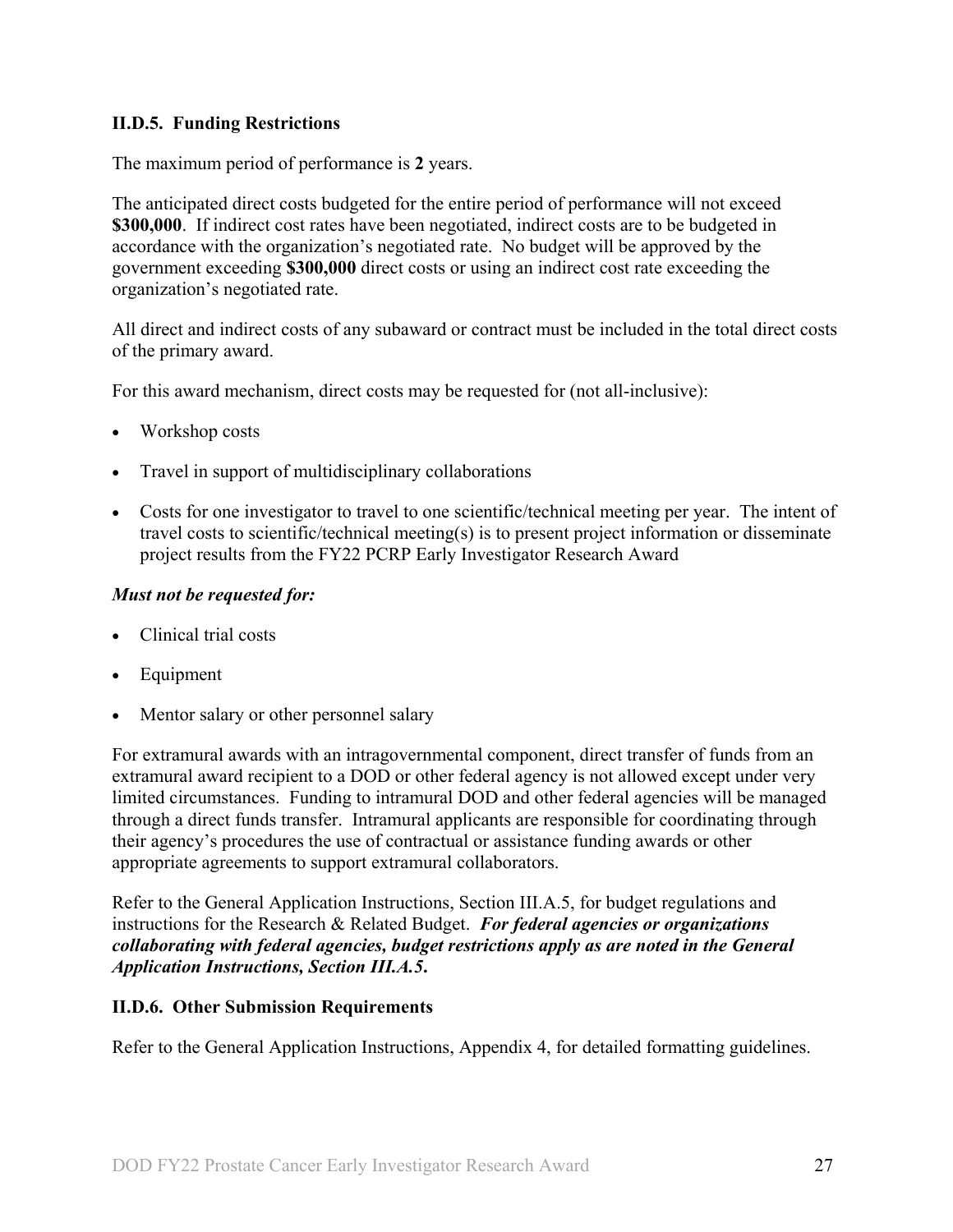## <span id="page-27-0"></span>**II.E. Application Review Information**

#### <span id="page-27-1"></span>**II.E.1. Criteria**

#### **II.E.1.a. Peer Review**

To determine technical merit, all applications will be evaluated according to the following **scored criteria**, which *are of equal importance*:

#### • **Principal Investigator**

- How well the PI's achievements (as reflected by academic performance, awards, honors, and/or previous publications and funding) indicate the potential for a successful career as a prostate cancer researcher
- To what extent the PI's stated career goals demonstrate a strong personal commitment to pursuing an independent career as a leader in prostate cancer research
- $\circ$  To what extent the letters of recommendation from the mentor(s) and others support the PI's potential for a highly productive career as an independent prostate cancer researcher
- Whether the PI's proposed level of effort is appropriate for successful completion of the proposed work

#### • **Mentor(s)**

- Whether there is at least one mentor who is an established prostate cancer researcher, as evidenced by a demonstrated record of active funding and recent publications in prostate cancer research
- To what extent the mentor's (and co-mentor's, if applicable) own experience in prostate cancer and their ongoing research program and available resources support the ability to supervise the PI's research project
- $\circ$  To what extent the track record(s) of the mentor(s) in previously mentoring early-career investigators indicate the potential for successful mentoring of the PI in prostate cancer research
- Whether the mentor letter(s) indicate a high level of commitment to the PI's development as an independent prostate cancer researcher
- $\circ$  Whether the quality of the application suggests that the mentor(s) provided appropriate guidance in its preparation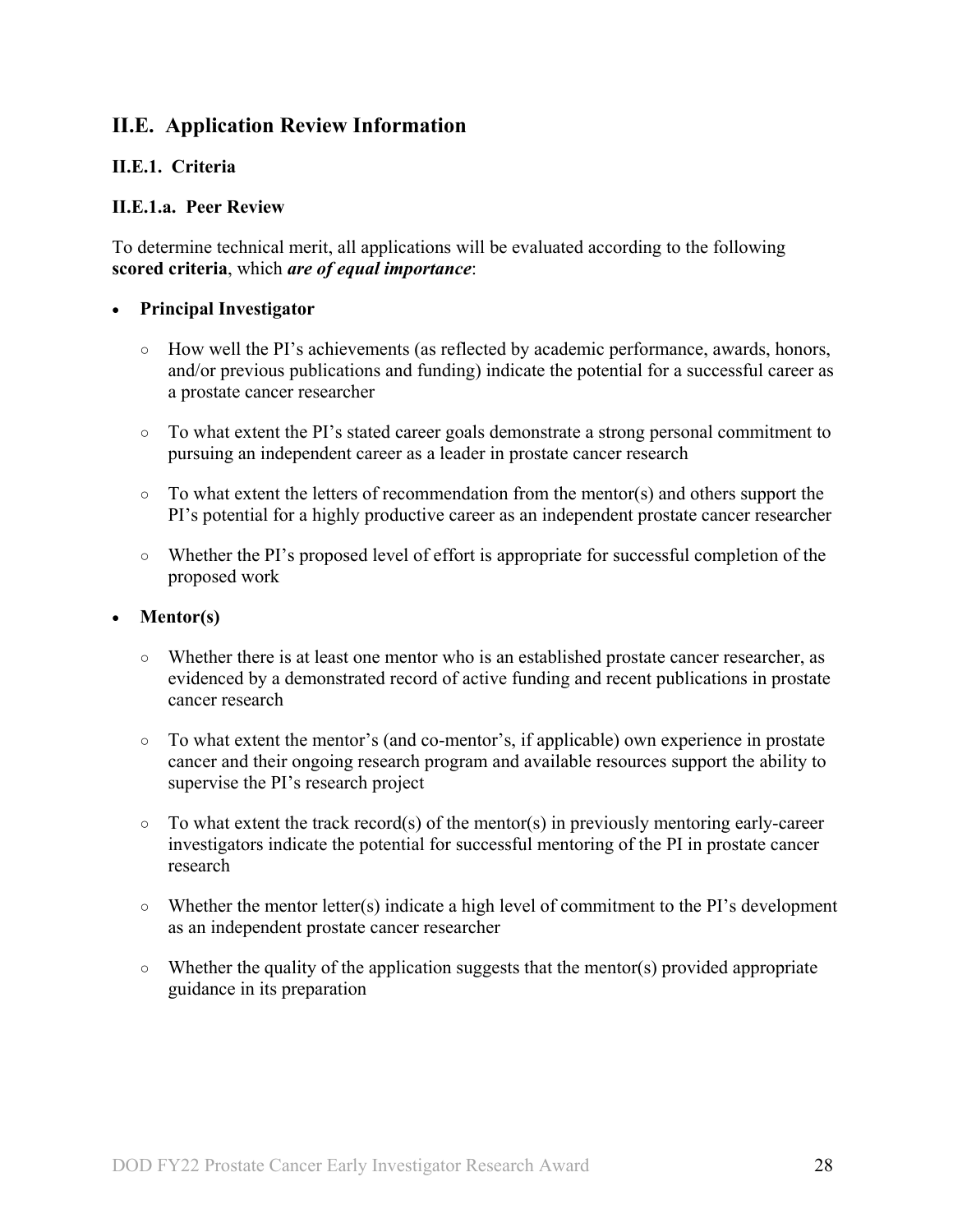#### • **Research Project**

- To what extent the scientific rationale supports the project and its feasibility, as demonstrated by a critical review and analysis of the literature, prostate cancer-relevant preliminary data (if included), and/or logical reasoning
- Whether the experimental design and the statistical analysis plan, if applicable, are appropriate for the research proposed
- How well the hypotheses or objectives, aims, experimental design, methods, and analyses are developed
- How well the application acknowledges potential problems and addresses alternative approaches
- If applicable, whether the strategy for the inclusion of women and minorities and distribution of proposed enrollment are appropriate for the proposed research
- If applicable, to what degree the intellectual and material property plan is appropriate

#### • **Researcher Development Plan and Environment**

- How well the application outlines an individualized researcher development plan that will enable the PI to acquire the necessary skills, competence, and expertise to successfully complete the proposed research project
- $\circ$  How well the individualized researcher development plan will provide the PI with an opportunity to develop a research project, investigate a problem or question in prostate cancer research, and effectively prepare him/her for a career as an independent prostate cancer researcher
- To what extent the scientific environment at the primary institution (and collaborating institution(s), if applicable) is appropriate for the proposed research and career development activities, including professional interaction with established prostate cancer researchers
- To what extent the research requirements are adequately supported by the availability and accessibility of facilities and resources (including collaborative arrangements and/or intellectual property plans as applicable)

#### • **Impact**

- *Assuming the objectives/goals of the proposed research project are realized, to what degree:*
	- − The anticipated outcome(s)/product(s) of the project will address and provide a solution to one or more of the [FY22 PCRP Overarching Challenges](#page-2-2)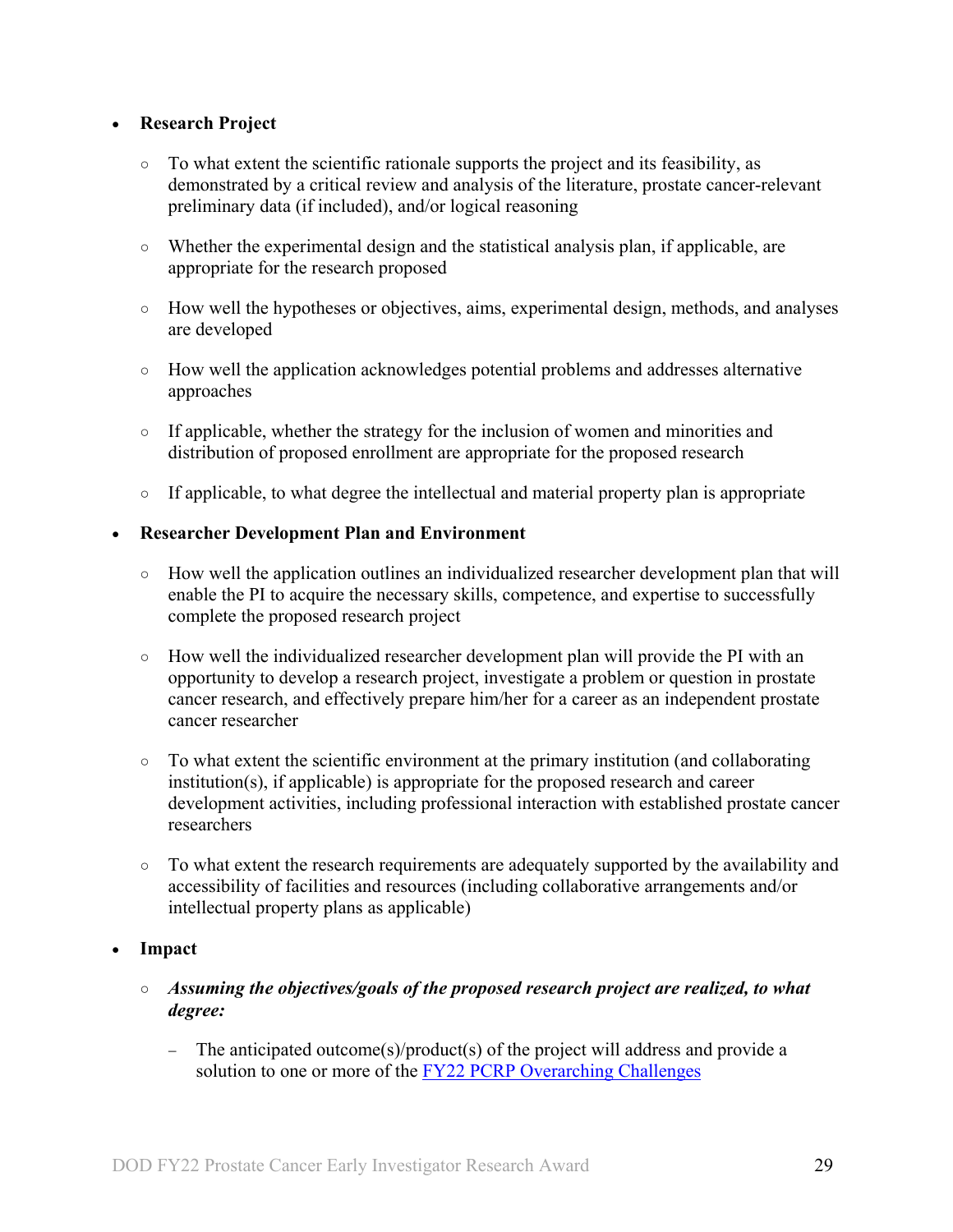− The proposed research would, in the long term, make a major impact and contribute to the goal of eliminating death from prostate cancer and enhancing the well-being of Service Members, Veterans, and all the men and their families who are experiencing the impact of the disease

In addition, the following **unscored criteria** will also contribute to the overall evaluation of the application:

#### • **Budget**

- Whether the **direct** costs exceed the allowable direct costs as published in the program announcement
- Whether the budget is appropriate for the proposed research

### • **Application Presentation**

• To what extent the writing, clarity, and presentation of the application components influence the review

### <span id="page-29-1"></span>**II.E.1.b. Programmatic Review**

To make funding recommendations and select the application(s) that, individually or collectively, will best achieve the program objectives, the following criteria are used by programmatic reviewers:

- Ratings and evaluations of the peer reviewers
- Relevance to the mission of the Defense Health Program and FY22 PCRP, as evidenced by the following:
	- Adherence to the intent of the award mechanism
	- Program portfolio composition
	- Programmatic relevance to [FY22 PCRP Overarching Challenges](#page-2-2)
	- Relative impact

## <span id="page-29-0"></span>**II.E.2. Application Review and Selection Process**

All applications are evaluated by scientists, clinicians, and consumers in a two-tier review process. The first tier is **peer review**, the evaluation of applications against established criteria to determine technical merit, where each application is assessed for its own merit, independent of other applications. The second tier is **programmatic review**, a comparison-based process in which applications with high scientific and technical merit are further evaluated for programmatic relevance. Final recommendations for funding are made to the Commanding General, USAMRDC. *The highest-scoring applications from the first tier of review are not automatically recommended for funding. Funding recommendations depend on various*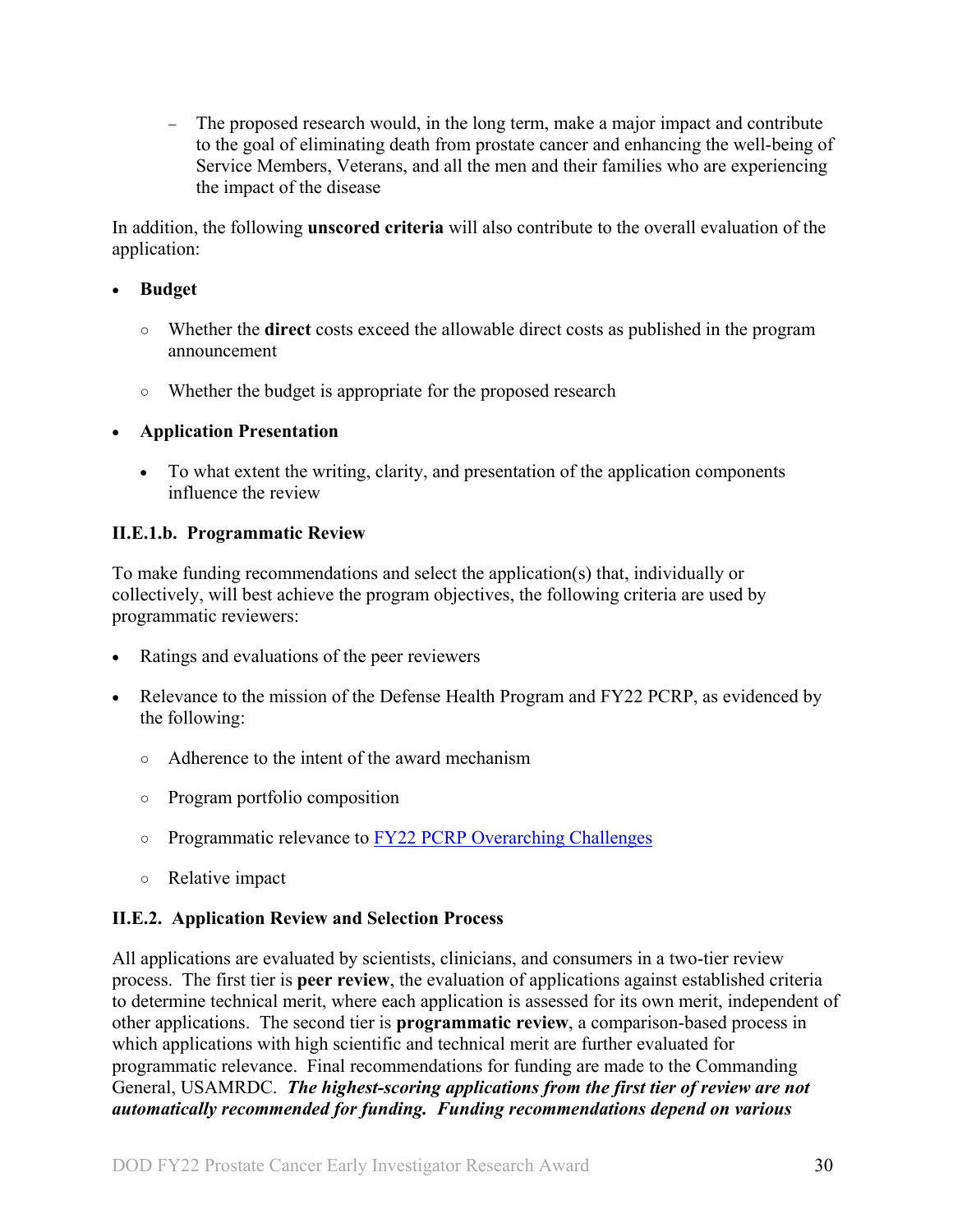*factors as described in Section [II.E.1.b, Programmatic Review.](#page-29-1)* Additional information about the two-tier process used by the CDMRP can be found at [https://cdmrp.army.mil/](https://cdmrp.army.mil/about/2tierRevProcess) [about/2tierRevProcess.](https://cdmrp.army.mil/about/2tierRevProcess) An information paper describing the funding recommendations and review process for the award mechanisms for the PCRP will be provided to the PI and posted on the CDMRP website.

All CDMRP review processes are conducted confidentially to maintain the integrity of the meritbased selection process. Panel members sign a statement declaring that application and evaluation information will not be disclosed outside the panel. Violations of confidentiality can result in the dissolving of a panel(s) and other corrective actions. In addition, personnel at the applicant or collaborating organizations are prohibited from contacting persons involved in the review and approval process to gain protected evaluation information or to influence the evaluation process. Violations of these prohibitions will result in the administrative withdrawal of the organization's application. Violations by panel members or applicants that compromise the confidentiality of the review and approval process may also result in suspension or debarment from federal awards. Furthermore, the unauthorized disclosure of confidential information of one party to another third party is a crime in accordance with 18 USC 1905.

### <span id="page-30-0"></span>**II.E.3. Integrity and Performance Information**

Prior to making an assistance agreement award where the federal share is expected to exceed the simplified acquisition threshold, as defined in 2 CFR 200.1, over the period of performance, the federal awarding agency is required to review and consider any information about the applicant that is available in the Federal Awardee Performance and Integrity Information System (FAPIIS).

An applicant organization may review FAPIIS, accessible through SAM, and submit comments to FAPIIS on any information about the organization that a federal awarding agency previously entered and is currently available in FAPIIS.

The federal awarding agency will consider any comments by the applicant, in addition to other information in the designated integrity and performance system, in making a judgment about the applicant's integrity, business ethics, and record of performance under federal awards when determining a recipient's qualification prior to award, according to the qualification standards of the Department of Defense Grant and Agreement Regulations (DoDGARs), Section 22.415.

#### <span id="page-30-1"></span>**II.E.4. Anticipated Announcement and Federal Award Dates**

All application review dates and times are indicated in [Section I, Overview of the Funding](#page-0-2)  [Opportunity.](#page-0-2)

Each PI and organization will receive email notification of posting of the funding recommendation in eBRAP. Each PI will receive a peer review summary statement on the strengths and weaknesses of the application.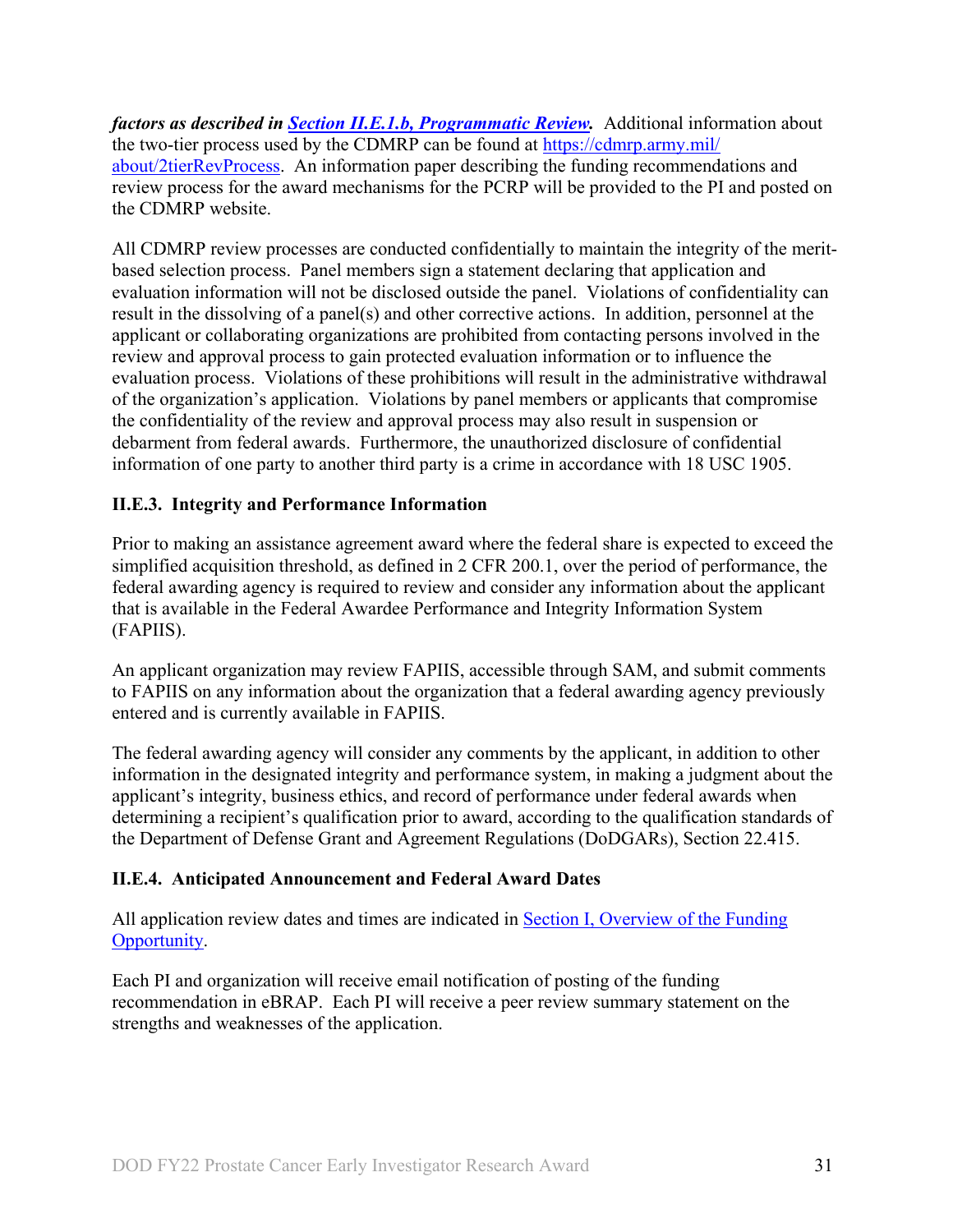## <span id="page-31-0"></span>**II.F. Federal Award Administration Information**

### <span id="page-31-1"></span>**II.F.1. Federal Award Notices**

Awards supported with FY22 funds are anticipated to be made no later than September 30, 2023. Refer to the General Application Instructions, Appendix 2, for additional award administration information.

After email notification of application review results through eBRAP, and if selected for funding, a representative from the USAMRAA will contact the Business Official authorized to negotiate on behalf of the PI's organization.

**Pre-Award Costs:** An institution of higher education, hospital, or non-profit organization may, at its own risk and without the government's prior approval, incur obligations and expenditures to cover costs up to 90 days before the beginning date of the initial budget period of a new award. Refer to the General Application Instructions, Section III.A.5.

*Only an appointed USAMRAA Grants Officer may obligate the government to the expenditure of funds.* No commitment on the part of the government should be inferred from discussions with any other individual. **The award document signed by the Grants Officer is the official authorizing document.**

Federal Government Organizations: Funding made to federal government organizations (to include intramural DOD organizations) will be executed through the Military Interdepartmental Purchase Request (MIPR) or Funding Authorization Document (FAD) process. Transfer of funds is contingent upon appropriate safety and administrative approvals. Intramural applicants and collaborators are reminded to coordinate receipt and commitment of funds through their respective Resource Manager/Task Area Manager/Comptroller or equivalent Business Official.

#### **II.F.1.a. PI Changes and Award Transfers**

Changes in PI are not allowed, except under extenuating circumstances that will be evaluated on a case-by-case basis and at the discretion of the Grants Officer.

An organizational transfer of an award will not be allowed in the last year of the (original) period of performance or any extension thereof.

Refer to the General Application Instructions, Appendix 2, Section B, for general information on organization or PI changes.

#### <span id="page-31-2"></span>**II.F.2. Administrative and National Policy Requirements**

Applicable requirements in the DoDGARs found in 32 CFR, Chapter I, Subchapter C, and 2 CFR, Chapter XI, apply to grants and cooperative agreements resulting from this program announcement.

Refer to the General Application Instructions, Appendix 2, for general information regarding administrative requirements.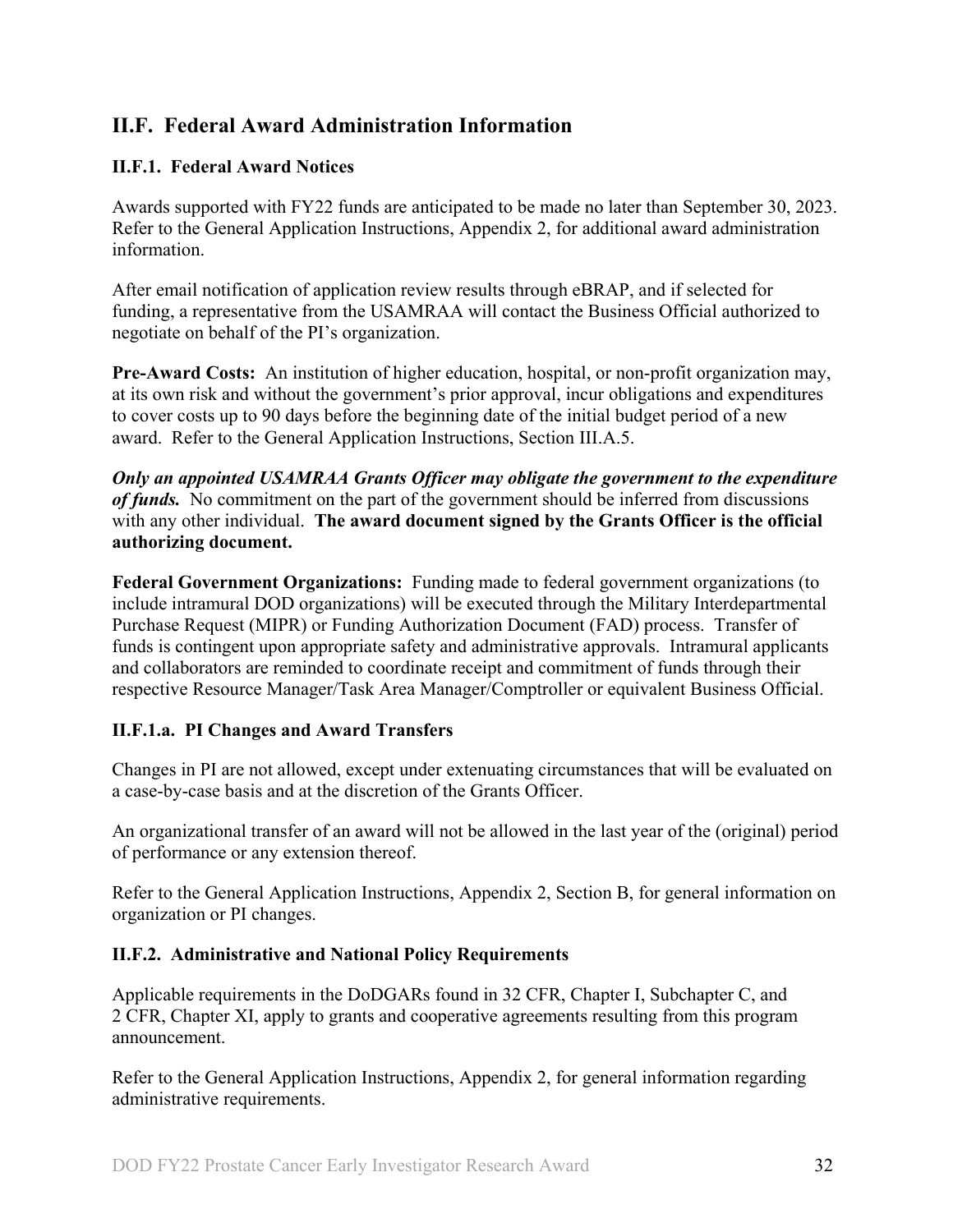Refer to the General Application Instructions, Appendix 5, for general information regarding national policy requirements.

Refer to full text of the latest DoD [R&D General Terms and Conditions;](https://www.onr.navy.mil/work-with-us/manage-your-award/manage-grant-award/grants-terms-conditions) the [USAMRAA](https://www.usamraa.army.mil/Pages/Resources.aspx)  [General Research Terms and Conditions with Institutions of Higher Education, Hospitals, and](https://www.usamraa.army.mil/Pages/Resources.aspx)  [Non-Profit Organizations: Addendum to the DoD](https://www.usamraa.army.mil/Pages/Resources.aspx) R&D General Terms and Conditions; and the [USAMRAA General Research Terms and Conditions with For-Profit Organizations,](https://www.usamraa.army.mil/Pages/Resources.aspx) for further information.

*New Requirement:* Certification Regarding Disclosure of Funding Sources. The proposing entity must comply with Section 223(a) of the William M. (Mac) Thornberry National Defense Authorization Act for Fiscal Year 2021, which requires that the PI, Partnering PIs (if applicable), and all key personnel:

- Certify that the current and pending support provided on the application is current, accurate, and complete;
- Agree to update such disclosure at the request of the agency prior to the award of support and at any subsequent time the agency determines appropriate during the term of the award; and
- Have been made aware of the requirements under Section  $223(a)(1)$  of this Act.

False, fictitious, or fraudulent statements or claims may result in criminal, civil, or administrative penalties (18 USC 1001).

#### <span id="page-32-0"></span>**II.F.3. Reporting**

Refer to the General Application Instructions, Appendix 2, Section A, for general information on reporting requirements. *If there are technical reporting requirement delinquencies for any existing USAMRAA-sponsored awards at the applicant organization, no new awards will be issued to the applicant organization until all delinquent reports have been submitted.*

Annual progress reports as well as a final progress report will be required.

The Award Terms and Conditions will specify if more frequent reporting is required.

PHS Inclusion Enrollment Reporting Requirement *(only required for clinical research studies)*: Enrollment reporting on the basis of sex/gender, race, and/or ethnicity will be required with each annual and final progress report. The PHS Inclusion Enrollment Report is available on the "Funding Opportunities & Forms" web page [\(https://ebrap.org/eBRAP/public/Program.htm\)](https://ebrap.org/eBRAP/public/Program.htm) in eBRAP.

Awards resulting from this program announcement may entail additional reporting requirements related to recipient integrity and performance matters. Recipient organizations that have federal contract, grant, and cooperative agreement awards with a cumulative total value greater than \$10M are required to provide information to FAPIIS about certain civil, criminal, and administrative proceedings that reached final disposition within the most recent 5-year period and that were connected with performance of a federal award. These recipients are required to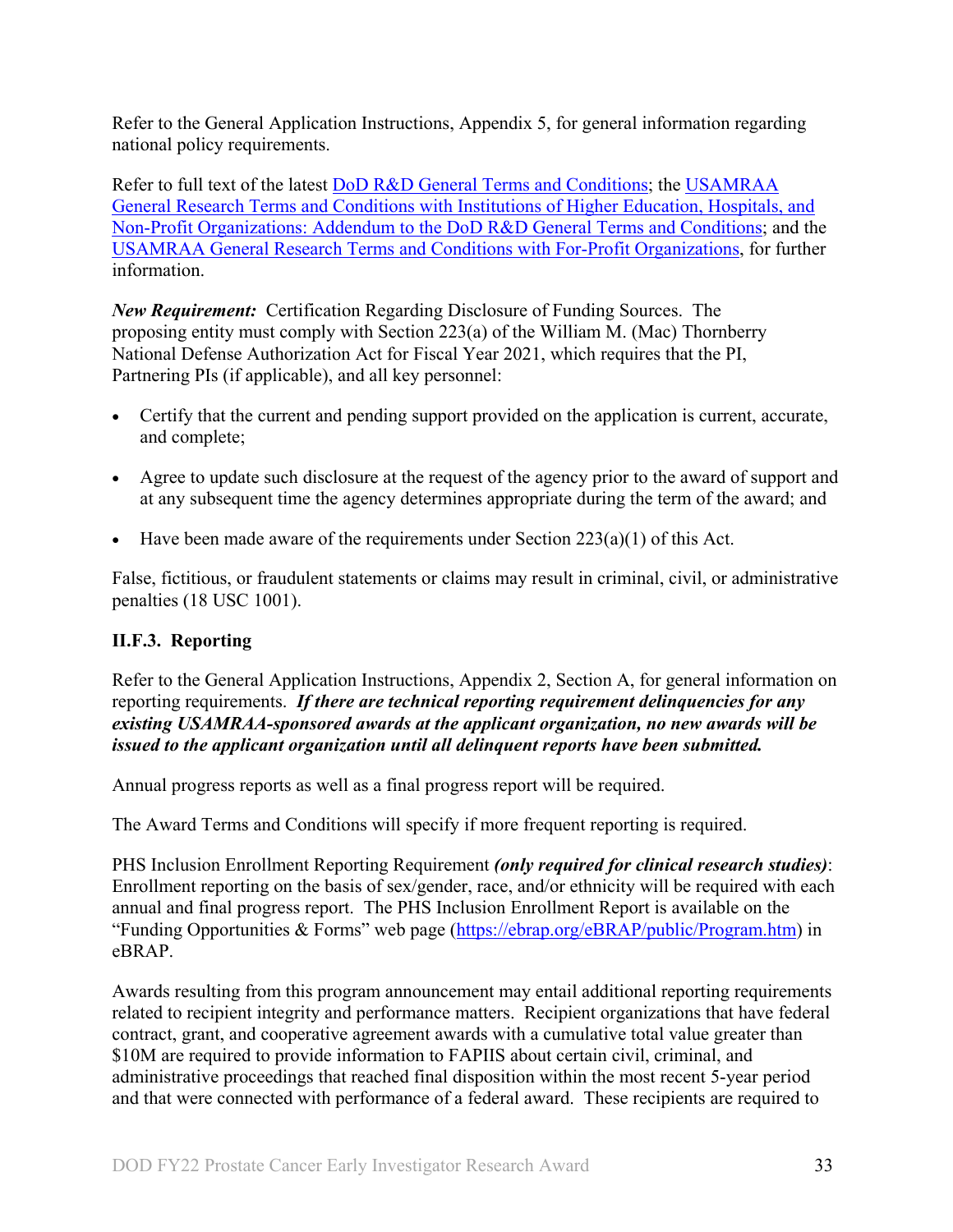disclose, semiannually, information about criminal, civil, and administrative proceedings as specified in the applicable Representations (see General Application Instructions, Appendix 5, Section B).

## <span id="page-33-0"></span>**II.G. Federal Awarding Agency Contacts**

### <span id="page-33-1"></span>**II.G.1. eBRAP Help Desk**

Questions related to program announcement content or submission requirements as well as questions related to the pre-application or intramural application submission through eBRAP should be directed to the eBRAP Help Desk, which is available Monday through Friday from 8:00 a.m. to 5:00 p.m. ET. Response times may vary depending upon the volume of inquiries.

Phone: 301-682-5507

Email: [help@eBRAP.org](mailto:help@eBRAP.org)

#### <span id="page-33-2"></span>**II.G.2. Grants.gov Contact Center**

Questions related to extramural application submission through Grants.gov portal should be directed to the Grants.gov Contact Center, which is available 24 hours a day, 7 days a week (closed on U.S. federal holidays). Note that the eBRAP Help Desk is unable to provide technical assistance with Grants.gov submission.

Phone: 800-518-4726; International 1-606-545-5035

Email: [support@grants.gov](mailto:support@grants.gov)

Sign up on Grants.gov for "send me change notification emails" by following the link on the "Synopsis" page for the program announcement or by responding to the prompt provided by Grants.gov when first downloading the Grants.gov application package. If the Grants.gov application package is updated or changed, the original version of the application package may not be accepted by Grants.gov.

## <span id="page-33-3"></span>**II.H. Other Information**

#### <span id="page-33-4"></span>**II.H.1. Program Announcement and General Application Instructions Versions**

Questions related to this program announcement should refer to the program name, the program announcement name, and the program announcement version code 702a. The program announcement numeric version code will match the General Application Instructions version code 702.

#### <span id="page-33-5"></span>**II.H.2. Administrative Actions**

After receipt of applications, the following administrative actions may occur: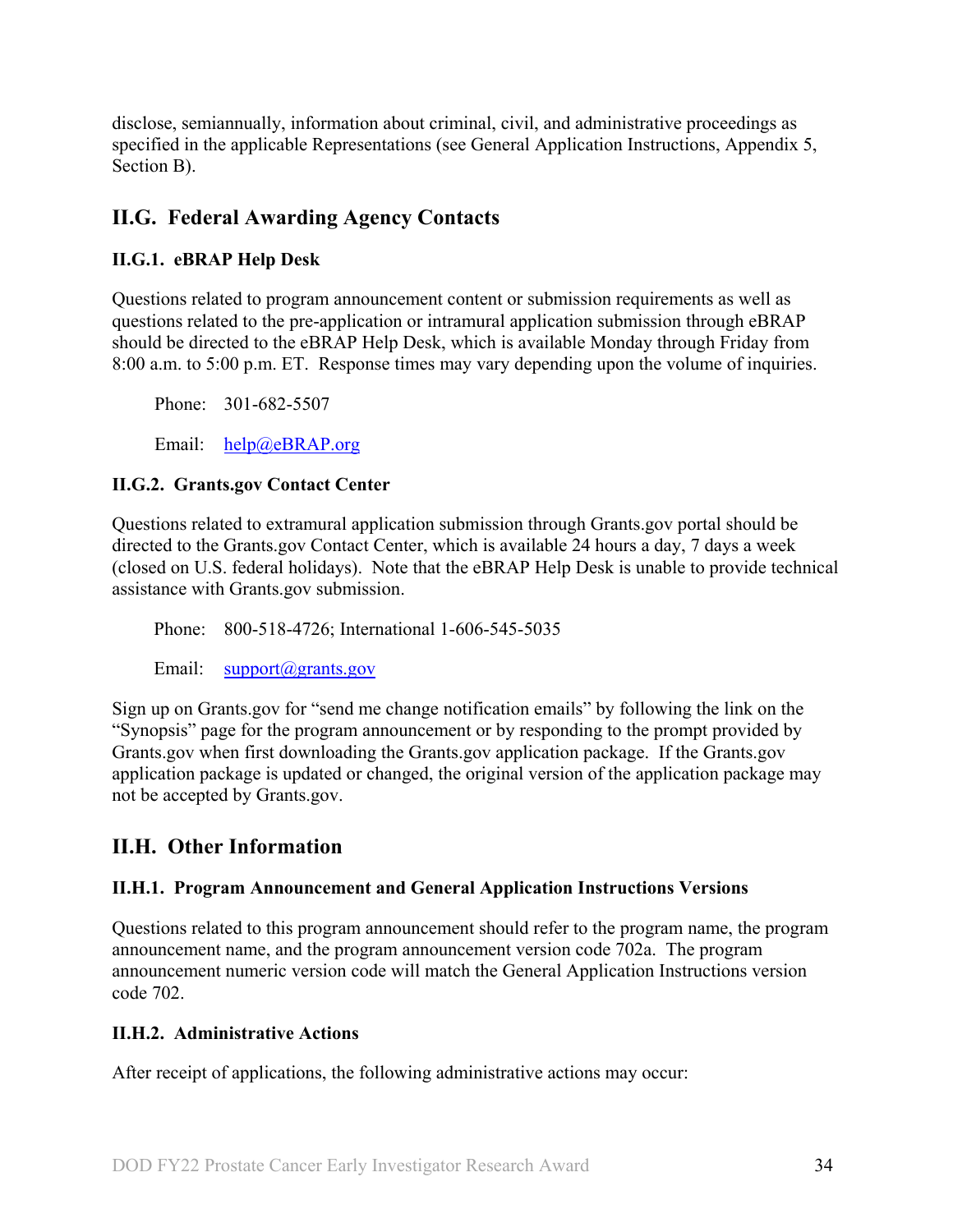#### **II.H.2.a. Rejection**

The following will result in administrative rejection of the application:

- Pre-application was not submitted.
- Project Narrative exceeds page limit.
- Project Narrative is missing.
- Budget is missing.
- More than one application is received naming the same investigator as a PI. Only the first application received will be accepted; additional applications will be administratively rejected.

#### **II.H.2.b. Modification**

- Pages exceeding the specific limits will be removed prior to review for all documents other than the Project Narrative.
- Documents not requested will be removed.

#### <span id="page-34-0"></span>**II.H.2.c. Withdrawal**

The following may result in administrative withdrawal of the application:

- An FY22 PCRP Programmatic Panel member is named as being involved in the research proposed or is found to have assisted in the pre-application or application processes including, but not limited to, concept design, application development, budget preparation, and the development of any supporting documentation. *A list of the FY22 PCRP Programmatic Panel members can be found at<https://cdmrp.army.mil/pcrp/panels/panel22>.*
- The application fails to conform to this program announcement description.
- Inclusion of URLs, with the exception of links in References Cited and Publication and/or Patent Abstract sections.
- Page size is larger than 8.5 inches x 11.0 inches (approximately 21.59 cm x 27.94 cm).
- To preserve the integrity of its peer and programmatic review processes, the CDMRP discourages inclusion of any employee of its review contractors having any role in the preparation, research or other duties for submitted applications. For FY22, the identities of the peer review contractor and the programmatic review contractor may be found at the CDMRP website [\(https://cdmrp.army.mil/about/2tierRevProcess\)](https://cdmrp.army.mil/about/2tierRevProcess). Applications that include names of personnel from either of these companies may be administratively withdrawn.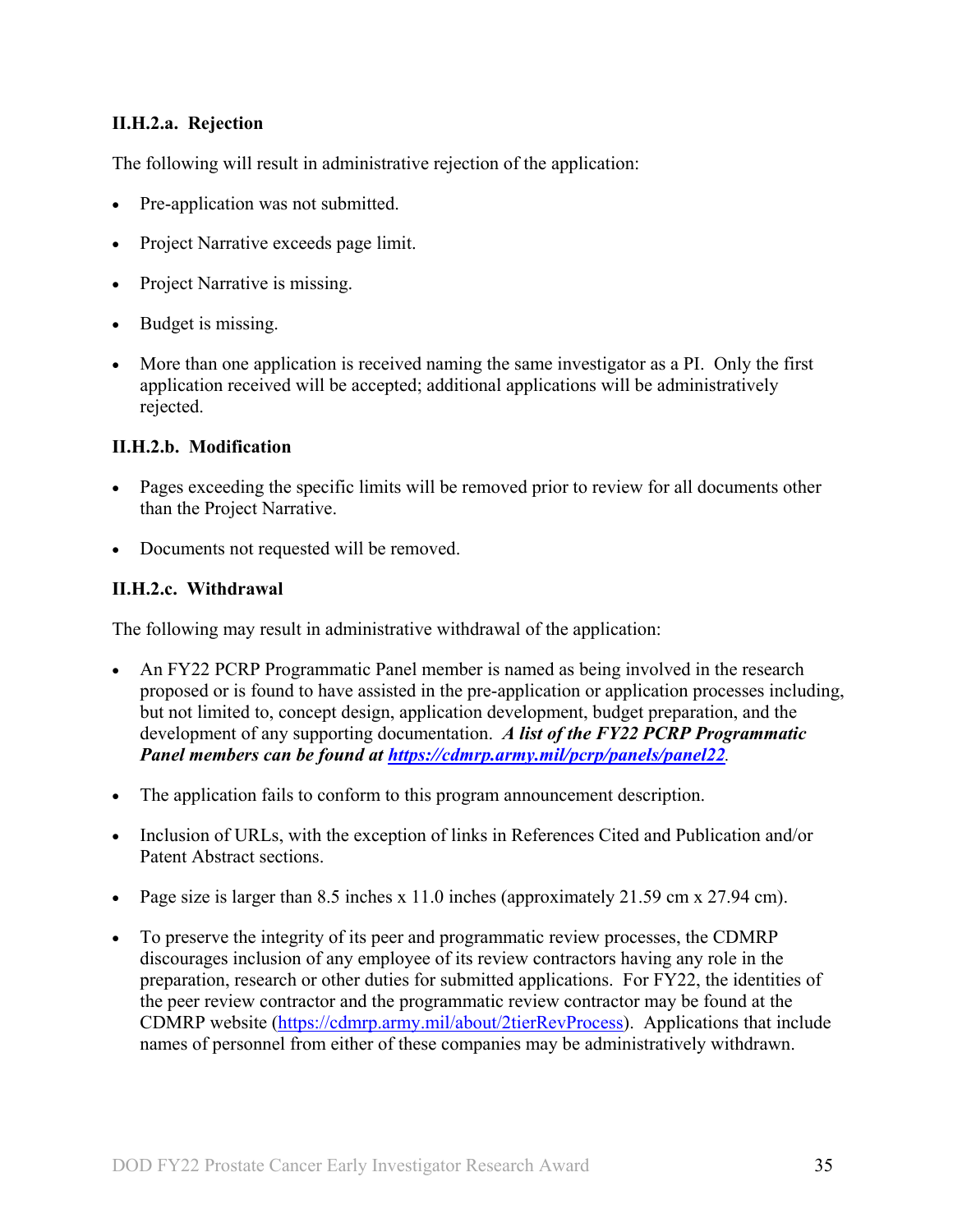- Personnel from applicant or collaborating organizations are found to have contacted persons involved in the review or approval process to gain protected evaluation information or to influence the evaluation process.
- Applications from extramural organizations, including non-DOD federal agencies, received through eBRAP may be withdrawn.
- Applications submitted by an intramural DOD organization may be withdrawn if the intramural organization cannot coordinate the use of contractual, assistance, or other appropriate agreements to provide funds to extramural collaborators.
- Submission of the same research project to different funding opportunities within the same program and fiscal year.
- A clinical trial is proposed.
- The PI does not meet the eligibility criteria.
- The application does not address at least one of the [FY22 PCRP Overarching Challenges.](#page-2-2)

#### **II.H.2.d. Withhold**

Applications that appear to involve research misconduct will be administratively withheld from further consideration pending organizational investigation. The organization will be required to provide the findings of the investigation to the USAMRAA Grants Officer for a determination of the final disposition of the application.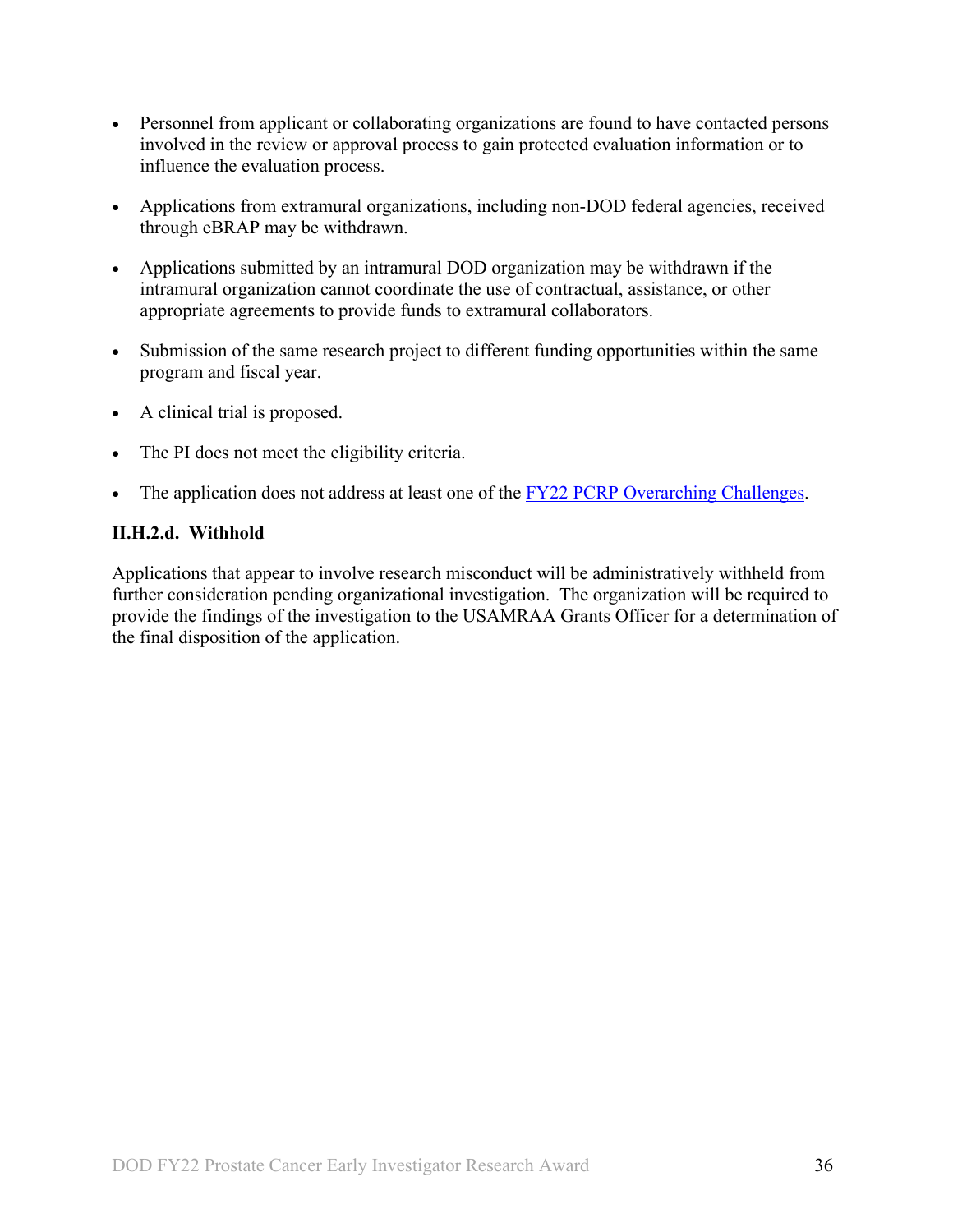# <span id="page-36-0"></span>**II.H.3. Application Submission Checklist**

| <b>Application Components</b>                                                                             | <b>Action</b>                                                                                                    | Completed |
|-----------------------------------------------------------------------------------------------------------|------------------------------------------------------------------------------------------------------------------|-----------|
| SF424 Research & Related<br><b>Application for Federal</b><br>Assistance (extramural<br>submissions only) | Complete form as instructed                                                                                      |           |
| Summary (Tab 1) and<br><b>Application Contacts (Tab 2)</b><br>(intramural submissions<br>only)            | Complete tabs as instructed                                                                                      |           |
|                                                                                                           | Project Narrative: Upload as Attachment 1<br>with file name "ProjectNarrative.pdf"                               |           |
|                                                                                                           | Supporting Documentation: Upload as<br>Attachment 2 with file name "Support.pdf"                                 |           |
|                                                                                                           | Technical Abstract: Upload as Attachment 3<br>with file name "TechAbs.pdf"                                       |           |
|                                                                                                           | Lay Abstract: Upload as Attachment 4 with<br>file name "LayAbs.pdf"                                              |           |
|                                                                                                           | Statement of Work: Upload as Attachment 5<br>with file name "SOW.pdf"                                            |           |
| <b>Attachments</b>                                                                                        | Researcher Development Plan: Upload as<br>Attachment 6 with file name<br>"ResearchDev.pdf"                       |           |
|                                                                                                           | Impact Statement: Upload as Attachment 7<br>with file name "Impact.pdf"                                          |           |
|                                                                                                           | Eligibility Statement: Upload as Attachment 8<br>with file name "Eligibility.pdf"                                |           |
|                                                                                                           | Representations (extramural submissions<br>only): Upload as Attachment 9 with file name<br>"RequiredReps.pdf"    |           |
|                                                                                                           | <b>Suggested Collaborating DOD Military</b><br>Facility Budget Format: Upload as<br>Attachment 10 with file name |           |
| Research & Related Personal<br>Data                                                                       | "MFBudget.pdf" if applicable<br>Complete form as instructed                                                      |           |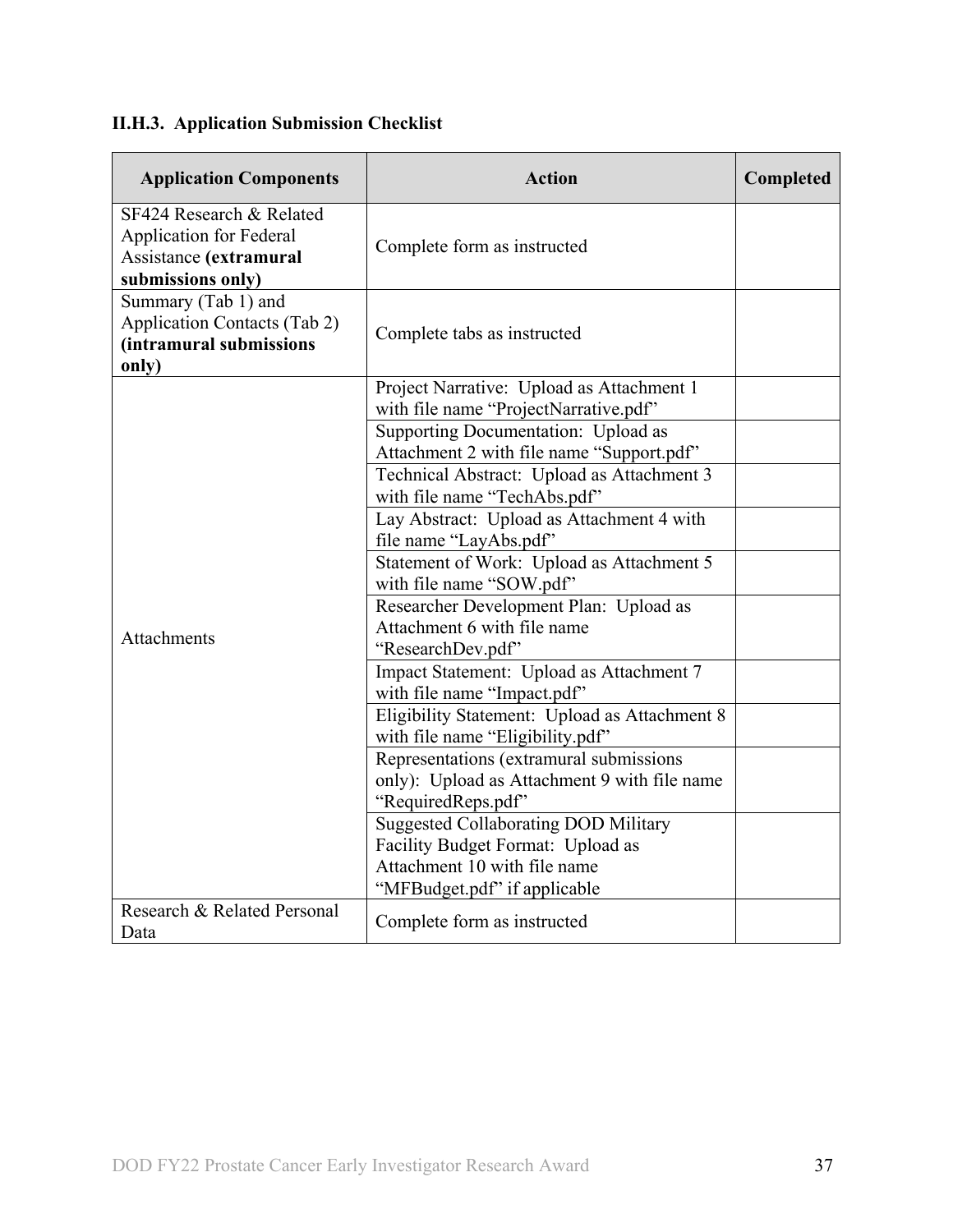| <b>Application Components</b> | <b>Action</b>                                        | Completed |
|-------------------------------|------------------------------------------------------|-----------|
|                               | Attach PI Biographical Sketch                        |           |
|                               | (Biosketch LastName.pdf) to the appropriate<br>field |           |
|                               | Attach PI Previous/Current/Pending Support           |           |
| Research & Related            | (Support LastName.pdf) to the appropriate            |           |
| Senior/Key Person Profile     | field                                                |           |
| (Expanded)                    | <b>Attach Biographical Sketch</b>                    |           |
|                               | (Biosketch LastName.pdf) for each senior/key         |           |
|                               | person to the appropriate field                      |           |
|                               | <b>Attach Previous/Current/Pending</b>               |           |
|                               | (Support LastName.pdf) for each senior/key           |           |
|                               | person to the appropriate field                      |           |
| Research & Related Budget     | Complete as instructed. Attach Budget                |           |
| (extramural submissions       | Justification (BudgetJustification.pdf) to the       |           |
| only)                         | appropriate field                                    |           |
| Budget (intramural            | Suggested DOD Military Budget Format,                |           |
| submissions only)             | including justification                              |           |
| Project/Performance Site      | Complete form as instructed                          |           |
| Location(s) Form              |                                                      |           |
| Research & Related Subaward   |                                                      |           |
| Budget Attachment(s) Form, if | Complete form as instructed                          |           |
| applicable                    |                                                      |           |
| <b>Additional</b>             | <b>Action</b>                                        | Completed |
| <b>Application Components</b> |                                                      |           |
| Confidential Letters of       | Confirm upload to eBRAP                              |           |
| Recommendation                |                                                      |           |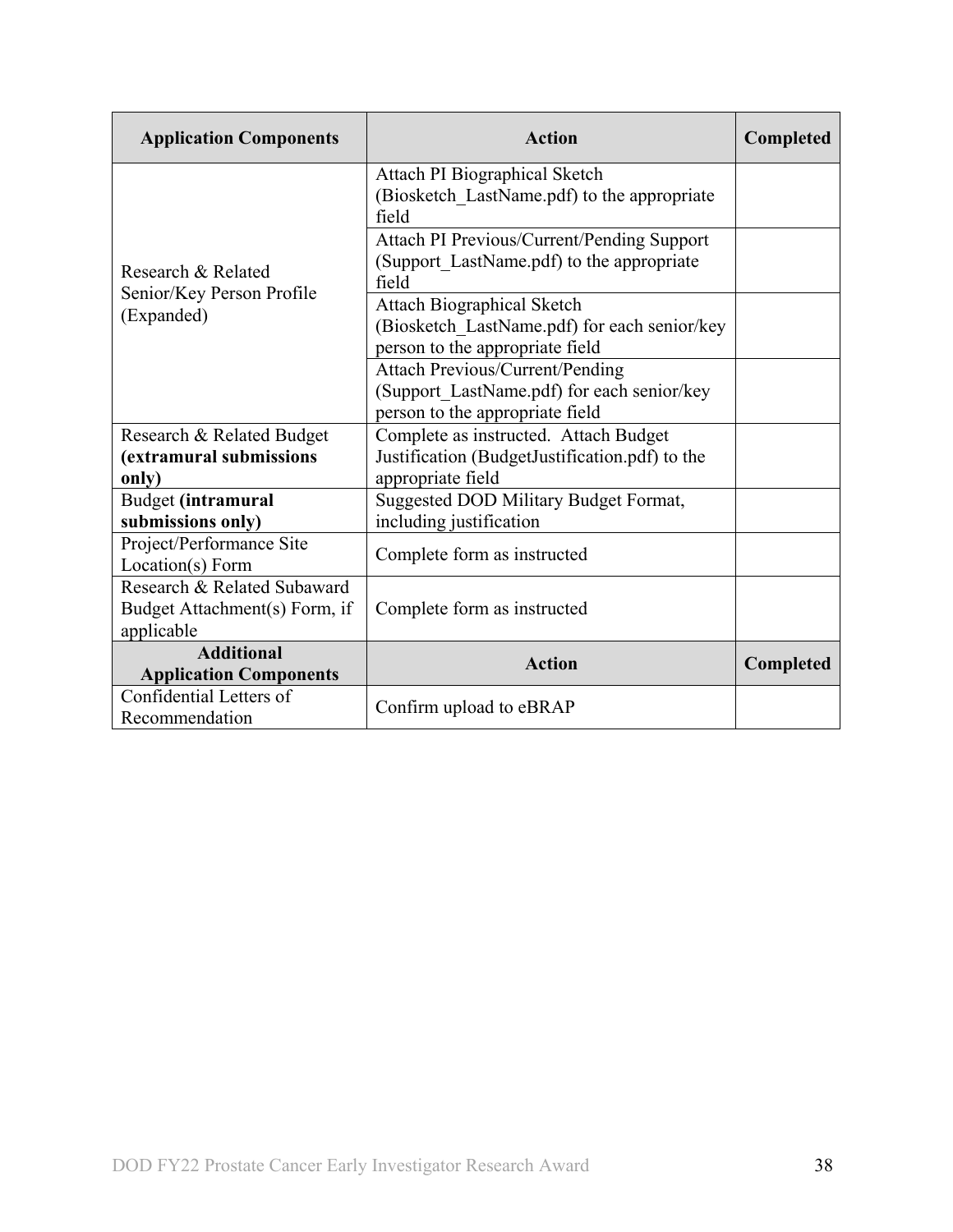## <span id="page-38-0"></span>**APPENDIX 1: ACRONYM LIST**

| ACOS/R&D       | Associate Chief of Staff for Research and Development        |
|----------------|--------------------------------------------------------------|
| <b>ACURO</b>   | Animal Care and Use Review Office                            |
| <b>ARRIVE</b>  | Animal Research: Reporting In Vivo Experiments               |
| <b>CDMRP</b>   | <b>Congressionally Directed Medical Research Programs</b>    |
| <b>CFR</b>     | Code of Federal Regulations                                  |
| <b>DOD</b>     | Department of Defense                                        |
| <b>DoDGARs</b> | Department of Defense Grant and Agreement Regulations        |
| <b>DUNS</b>    | Data Universal Numbering System                              |
| eBRAP          | <b>Electronic Biomedical Research Application Portal</b>     |
| EC             | <b>Ethics Committee</b>                                      |
| ET             | Eastern Time                                                 |
| <b>EIRA</b>    | Early Investigator Research Award                            |
| FAD            | <b>Funding Authorization Document</b>                        |
| <b>FAPIIS</b>  | Federal Awardee Performance and Integrity Information System |
| <b>FY</b>      | <b>Fiscal Year</b>                                           |
| <b>HRPO</b>    | Human Research Protection Office                             |
| <b>IACUC</b>   | Institutional Animal Care and Use Committee                  |
| <b>IPR</b>     | In-Progress Review                                           |
| <b>IRB</b>     | <b>Institutional Review Board</b>                            |
| LOI            | Letter of Intent                                             |
| M              | Million                                                      |
| MB             | Megabytes                                                    |
| <b>MIPR</b>    | Military Interdepartmental Purchase Request                  |
| ORCID          | Open Researcher and Contributor ID, Inc.                     |
| <b>ORP</b>     | <b>Office of Research Protections</b>                        |
| <b>PCRP</b>    | Prostate Cancer Research Program                             |
| PDF            | <b>Portable Document Format</b>                              |
| <b>PHS</b>     | <b>Public Health Service</b>                                 |
| PI             | Principal Investigator                                       |
| <b>SAM</b>     | <b>System for Award Management</b>                           |
| <b>SOW</b>     | <b>Statement of Work</b>                                     |
| <b>STEM</b>    | Science, Technology, Engineering, and/or Mathematics         |